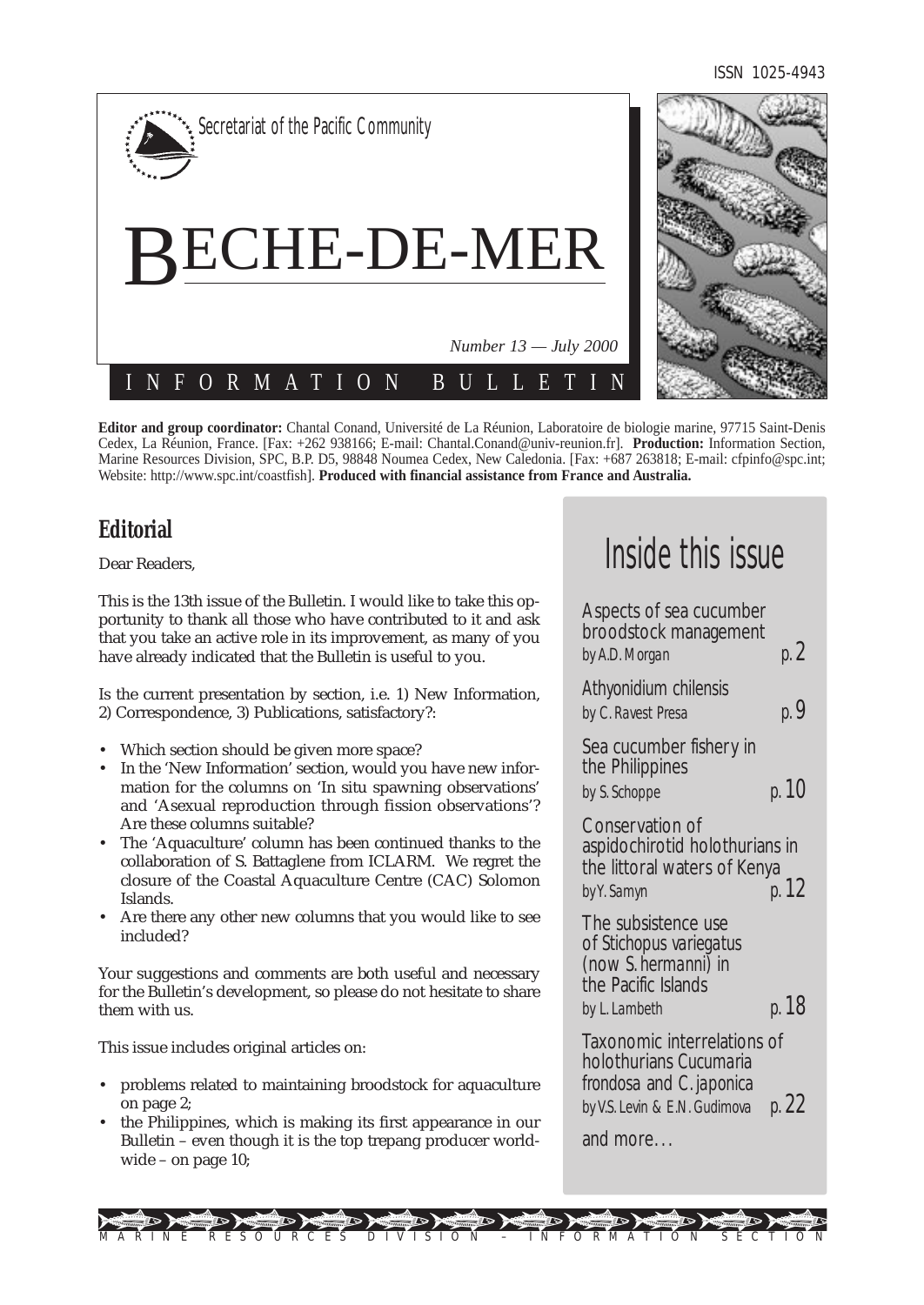- Kenya on page 12;
- traditional uses of sea cucumbers in the South Pacific, a subject for which not much research had been carried out previously, on page 18; and
- many other interesting topics.

Summaries of the papers and posters presented at the 10th International Echinoderm Conference, 31 January – 4 February 2000, University of Otago, Dunedin, New Zealand are presented on page 35.

Due to the length of this issue (52 pages), we could not include the New Members column. It will be included in the next issue. If you would like to receive this list, please contact the SPC Information Section (see contacts on cover page).

Previous issues of the Bulletin are now available on the SPC's website at:

www.spc.int/coastfish/News/bdm/bdm.htm

The "Echinoderms Newsletter" is also available on the Web at:

www.nmnh.si.edu/iz/echinoderm .

An echinoderms forum has also been created following the International Conference in Dunedin. You can subscribe by contacting:

sabine.strohr@nrm.se

or by sending a e-mail to:

listserv@nrm.se and including on the first line of the message:

SUBSCRIBE ECHINODERM-L your surname and first name, but no other text.

**Chantal Conand**



# **Aspects of sea cucumber broodstock management (Echinodermata: Holothuroidea)**

*Andrew David Morgan1*

## **Abstract**

Broodstock *Holothuria scabra* were obtained from Stradbroke Island, Moreton Bay (27*°*30*'* N, 153*°*24*'* E) in Queensland, Australia during the spawning season of November 1996 to February 1997 and October to November 1997. They were placed in a sand bottom, 12-tonne, indoor holding tank, equipped with a sand bio-filter and flow-through seawater. During the first post-spawning period, from March to May 1997, individuals did not recover from the loss in weight that occurred during the period in which they were used in spawn induction, despite the addition of a food supplement. From October to November 1997 the addition of various feed supplements reduced the amount of weight loss of *H. scabra,* which were kept in captivity at a constant temperature and light cycle. After five weeks, animals showed signs of infection, shedding copious amounts of mucoid material. The use of an appropriate diet and the affect of temperature and light conditioning regimes on the coupling of feeding behaviour and the reproductive cycle need to be ascertained.

1. University of Queensland, Australia.

Correspondance to: University of Auckland, School of Environmental and Marine Science, Leigh Marine Laboratory. P.O. Box 349 Warkworth, Northland, New Zealand. Ph.: 649 422 6111, fax: 649 422 6113, e-mail: a.morgan@auckland.ac.nz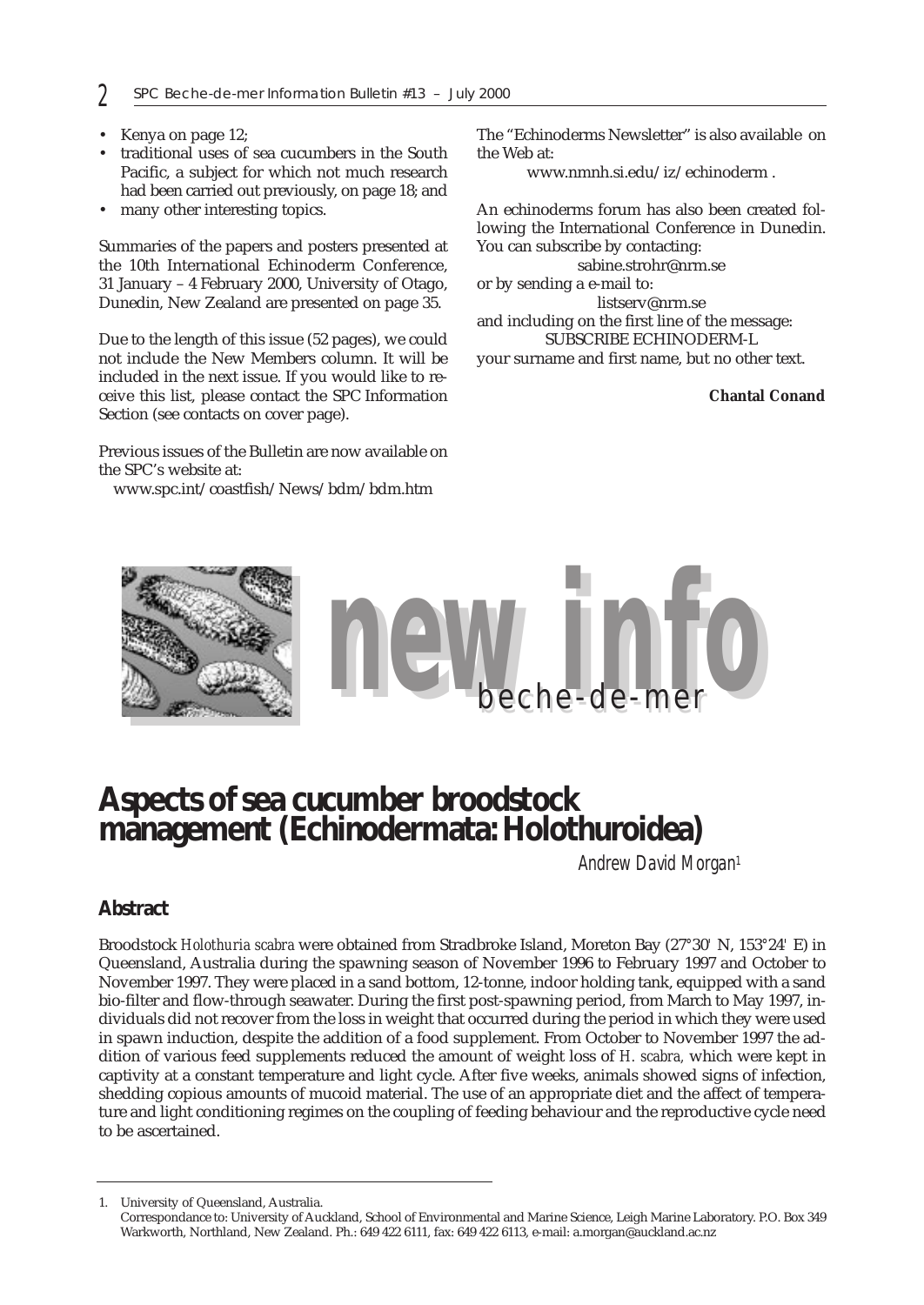## **Introduction**

Information explaining how the captive environment affects the coupling of reproductive synchronicity and the feeding behaviour of sea cucumbers is limited (James *et al.*, 1994; Ito, 1995; Yanagisawa, 1995; Ramofafia *et al.,* 1997; Battaglene & Bell, 1997). The feeding biology of sea cucumbers has been quantified *in situ* (Cameron & Fankboner, 1984; Weidemeyer, 1992; Ahlgren, 1998; Uthicke & Karez, 1999), and may indicate further appropriate conditions and diets to use in captivity. Species of kelp, *Eysenia bicyclis* and *Undaria pinnatifida*, have been ground into a paste and frozen or dried and placed in broodstock tanks, containing *Stichopus japonicus* (Masaki, pers. comm.; Ito, 1995; Yanagisawa, 1995), and consumed the following day. Battaglene and Bell (1997) stated that *Holothuria scabra* broodstock in India and Indonesia were fed soybean powder, rice bran, chicken manure, ground algae and prawn-head waste.

Yingst (1976) noted that in captivity, the sea cucumber *Parastichopus parvimensis* assimilated decomposed sterile crabmeat with a high efficiency whereas sterile plant material was of little or no nutritional value. The meat was removed from the crab and placed in a beaker inoculated with bacteria, which was then placed on a shaker table for 14 days to stimulate decomposition. McClintock *et al.* (1982) found that the urchins *Echinometra lucunter*, *Lytechinus variegatus* and *Eucidaris tribuloides* had an equal or greater preference for pulped or sodden *Donax variablis*, a bivalve, over blades of the seagrass *Thalassia testudinum*, in the captive envi-



ronment. Food preference is difficult to ascertain in aspidochirote holothurians as they are detritus feeders and more likely to depend on the fungal and bacterial communities promoted by the decomposition of flora and fauna (Yingst, 1976; Moriarty, 1982; Moriarty *et al.*, 1985).

Sea cucumbers have been tagged *in situ* with limited success (Harriott, 1980; Shelley, 1981; Conand, 1989). A small t-bar tag is usually inserted through the body wall using a tagging gun. In these studies localised necrosis of the tissue occurred and in most cases the tag fell out within a few months. However, this method may be adequate for tagging broodstock in captivity over short periods of time.

At present, no study has determined how the regulation of exogenous cues and its effect on an endogenous rhythm influence feeding and reproduction of sea cucumbers in captivity. With little understanding of the interaction between feeding behaviour and reproductive state, broodstock have been collected late in gametogenesis or the vitellogenic period to avoid the problems associated with feeding and gametogenesis (James *et al.*, 1994; Ito, 1995; Battaglene, pers. comm.; Masaki, pers. comm.). Studies on captive sea cucumbers have addressed some of the preceding issues in part. Information on how the management of broodstock affects the sea cucumber *Holothuria scabra* is presented.

## **Materials and methods**

## *Captive management*

In October and November 1997, approximately 100 *H. scabra* were collected from Stradbroke Island, Moreton Bay (27*°*30*'* N, 153*°*24*'* E), and re-located to Bribie Island Aquaculture Research Centre (BIARC) using a 750-litre fish transporter aerated with oxygen. Individuals were placed into closed mesh cylinders (Figure 1). The bottom layer of mesh cylinders contained no animals and was used to keep the cylinders containing *H. scabra* off the bottom of the transporter. Animals were placed in a sand bottom, 12-tonne indoor holding tank, equipped with a sand bio-filter and flow-through seawater.

At the end of the 1996/97 summer spawning season (November to January), forty broodstock were separated into four areas by placing mesh screens in the holding tank. Animals in three areas were

#### **Figure 1.**

Photograph of fish transporter (750-litre polycarbonate container) used to collect broodstock. a. Transporter lid; b. Oxygen cylinder; c. Air hose; d. Regulator; e. Fish transporter; f. Mesh screens; g. Broodstock of *Holothuria scabra*.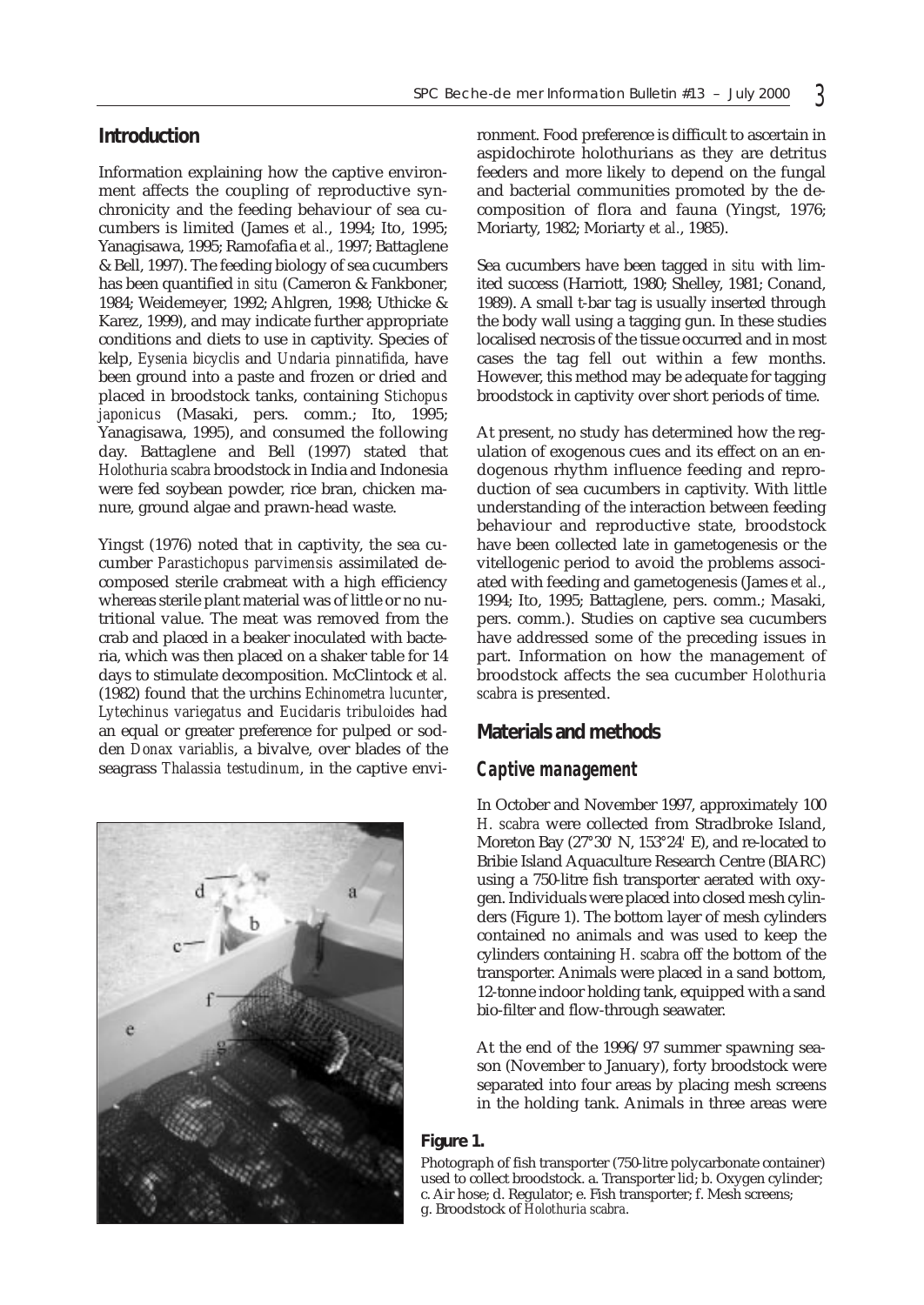



#### **Figure 3.**

Photograph of heavily infected sea cucumber contrasted with an individual at the early stages of infection (scale bar = 10 cm). a. Heavily infected sea cucumber; b. Sea cucumber with normal epidermal complexion; c. Lesions appearing on the epidermis; d. Loss of pigmentation.

**Figure 2.**

Photograph of biopsy needle orientation during gonad sampling of *Holothuria scabra* (scale bar = 10 cm). a. Posterior; b. Anterior; c. Syringe; d. Area of epidermis from which the biopsy was taken.

fed either prawn pellets, lucerne pellets (grass) or mixed lucerne and prawn pellets. Food was fed *ad libitum* to these three quadrats and the fourth quadrat was a control and contained no added food. The weights of individuals were recorded periodically to determine change in size over time.

During the 1997/98 summer, animals were placed in one of four divided areas in the holding tank (n = 18 animals per area), and conditioned using a 16:8 L:D cycle at a seawater temperature of 27°C. Animals in three areas were fed either a formulated powdered blue crab or abalone diet, available from Gulf Feeds South Australia, or a mixture of species of dried, powdered brown kelp (*Durvillaea potatorum, Ecklonia radiata, Macrocystis angustifolia, Cystophora platylobium* and *Cystoseira trinodis*) obtained from Beachport Sea Products, South Australia. Animals in the remaining area acted as controls and their food was limited to naturally-occurring detrital matter contained in the sand. Before feeding, the incoming seawater was turned off and any current allowed to dissipate. Some transfer of material occurred in the water column through the mesh screens that separated each quadrat. Nutrient loading of the sediment was assessed visually. Too much food resulted in the growth of fungus on the substrate and the inability of the bio-filter to handle the excess loading.

Once the animals were obtained from the wild, individuals were removed from the tank and placed in a tub containing 20 to 30 cm of seawater. They remained undisturbed for approximately 10 minutes and were tagged using a Dennison model 3030 tagging gun (Harriott, 1980), with a small t-bar tag (available from Hallprint South Australia). The tagging needle was inserted mid-dorsally, penetrating the body wall before the tag was fired from the gun. Tagged animals were replaced in the holding tank and animals losing tags were immediately retagged and their new tag number recorded.

One day later, a biopsy on animals was done to determine the sex of individuals. A portion of gonad was extracted using a hypodermic needle and syringe, inserted at an angle to the left of the middorsal line approximately one third to half way down the body (Figure 2), and examined under a dissecting microscope. Penetration of the dermis with the needle at too steep an angle (> 45*°* from horizontal) resulted in the puncturing of visceral organs and caused evisceration.

#### *Detection and treatment of infectious pathogens*

During week five of captivity, broodstock obtained in October 1997 became infected, resulting in 95 per cent mortality within three to seven days. Four animals (two in late stage, two in early stage of infection) were sent to the Yeerongpilly Veterinary Laboratory for pathological examination (Figure 3).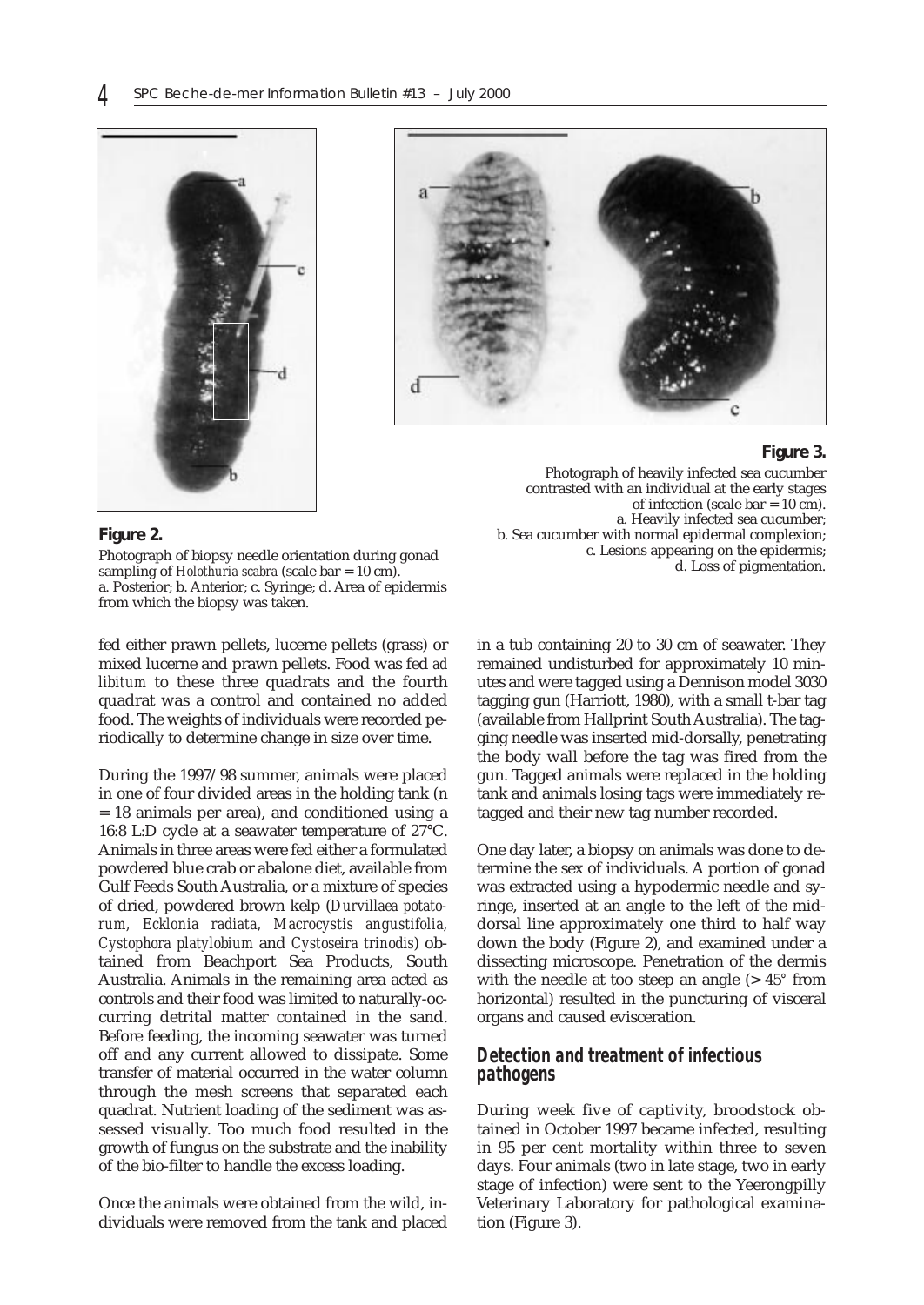The second group of *H. scabra* broodstock (obtained in November 1997) was transported to BIARC and weighed, tagged and biopsied after the holding tank at BIARC was chlorinated, rinsed with fresh tap water and the biofilter restarted. During weeks three and four of captivity the same infection was observed in this group. Holding and conditioning of broodstock was halted and the remaining healthy animals were separated and placed in another tank through which clean seawater flowed at  $> 20$  L/min. The remaining animals continued to show signs of infection but the infection progressed at a slower rate.

#### **Results**

Prawn and lucerne pellets placed in the broodstock tank to enrich the substrate and provide a food source after the 1996/97 spawning season did not halt the weight loss of *Holothuria scabra* that occurred during the spawning season. During May 1997 the epidermis in some animals in all treatments started to split open but no pathogenic infection was observed. During the 1997/98 summer spawning season the decline in the weight of *H. scabra* for all four diets containing either kelp, no food, blue crab and abalone was reduced  $(n = 18)$ ; Figure 4). Approximately 10 per cent weight loss

occurred in the first week of captivity while a net weight gain was observed in the second week of captivity. The mean weight of *H. scabra* continued to decline in the kelp, control and abalone diets for weeks three and four. Weight loss after four weeks, was least in the blue crab diet, where it fluctuated between 5 to 10 per cent. During week five, a marked weight loss was observed in all diets at a time corresponding with a visible sign of infection with a pathogen that killed most animals within three to seven days (Figure 4).

After two weeks of captivity, tag-loss was five per cent, increasing to eight per cent after a further two weeks. At five weeks of captivity the cumulative percentage tag-loss of *H. scabra* was 10 per cent.

#### *Diagnosis of infectious pathogens*

The infection that occurred in broodstock during the 1997/98 summer was first observed around the mouth and/or anus of an animal and then spread laterally before encompassing the whole animal in the worst cases. At the collection site, 10 per cent of animals had similar lesions. Surface damage to the epidermis of *H. scabra* was not a prerequisite for infection, but infection progressed more rapidly from an existing wound. Infection of animals in the



#### **Figure 4.**

Percentage weight gain or loss, based on a proportion of total weight (g), of *Holothuria scabra* broodstock in each area containing a diet of either kelp, no food, abalone or blue crab formulated feed (n = 18 tagged individuals per treatment). a. Kelp diet; b. Control; c. Abalone diet; d. Blue crab diet (line represents amount of feed as a proportion of biomass fed to animals).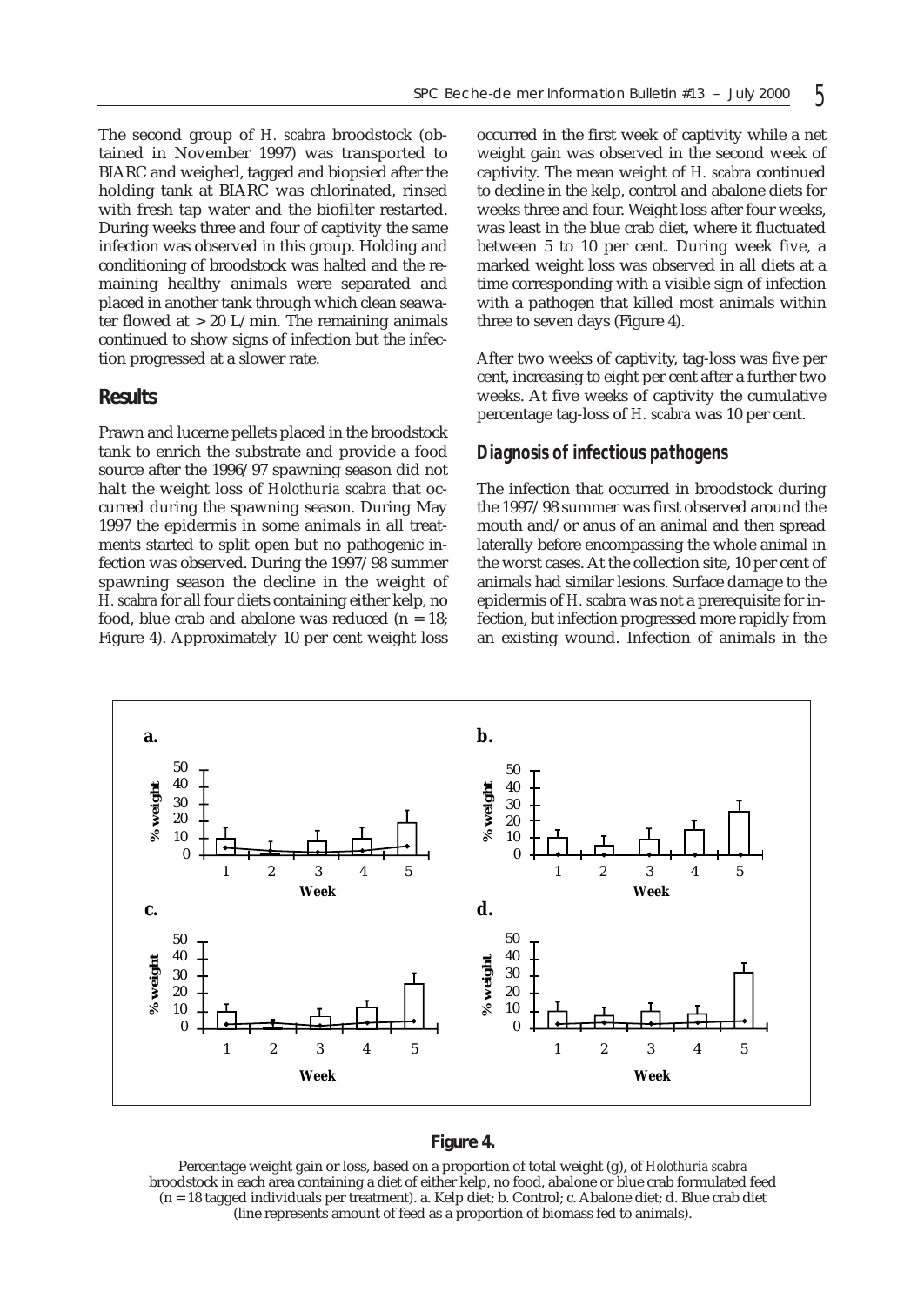holding tank occurred in all treatments and was slow to start (five to seven days), but spread to the remaining sea cucumbers rapidly (three days).

The pathology report from the Queensland Department of Primary Industries (QDPI) Yeerongpilly Veterinary Laboratory indicated that the two animals with the most overt signs of infection exhibited a loss of epidermal pigmentation associated with the presence of copious amounts of viscous mucus. Minimal mucus production and discolouration of the epidermis was seen in apparently healthy animals. There was no obvious pathological condition present in the viscera of the four animals. Wet mounts of skin scrapes taken from the four animals differed only in that copious filamentous mucoid material was present in the scrapes from the two 'sick' sea cucumbers.

Giemsa-stained sections of skin scrapes were examined in all four sea cucumbers. Slides from the two apparently healthy animals contained moderate numbers of mixed populations of bacteria. Slides from the two sick animals contained fine, stringy, mucoid material plus moderate numbers of bacteria in which one population appeared to predominate. *Vibrio harveyi* was the predominant bacterium on skin mucus samples from sick animals. There were also low numbers of a motile gram-negative rod bacterium that were probably not significant. No diagnosis was possible from existing results.

#### **Discussion**

#### *Management during the spawning season*

Weight loss during the 1997/98 summer may have been due to the captive environment, and/or inadequate nutrition. Masaki (pers. comm.) found that broodstock of the Japanese sea cucumber *Stichopus japonicus* did not retain weight and initiate gametogenesis outside of the spawning season. Active feeding by captive animals during the reproductive season may not compensate entirely for the diversion of resources to reproduction. Animals from the control containing no diet supplement, for the 1997/98 period of captivity, exhibited a similar degree of weight loss over one month (approximately 20 per cent). Animals in the areas containing the kelp, abalone and blue crab diets, during the 1997/98 summer, did not lose as much weight.

The regulation of temperature and photoperiod during the 1997/98 summer may have affected the feeding behaviour of *H. scabra*. Ito (1995) and Masaki (pers. comm.) collected *Stichopus japonicus* several months prior to spawning, during gametogenesis. The animals were maintained on a long light cycle at a lower than normal ambient summer

seawater temperature and fed quantities of dried algae, which was consumed by the following morning. Temperature regimes may influence the feeding behaviour and metabolic activity of *H. scabra* in captivity. The use of temperature and light regimes to promote gametogenesis and vitellogenesis may come at a cost to feeding and other metabolic processes.

### *Post-spawning recovery*

Despite the addition of feed supplement appropriate to promote bacterial and fungal growth in the substrate after the 1996/97 summer spawning season, re-absorption of the epidermis still occurred, indicating that the experimental animals were unable to utilise the nutrient resources available. Once a critical low weight was exceeded, *Holothuria scabra* may not have been able to recover successfully. Perhaps only large animals should be collected from the natural environment to avoid problems associated with starvation and re-absorption of the epidermis over extended periods in captivity.

Continuous feeding by *H. scabra* may be needed to optimise ingestion and digestive processes (Hammond, 1982; Penny & Jumars, 1987) and mobility may depend on food availability and the energy required to search for it (Cameron & Fankboner, 1985). Penny and Jumars (1987) stated that the gut of sea cucumbers was like a continuous flow, stirred tank reactor while Hammond (1982) indicated that continuous feeding by the sea cucumber *Stichopus chloronotus* may be needed to assist peristalsis because gut muscles were weak. Mobility in the urchin *Lytechinus variegatus* and the sea cucumber *Parastichopus californicus* was shown to be dependant on food availability and the energy required to search for it (Cameron & Fankboner, 1985). The lack of food during the 1996/97 spawning season may have reduced the capacity, over time, of *H. scabra* to move. Cameron and Fankboner (1985) reported that after *P. californicus* had been transferred to aquaria lacking detritus, they ceased all locomotor and feeding activity. The same occurred for *H. scabra* in the present study after approximately three months in captivity, post-spawning, during the 1996/97 summer.

It may be necessary to manipulate temperature and photoperiod to ensure that broodstock are not affected adversely in the period of post-spawning by the disturbance of interactive feeding and reproductive rhythms. The time in which animals can be kept in captivity without seriously affecting metabolic processes may be limited if food is not provided. When extending the spawning season artificially, it may be important to minimise body wall weight loss and the effect of temperature and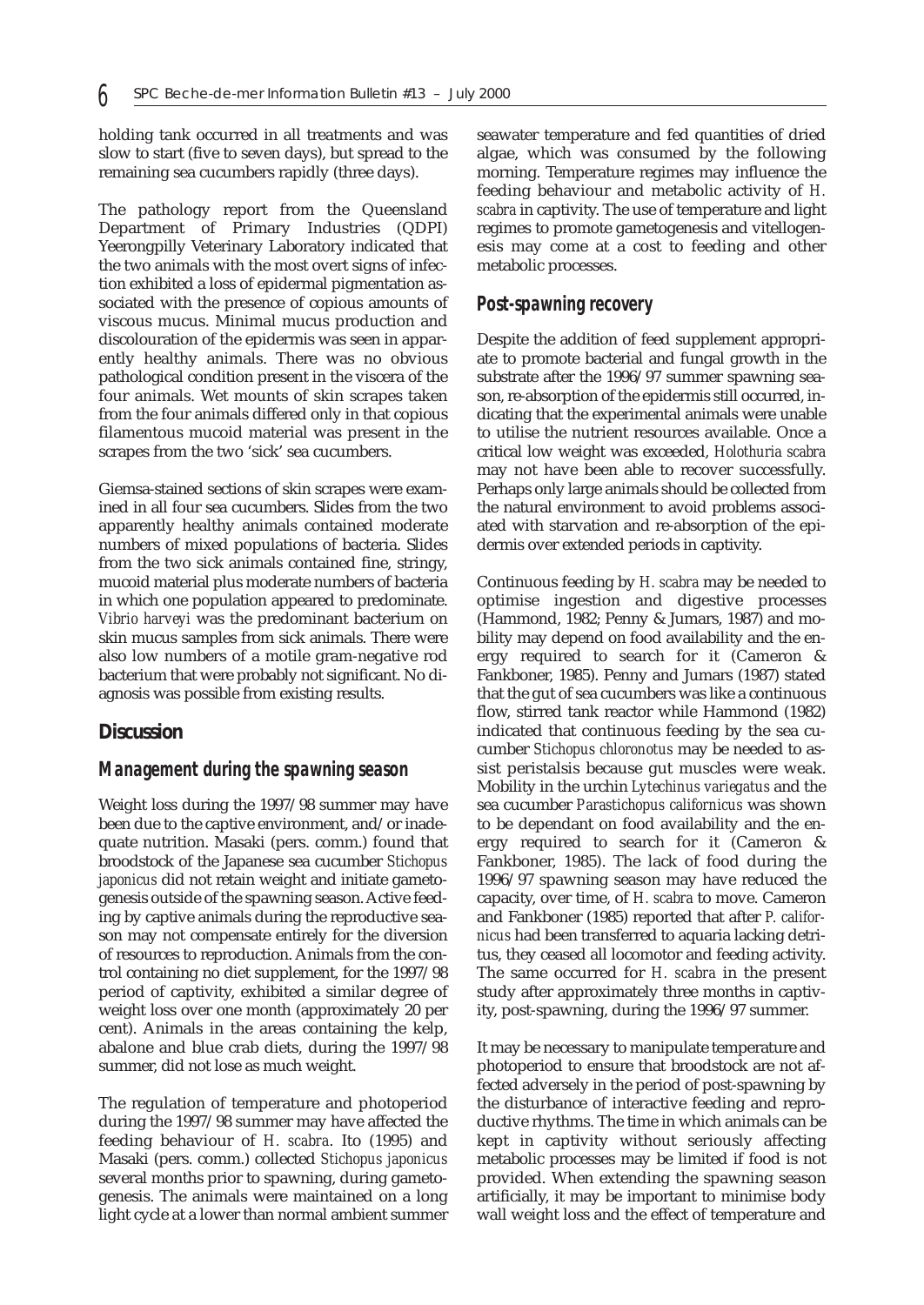photoperiod regimes on conditioning for spawning and subsequent post-spawning recovery.

The distribution of food in the holding tank, boundary effects and photoperiod and temperature regimes may have influenced the activity patterns and feeding behaviour of *Holothuria scabra*. The effect of fine scale regulation of environmental parameters in captivity on feeding behaviour and egg production, in combination with species-specific feeding processes, is likely to be important in obtaining successful spawning. Further, the type of diet may not be as critical as the bacterial and fungal communities the diet sustains.

# *Handling*

#### *Collection and tagging*

The ability to recognise individuals was essential for interpretation of spawning behaviour (Morgan, 1999). A red-heat wire was used successfully in Japan to brand the sea cucumber *Stichopus japonicus* (Yanagisawa, 1995) eliminating dermal puncture of the animals as occurs when t-bar tags are used. In the present study, tag-loss (10 % of animals after five weeks of captivity) was preceded by necrosis of the tissue surrounding the tag, resulting in the tag being expelled or taken into the coelomic cavity. Loss of tags can be controlled to some extent by ensuring that the t-bar is pushed right through the dermis and that the puncture wound is as small and clean as possible.

Previous researchers have used fluorescent dye to stain the calcareous plates surrounding the buccal cavity of sea cucumbers (Harriott, 1980) with limited success. Successful staining depended on the relative timing of injection of the dye and deposition of calcium for growth of the mouthparts. The hypodermic extraction of gonadal material also involved handling, which may have had deleterious effects. Extraction of gonadal material from *H. scabra* in the present study was useful in determining the sex of sea cucumber broodstock. Once this technique had been refined, no animals eviscerated the gonad, stomach and respiratory trees because of puncture of the viscera with the biopsy needle.

#### *Infectious pathogens*

The unidentified infection that spread through broodstock during collection from Stradbroke Island in the 1997/98 summer did not occur during the 1996/97 summer. Lesions were not observed on animals collected during the 1996/97 summer nor were they observed on individuals obtained from the north end of Moreton Bay during the 1995/96 summer.

Removing animals from the holding tank as soon as symptoms were noticed prevented the spread of infection. Animals were then placed in a tub with a high rate of flow-through seawater where lesions stopped secreting mucus and eventually closed, leaving scar tissue. The predominance of one type of bacterial community on heavily infected animals warrants further investigation as to the effects of pathogens on bacteria inhabiting the epidermis of *H. scabra*. Investigation of this relationship between host and bacteria may assist in identification of the pathogen affecting broodstock in the present study.

# **Acknowledgements**

I would like to thank the Queensland Department of Primary Industries, Bribie Island Aquaculture Research Centre for the use of space, equipment and facilities and my supervisor, Dr. Don Fielder, University of Queensland, School of Marine Science.

## **References**

- AHLGREN, M.O. (1998). Consumption and assimilation of salmon net pen fouling debris by the red sea cucumber *Parastichopus californicus*: Implications for polyculture. Journal of the World Aquaculture Society 29(2): 133–139.
- BATTAGLENE, S.C. & J.D. BELL. (1997). Potential of the tropical Indo-Pacific sea cucumber, *Holothuria scabra*, for stock enhancement. **In:** Proceedings of the first international symposium on stock enhancement and sea ranching, Bergen, Norway. 478–490.
- CAMERON, J.L. & P.V. FANKBONER. (1984). Tentacle structure and feeding processes in life stages of the commercial sea cucumber *Parastichopus californicus* (Stimpson). J. Exp. Mar. Biol. Ecol. 81: 193–209.
- CAMERON, J.L. & P.V. FANKBONER. (1985). Reproductive biology of the commercial sea cucumber *Parastichopus californicus* (Stimpson) (Echinodermata: Holothuroidea). I. Reproductive periodicity and spawning behaviour. Can. J. Zool. 64: 168–175.
- CONAND, C. (1989). The fishery resources of Pacific island countries. Part 2. Holothurians. FAO fisheries technical paper No. 272.2 Rome, FAO. 143 p.
- HAMMOND, L.S. (1982). Patterns of feeding and activity in deposit-feeding holothurians and echinoids (Echinodermata) from a shallow back-reef lagoon, Discovery Bay, Jamaica. Bull. Mar. Sc. 32(2): 549–571.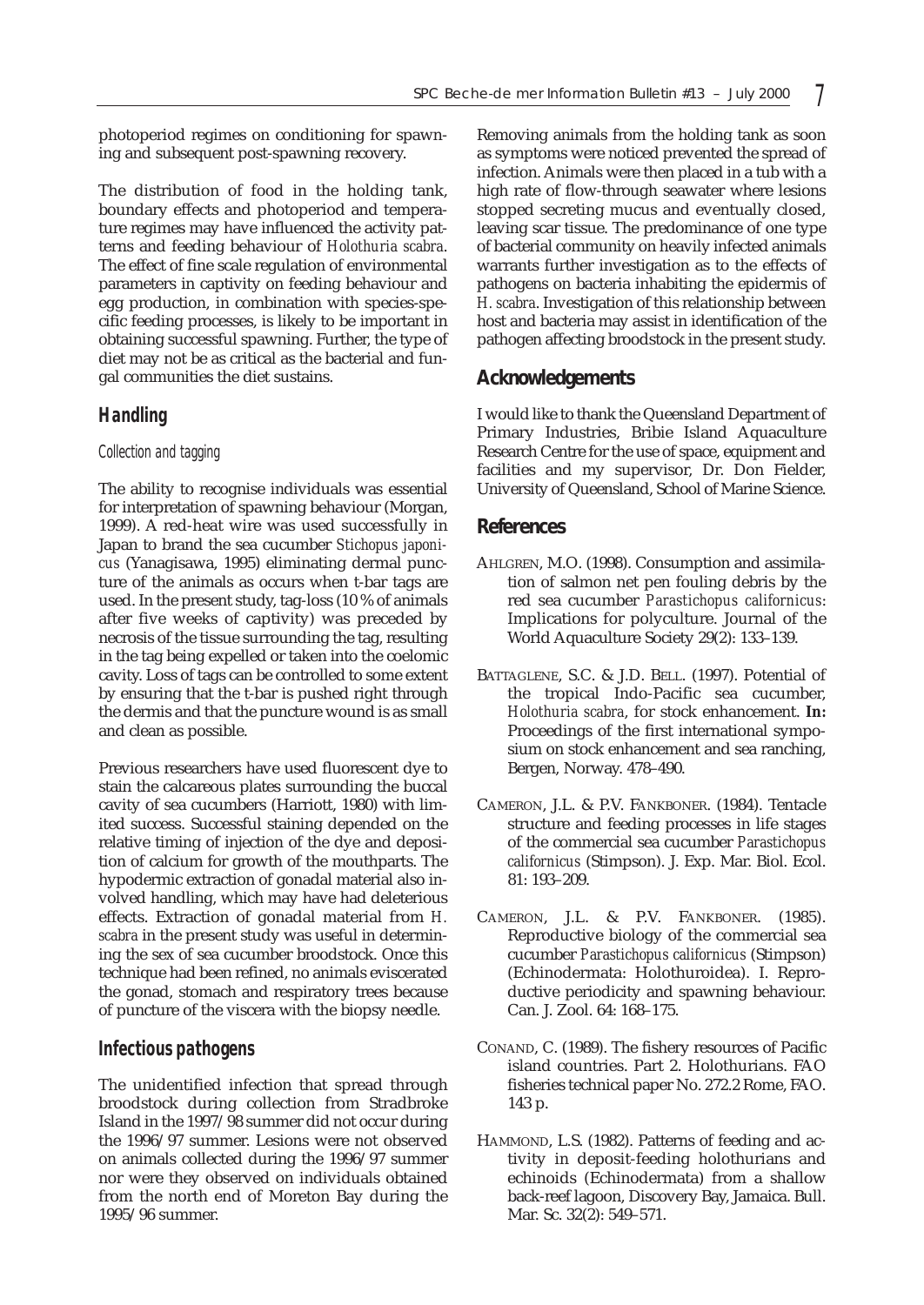- HARRIOTT, V.J. (1980). The ecology of Holothurian fauna of Heron Reef and Moreton Bay. MSc thesis, University of Queensland, Brisbane. 153 p.
- ITO, S. (1995). Studies on the technological development of the mass production for sea cucumber juvenile, *Stichopus japonicus*. Saga Prefectural Sea Farming Center. Japan. 87 p.
- James, D.B., A.D. Gandhi, N. Palaniswamy & J.X. Rodrigo. (1994). Hatchery techniques and culture of the sea cucumber *Holothuria scabra*. CMFRI (Central Marine Fisheries Research Institute, Cochin, India) special publication. No. 57.
- MCCLINTOCK, J.B., T.S. KLINGER & J.M. LAWRENCE. (1982). Feeding preferences of echinoids for plant and animal food models. Bulletin of Marine Science 32(1): 365–369.
- MORGAN, A.D. (2000). Induction of spawning in the sea cucumber *Holothuria scabra* (Echinodermata: Holothuroidea). Journal of the World Aquaculture Society 31(2): 186–194.
- MORIARTY, D.J.W. (1982). Feeding of *Holothuria atra* and *Stichopus chloronotus* on Bacteria, Organic Carbon and Organic Nitrogen in Sediments of the Great Barrier Reef. Aust. J. Mar. Freshwater Res. 33: 255–263.
- MORIARTY, D.J.W., P.C. POLLARD, W.G. HUNT, C.M. MORIARTY & T.J. WASSENBERG. (1985). Productivity of bacteria and microalgae and the effect of grazing by holothurians in sediments on a coral reef flat. Mar. Biol. 85: 293–300.
- PENNY, D.L. & P.A. JUMARS. (1987). Modelling animal guts as chemical reactors. Am. Nat. 129: 69–96.
- RAMOFAFIA, C., M. GERVIS & J. BELL. (1995). Spawning and early larval rearing of *Holothuria atra*. SPC Beche-de-mer Information Bulletin 7: 2–6.
- RAMOFAFIA, C., T.P. FOYLE & J.D. BELL. (1997). Growth of juvenile *Actinopyga mauritiana* (Holothuroidea) in captivity. Aquaculture 152: 119–128.
- SHELLEY, C.C. (1981). Aspects of the distribution, reproduction, growth and 'Fishery' potential of holothurians (Beche-de-mer) in the Papuan Coastal Lagoon. MSc thesis, University of Papua New Guinea. 165 p.
- UTHICKE, S. & R. KAREZ. (1999). Sediment patch selectivity in tropical sea cucumbers (Holothuroidea: Aspidochirotida) analysed with multiple choice experiments. J. Exp. Mar. Biol. Ecol. 236: 69–87.
- WIEDEMEYER, W.L. (1992). Feeding behaviour of two tropical holothurians *Holothuria* (*Metriatyla*) *scabra* (Jaeger 1833) and *H.* (*Halodemia*) *atra* (Jaeger 1833), from Okinawa, Japan. Proceedings of the seventh international coral reef symposium, Guam. 2: 853–860.
- YANAGISAWA, T. (1995). Sea-cucumber ranching in Japan and some suggestions for the South Pacific. Tonga Aquaculture Workshop. 387–400.
- YINGST, J.Y. (1976). The utilisation of organic matter in shallow marine sediments by an epibenthic deposit feeding Holothurian. J. Exp. Mar. Biol. Ecol. 23: 55–69.

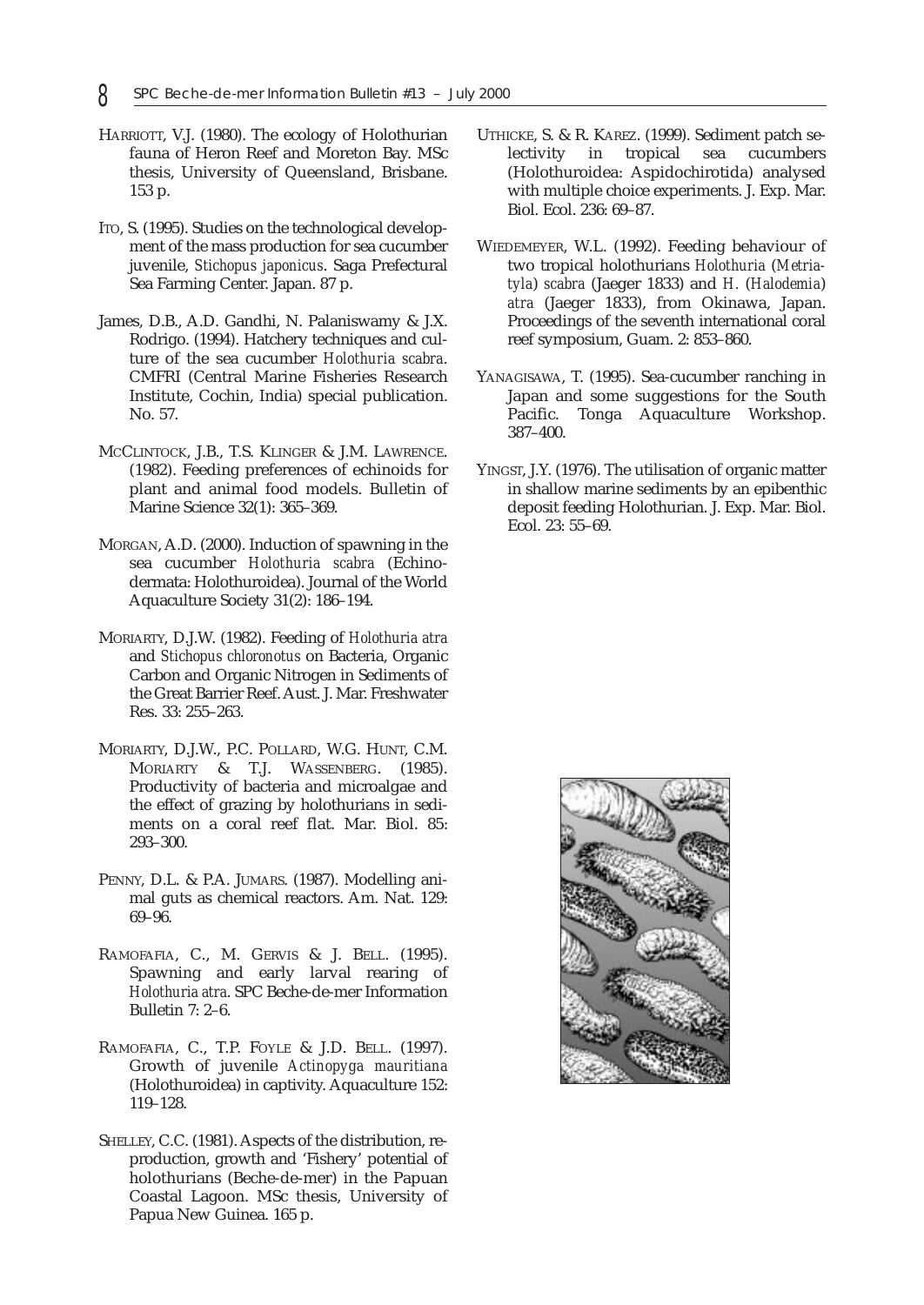# *Athyonidium chilensis*

*Carlos Ravest Presa1*

*Athyonidium chilensis* (Dendrochirotida; Cucumariidae) (Figures 1 and 2) is distributed between Ancón, in Peru, and Punta Gaviota, in Chile (11°45'S and 42°03'S, respectively).

*A. chilensis* has been collected in the exposed intertidal area between rocky pools, and from the sand where it extends its tentacles over the surface of the bottom. High biomass has also been found in the sandy subtidal area, though this could be related to reproductive migration because only large individuals were found. *A. chilensis* is a non-selective filterfeeder and its action is of great importance due to the predation of larvae, shepherding of algae, filtering of plankton and the recycling of organic particles. A length/weight relationship of *A. chilensis* is given in Figure 3.

In Chile, this resource has scarcely been studied or exploited. There is some information regarding a toxin observed in *A. chilensis* that inhibits the settlement of other animals near it, although it could also be utilised as an alert signal because the other animals immediately retract their tentacles in its presence. Its reproductive cycle has also been studied, specifically in relationship with the annual cycle of its gonadic index.

. . . . . . . . . . . . . . . . . . . .

**Figures 1 & 2.** *Athyonidium chilensis*



**Figure 3.** *Athyonidium chilensis* length/weight relationship

Other studies regarding ecological and larval aspects have been carried out, but this information is unavailable. It seems that this species of holothurid has a low commercial value, even though the interest in monospecific fisheries in cold waters has increased steadily. Nevertheless, its aquaculture potential is interesting due to the fact that it could be the source of a natural product, or, in great abundance, could be used as a biological filter of organic particles in the discharges from fish farms.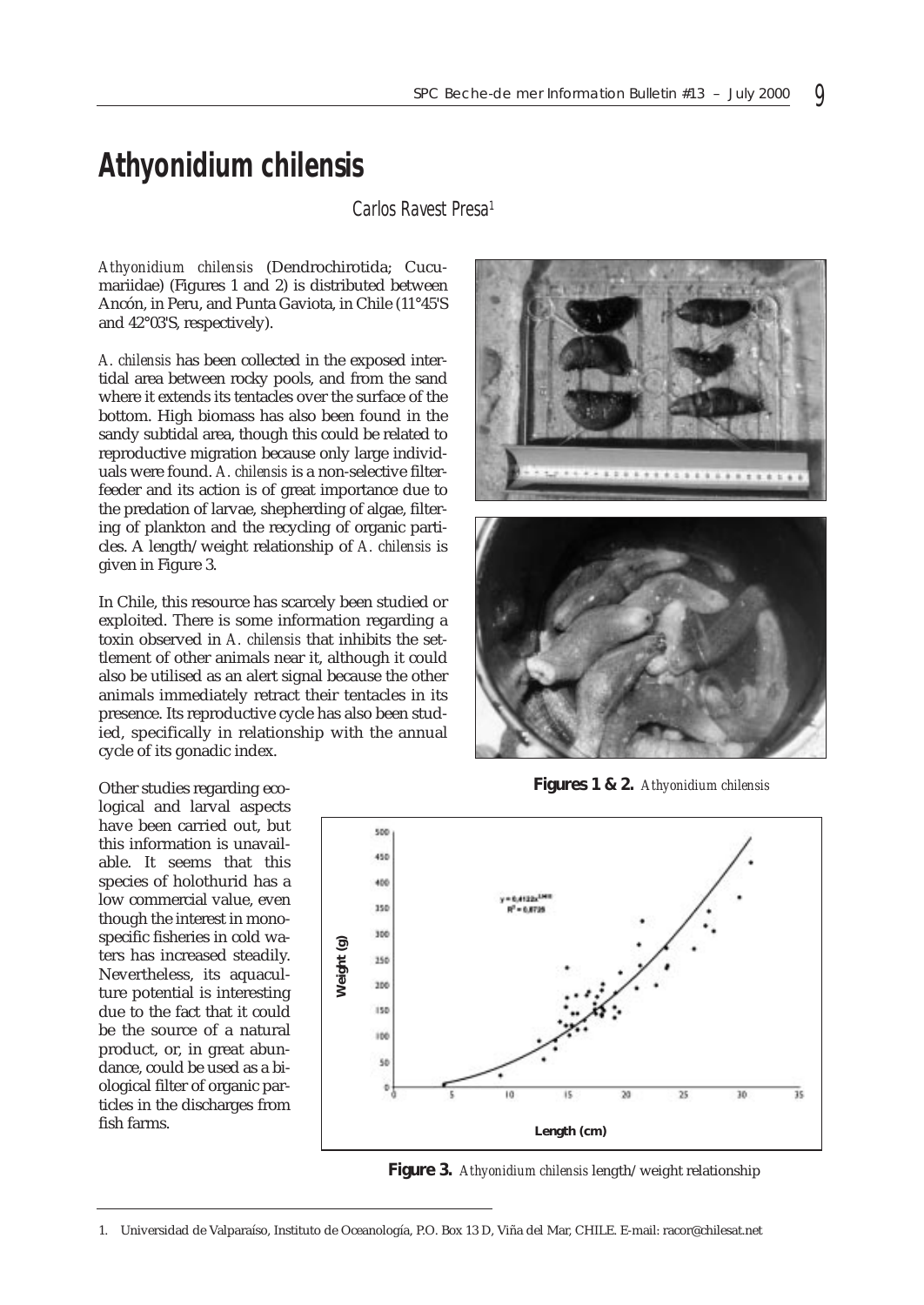# **Sea cucumber fishery in the Philippines**

*Sabine Schoppe1*

For almost a century, the harvesting and processing of sea cucumbers into trepang has been a source of income for many Philippine families. Exports, however, increased tremendously in recent years, from 250 t in 1977, and 1189 t in 1984 (1977–1984 statistics from the Bureau of Fisheries and Aquatic Resources, Philippines) to 2123 t in 1996 (FAO, 1996). The Philippines is now the second major producer and exporter of dried sea cucumber in the world (Conand & Byrne, 1993; Conand, in press). Despite its importance in the world market, no comprehensive study about the bêche-de-mer exploitation in the Philippines has been conducted. The increasing depletion of sea cucumber stocks is obvious and has only been sporadically documented (Trinidad-Roa, 1987; Schoppe *et al.,* 1998; Schoppe, in press). In the mean time, sea cucumber sizes have become smaller and collections must be conducted in deeper waters.

A preliminary study on the sea cucumber fishery in Palawan from October 1999 to March 2000 revealed that of the 100 Philippine sea cucumber species, about 25 are regularly collected and processed (Table 1). Traders differentiate between 23 different species (local names) of dried sea cucumbers. Among local fisherfolk, greater variety of local names exists, due to several facts: (1) species characteristics are clearer in live specimens, (2) sometimes colour varieties of a species are assigned a separate name, and (3) the diversity of local dialects. However, the total number of collected species probably does not exceed thirty, including those that are used fresh and for local consumption only. The species most frequently collected and processed for export are *Holothuria scabra*, *Bohadschia marmorata*, *Actinopyga lecanora*, *Holothuria fuscocinera*, *Holothuria* sp. (**Patula**), *Holothuria atra*, and *Stichopus hermanni*. The highest prices (per kilogram of dry weight) are achieved with large specimens of *Actinopyga lecanora*, *Holothuria nobilis*, *H. whitmaei*, *H. scabra* and *Stichopus* spp. (Table 1). The lowest-priced species include *H. coluber*, *H. fuscocinera*, and *Pearsonothuria graeffei* (Table 1).

The sea cucumber fishery in Palawan is a yearround activity with a peak season from March to June. Holothurians are collected during low tide, mainly during the night. They are collected by hand while walking along the intertidal zone with a lamp. It is mainly the women who are involved in the collecting of sea cucumbers from shallow areas, while the men skin dive or use an air-compressor connected to a breathing hose to reach deeper areas.

Sea cucumber processing involves four major steps: cleaning, cooking, smoke drying and sun drying. The duration of each process depends on the species and the size of the specimens. Processing has been sufficiently described in Trinidad-Roa (1987), Espejo-Hermes (1998), and Schoppe (in press).

After processing, the dried products are either sold to middlemen or directly to one of the four sea cucumber traders in Palawan. Prices received are up to 25 per cent higher if sold directly to the trader than selling to a middleman. Dried products are sold about 8.5 times per month during peak season. During this time, an average of 1.72 kg of dried sea cucumbers are sold per fisherfolk. This is equivalent to US\$ 13.93 (PHP 557.33) and amounts to a gross monthly income of US\$ 118.43 (PHP 4,737.31) during peak season. Between March and June, the sea cucumber fishery is supplemented through fishing, which is the main source of income during the rest of the year.

The processed sea cucumber (trepang) is shipped to Manila where exporters sell it to China, Hong Kong and Singapore. Prices have increased over the years; however, stocks are decreasing according to some fisherfolk. Local traders have not noticed a decline, probably because more and more fisherfolk have become engaged in the sea cucumber fishery due to its profitable nature.

Much more information on the sea cucumber fishery in the Philippines is needed to analyse the nation-wide situation. After Alcala & Alcazar (1984) and Trinidad-Roa (1987), nothing more has been published about the sea cucumber fishery in the Philippines. In the last decade, the results of only one other related study were published (Schoppe *et al.,* 1998). In that report, the importance of molluscs, sea cucumbers and other reef organisms as sources of income for the fisherfolk of the Cuatro

<sup>1.</sup> State Polytechnic College of Palawan, Aquatic Science and Technology Institute, Santa Monica, Puerto Princesa City, Palawan, Philippines. E-mail: Schoppes@pal-onl.com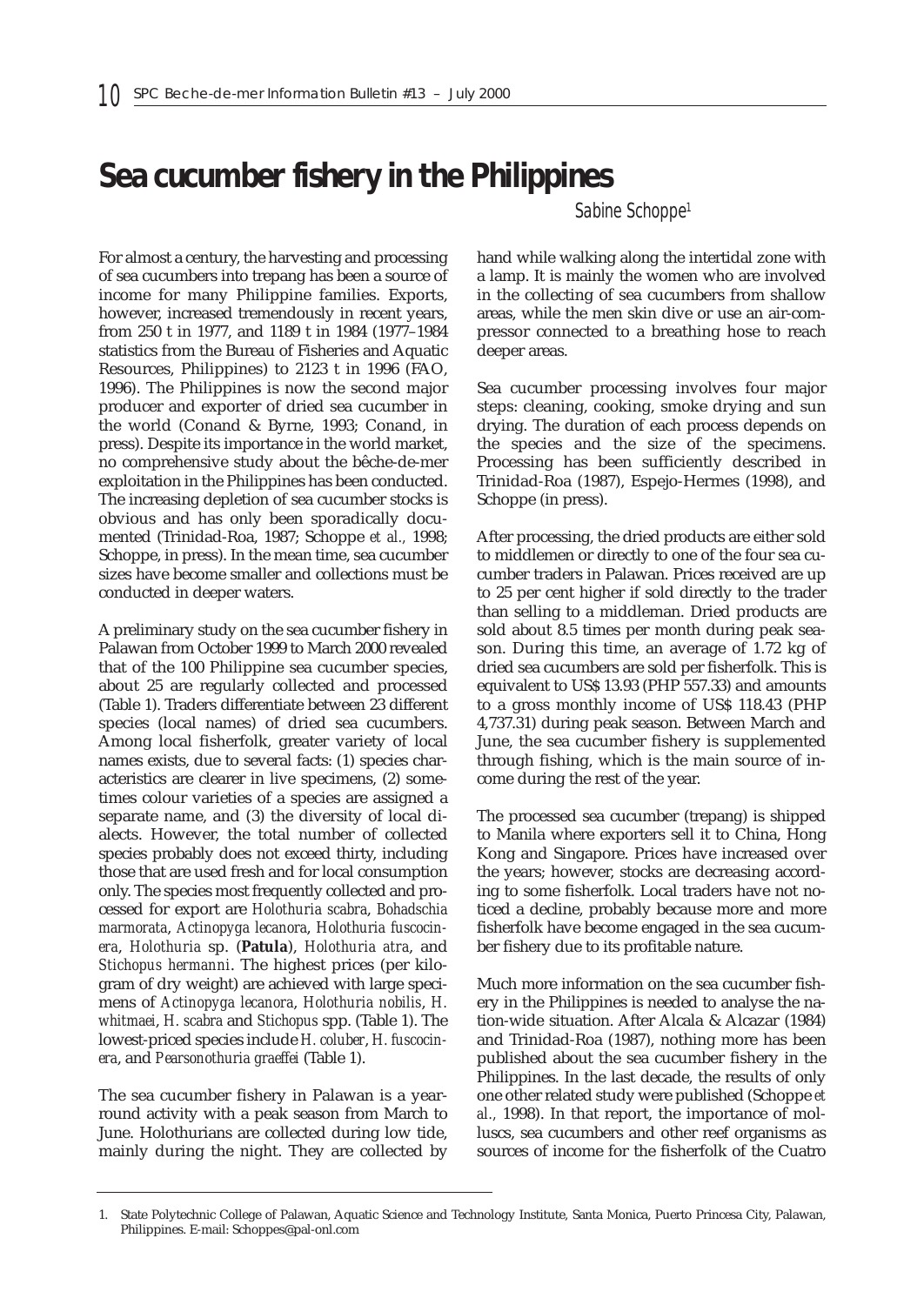**Table 1.** Regularly collected sea cucumber species from Palawan, Philippines. Prices achieved from traders in Puerto Princesa are given in Philippine pesos and in US dollars. Exchange rate: US\$ 1.00 = PHP 40.00 as of Feb. 2000.

|                  | No Scientific name                                        | Local name (Tagalog)          | Price / kg (PHP)            | Price / kg (US\$)        |
|------------------|-----------------------------------------------------------|-------------------------------|-----------------------------|--------------------------|
|                  | 1 Actinopyga echinites                                    | <b>Brown beauty</b>           | 180.00                      | 4.50                     |
| $\boldsymbol{2}$ | A. lecanora                                               | Buli-buli / Monang / Munang   | Extra small: 350.00         | 8.75                     |
|                  |                                                           |                               | Small: 430.00               | 10.75                    |
|                  |                                                           |                               | <b>Medium: 650.00</b>       | 16.25                    |
|                  |                                                           |                               | Large: 840.00               | 21.00                    |
| 3                | A. mauritiana c.f.                                        | Bakungan                      | Small: 200.00               | 5.00                     |
|                  |                                                           |                               | Large: 600.00               | 15.00                    |
| 4                | Actinopyga spp. (A. obesa, or A. miliaris)                | Khaki                         | Extra small: 150.00         | 3.75                     |
|                  |                                                           |                               | Small: 200.00               | 5.00                     |
|                  |                                                           |                               | Medium: 350.00              | 8.75                     |
|                  |                                                           |                               | Large: 400.00               | 10.00                    |
| 5                | Bohadschia argus                                          | Leopard / Matang Itik         | 300.00                      | 7.50                     |
| 6                | B. marmorata                                              | Lawayan, Pulutan              | Extra small: 100.00         | 2.50                     |
|                  |                                                           |                               | Small: 170.00               | 4.25                     |
|                  |                                                           |                               | <b>Medium: 260.00</b>       | 6.50                     |
|                  |                                                           |                               | Large: ?                    | $\overline{\phantom{a}}$ |
|                  | 7 H. (A.) coluber                                         | Patola white / Tambor         | 20.00                       | 0.50                     |
| 8                | H. (C.) rigida, H. (C.) inhabilis                         | Batunan                       | Fresh for local consumption | $N/A$ .                  |
| 9                | $H.$ ( $H.$ ) atra                                        | <b>Black beauty</b>           | <b>Small: 70.00</b>         | 1.75                     |
|                  |                                                           |                               | Medium: 100.00              | 2.50                     |
|                  |                                                           |                               | Large: 200.00               | 5.00                     |
|                  | 10 $H. (H.)$ edulis                                       | <b>Red Beauty</b>             | Small, medium: 150.00       | 3.75                     |
|                  |                                                           |                               | Large: 200.00               | 5.00                     |
|                  | 11 H. (H.) pulla c.f.                                     | Patola red                    | 200.00                      | 5.00                     |
|                  |                                                           |                               | 120.00                      |                          |
|                  | 12 H. (M.) fuscopunctata                                  | Sapatos                       |                             | $3.00\,$                 |
|                  | 13 H. (M.) nobilis, H. (M.) whitmaei                      | Susuhan, Susan, Susuan        | Medium: 700.00              | 17.50<br>25.00           |
|                  |                                                           |                               | Large: 1000.00              |                          |
|                  | 14 H. (M.) scabra                                         | Cortido / Curtido / Putian    | Extra small: 360.00         | 9.00                     |
|                  |                                                           |                               | Small: 460.00               | 11.50                    |
|                  |                                                           |                               | Medium: 700.00              | 17.50                    |
|                  |                                                           |                               | Large: 900.00               | 22.50<br>25.00           |
|                  |                                                           |                               | Extra large: 1000.00        |                          |
|                  | 15 H. scabra var. versicolor                              | Curtido Bato                  | 20.00                       | 0.50                     |
|                  | 16 H. (S.) fuscocinera                                    | Labuyo / Lubuyo               | 55.00                       | 1.38                     |
|                  | 17 Holothuria sp.                                         | White Beauty                  | 200.00                      | 5.00                     |
|                  | 18 Holothuria sp., H. (M.) leucospilota c.f.              | Patola                        | 190.00                      | 4.75                     |
|                  | 19 Holothuria spp. (Holothuria black colour) Patola black |                               | Small: 70.00                | 1.75                     |
|                  |                                                           |                               | <b>Medium: 100.00</b>       | 2.50                     |
|                  |                                                           |                               | Large: 200.00               | 5.00                     |
|                  | 20 Pearsonothuria graeffei                                | Piña (Hanginan Mani Mani?)    | 70.00                       | 1.75                     |
| 21               | Stichopus chloronotus                                     | Cuatro Cantos, Hanginan black | 850.00                      | 21.25                    |
|                  | 22 S. hermanni                                            | Hanginan                      | Extra small: 200.00         | 5.00                     |
|                  |                                                           |                               | Small: 300.00               | 7.50                     |
|                  |                                                           |                               | Medium: 450.00              | 11.25                    |
|                  |                                                           |                               | Large: 850.00               | 21.25                    |
|                  | 23 S. horrens                                             | Hanginan                      | Extra small: 200.00         | 5.00                     |
|                  |                                                           |                               | Small: 300.00               | 7.50                     |
|                  |                                                           |                               | <b>Medium: 450.00</b>       | 11.25                    |
|                  |                                                           |                               | Large: 850.00               | 21.25                    |
| 24               | Thelenota ananas                                          | Talipan / Taripan             | 500.00                      | 12.50                    |
| 25               | T. anax, T. rubralineata                                  | Legs                          | 170.00                      | 4.25                     |
| $26\overline{?}$ |                                                           | Hodhod                        | 500.00                      | 12.50                    |
|                  |                                                           |                               |                             |                          |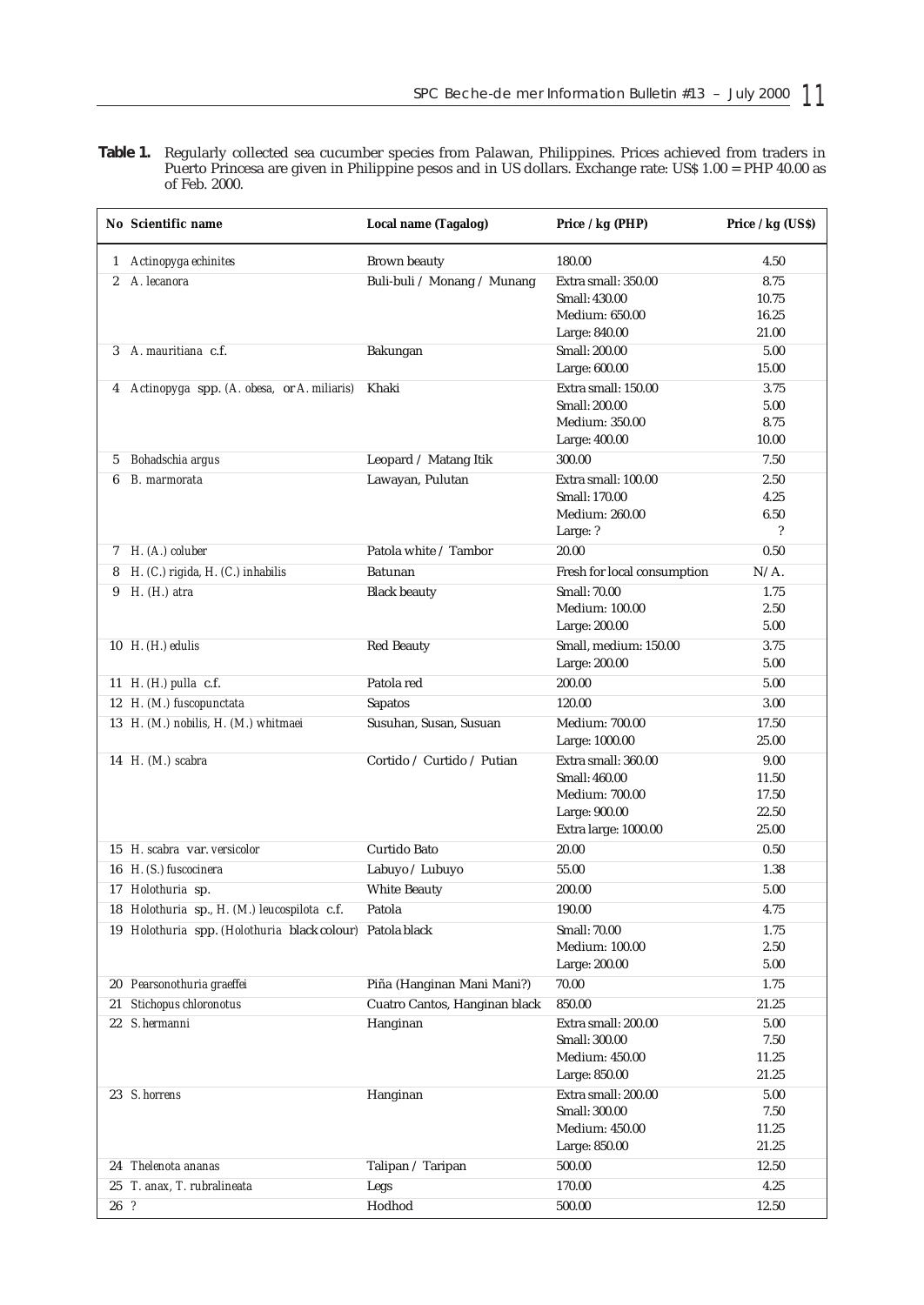Islands, an island group off Leyte, Philippines was discussed. Sea cucumber processing in the Philippines is treated as a minor chapter in Espejo-Hermes (1998) and Schoppe (in press).

This paper follows up initial efforts of the Philippine Council for Aquatic and Marine Research and Development, which encouraged the implementation of a management scheme for the sea cucumber fishery in the Philippines (PCAMRD, 1991). It is an appeal for further studies on stock assessment and catch statistics of sea cucumbers in the Philippines. The author started a long-term study on the sea cucumber fishery in Palawan in order to determine the current situation and to suggest management schemes appropriate for the local setting.

## **References**

- ALCALA, A.C. & S. ALCAZAR. (1984). Edible molluscs, crustaceans and holothurians from North and South Bais Bays, Negros Oriental, Philippines. Silliman Journal 31(1–4): 25–45.
- Conand, C. & M. Byrne. (1993). A review of recent developments in the world sea cucumber fisheries. Marine Fisheries Review 55(4): 1–13.
- CONAND, C. (in press). Overview on the last decade of sea cucumber fisheries, what means for a durable management? **In:** Barker, M. (ed.) Proc. 10th Inter. Echinoderm Conference,

University of Otago, Dunedin, New Zealand. Balkema, Rotterdam.

- ESPEJO-HERMES, J. (1998). Fish Processing Technology in the Tropics. Tawid Publications, Philippines, 336 p.
- FAO. (1996). Yearbook of Fishery Statistics 1996. Food and Agriculture Organization of the United Nations, Rome, Italy.
- PCAMRD. (1991). Management of sea cucumber resources of the Philippines. Currents, a weekly publication of the Philippine Council for Aquatic and Marine Resources and Development, Department of Science and Technology, Los Baños, Laguna, Philippines, July 26, 1991.
- SCHOPPE, S. (in press). Guide to the common shallow water sea stars, brittle stars, sea urchins, sea cucumbers and feather stars (Echinoderms) of the Philippines. Times Edition, Singapore.
- SCHOPPE, S., J. GATUS, P.P. MILAN & R. SERONAY. (1998). Gleaning activities on the islands of Apid, Digyo and Mahaba, Inopacan, Leyte, Philippines. Philipp. Scient. 35: 130–140.
- TRINIDAD-ROA, M.J. (1987). Bêche-de-mer fishery in the Philippines. NAGA, the ICLARM Quarterly, Oct. 1987, 15–17.

# **Conservation of aspidochirotid holothurians in the littoral waters of Kenya**

*Yves Samyn1*

# **Abstract**

Aspidochirotid sea cucumbers (Echinodermata: Holothuroidea) are heavily fished in the littoral waters of Kenya, and stocks have plummeted. In order to conserve and manage these natural resources, appropriate conservation and management plans must to be developed. This can only occur if high quality research on different levels is done. This paper discusses five layers of understanding that should be achieved before holothurian conservation in East Africa can be effective.

## **Introduction**

Along the Kenyan coast most aspidochirotid sea cucumbers are collected *en masse* and sold to foreign markets (sea cucumbers are not part of the Kenyan diet). Ferdouse (1999) reported on bechede-mer imports in Hong Kong and Singapore, the two main retailing centres. According to this source, Kenya exports only to Singapore, albeit in increasing levels (1.1 % of the total import in 1993; 2.9% in 1994; and 3.9 % in 1995). From the same data set it is clear that the Kenyan export is rising

<sup>1.</sup> Free University of Brussels (VUB), Department of Biology, Unit of Ecology & Systematics, Pleinlaan 2, 1000 Brussels, Belgium. E-mail: ysamyn@vub.ac.be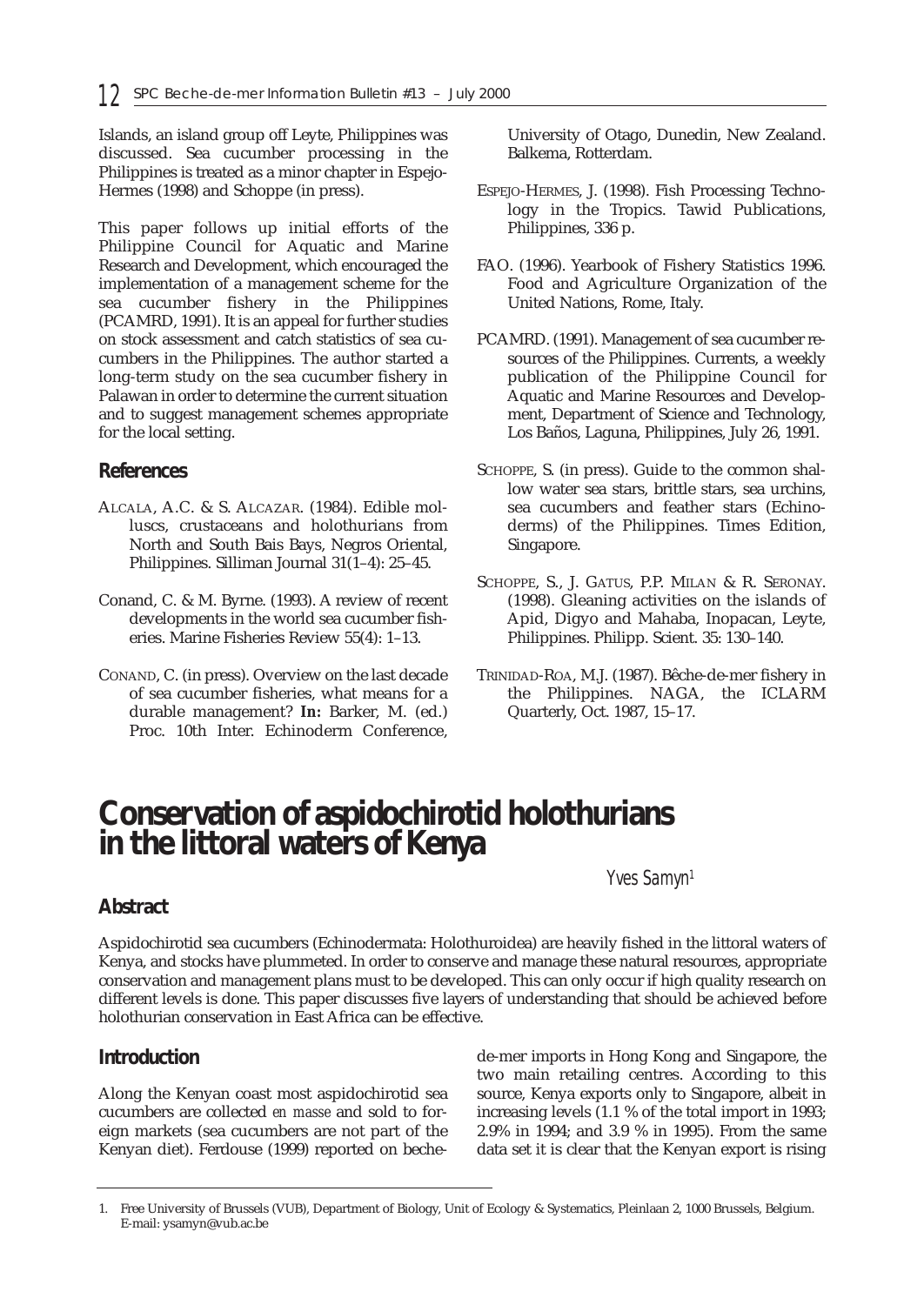while other East African countries like Madagascar and Tanzania are decreasing their exports. Reasons for this decrease are basically unknown but are probably caused by overfishing, which has decreased the stocks dramatically (Massin, pers. comm.; pers. observ.). It appears that there is a shift from the collection sites of Madagascar and Tanzania to mainly Kenya. However, in Kenya collecting is taking place in a rather unbridled way since: (a) no regulations whatsoever exist for collecting sea cucumbers outside the protected marine parks, and (b) the immediate financial benefits for the collector and trader are considerable.

It is clear that if a sustainable exploitation of the large sea cucumber market is desired, good conservation and management plans will need to be made. Only then will it be possible to conserve and replenish Kenya's plummeting stocks (e.g. in Gazi Bay, some 60 km south of Mombasa all holothurians have disappeared since fishing started in 1995, pers. observ.).

This paper discusses some of the basic levels of scientific understanding that are essential in the fine tuning of conservation efforts for marine biota (and especially of sea cucumbers in the western Indian Ocean).

## **Level one:** *Nomenclature & taxonomy*

In conserving biodiversity, the first step is to know what to conserve. For that, we need to correctly identify the species in an unequivocal and universally understood way. However, nomenclature and taxonomy are scientific disciplines that are often neglected by a large number of biologists, since these disciplines are often seen as a burden rather than a facility. The necessity for respecting the rules of nomenclature, whose aim is 'to provide the maximum universality and continuity in the scientific names of animals compatible with the freedom of scientists to classify according to taxonomic judgements', can be illustrated with the following exam-



ple of a commercially important species from the family Stichopodidae.

The large species, bright-olive green with numerous conical light green papillae with dark green stripes and yellow to orange distal tips, bears the name *Stichopus variegatus* Semper, 1868 in a large part of the literature before 1995. *S. variegatus* is, however, not a valid name since Rowe & Gates (1995) stated that *S. horrens* Selenka, 1867 is the senior synonym of *S. variegatus* Semper, 1868. The same authors elevated the variety *S. variegatus hermanni* Semper, 1868 to the species level. When mapping holothurian biodiversity, based on species accounts in literature, all records regarding *S. variegatus* (and *S. horrens*) must be regarded as doubtful and cannot be assigned to one or the other species unless one is able to examine the specimens per se.

# **Level two:** *Systematics*

Systematics is the discipline that describes and interprets the patterns that are produced by taxonomy. Systematics aims at understanding the relationships between lineages, the evolutionary trajectories, and the biogeographic distributions of organisms. This knowledge is crucial for understanding, for example, the ecological role of a species within an ecosystem.

The following two examples show that a profound knowledge of systematics and the existing literature is also necessary in naming, ordering and understanding biodiversity.

The species *Stichopus variegatus* Semper, 1868 is known to be an invalid species (see above). The specimens collected as *S. variegatus* before 1995 are known to belong to at least two different species (Massin, 1999; pers. comm.): *Stichopus hermanni* Semper, 1868 and *Stichopus monotuberculatus* (Quoy & Gaimard, 1833). The reef-dwelling species *Pearsonothuria graeffei* (Semper, 1868) was originally

described as *Holothuria graeffei* Semper, 1868. Examination of spicule morphology showed that this species is unrelated to the species in the genus *Holothuria*. Hence, it was transferred to the genus *Bohadschia* since the rosettes of the body wall bear some resemblance to the rosettes found in the genus *Bohadschia*. The taxonomic status of *Bohadschia graeffei (*Semper, 1868) was critically examined later by Levin *et al.* (1984),

#### **Figure 1.**

*Stichopus hermanni* Semper, 1868 can be seen in the shallow reef lagoons of Kanamai, Kenya.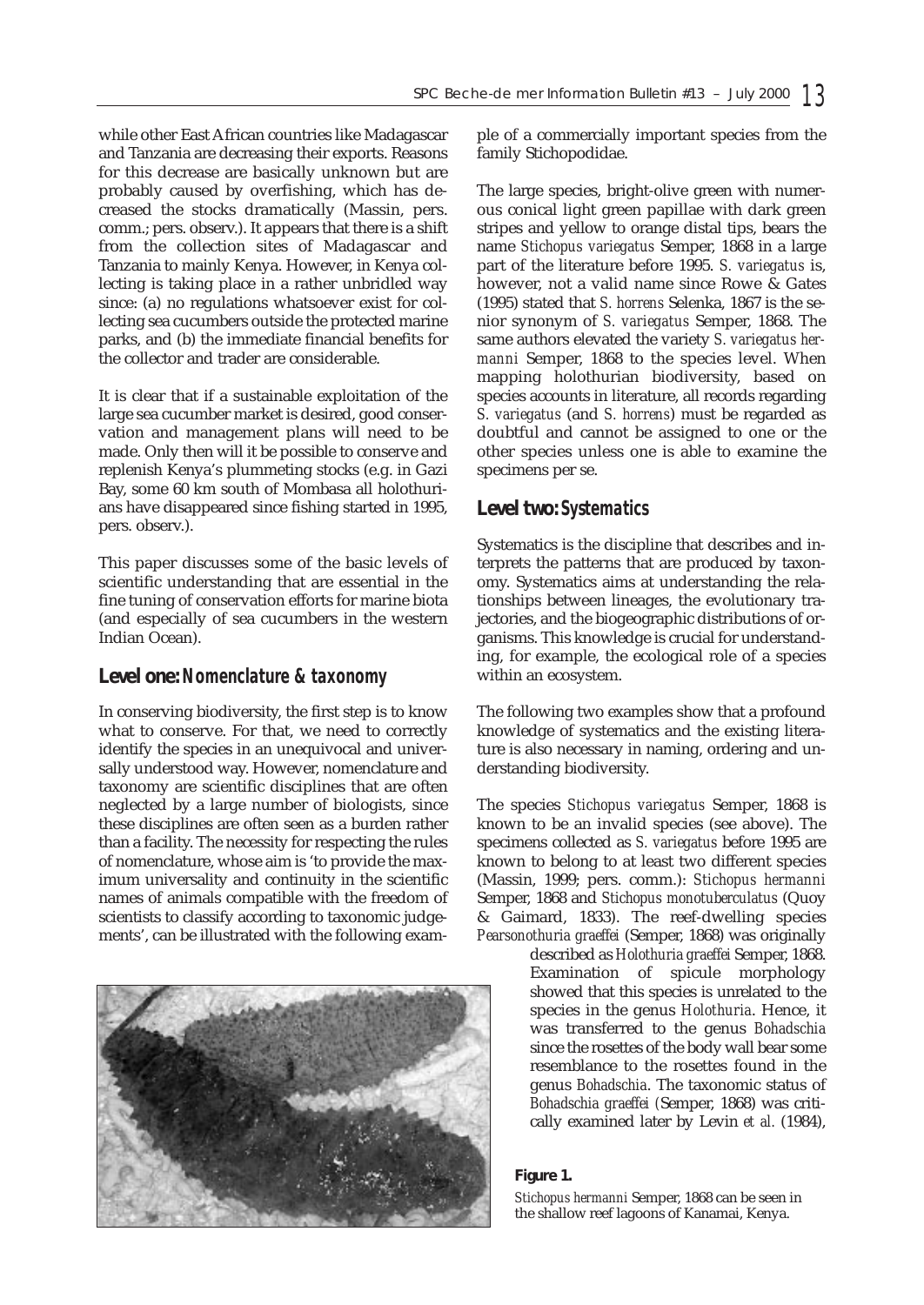who found that the nature of the chemical characters of this species needed a new genus name: *Pearsonothuria* Levin, Kalinin & Stonik, 1984*.* Indeed, by assigning the genus name of *Pearsonothuria,* the anomalous structure of the typical 'racket-shaped' spicules, and the translucent and weakly developed calcareous ring, now get a more appropriate systematic position. However, the name *Bohadschia graeffei* still appears in numerous papers that deal with conservation of holothurians.

The consequence of such different classifications can easily be grasped if one considers the following hypothetical example. Suppose you were given a grant to study the inductive potential of diatoms on the metamorphosis of a sea cucumber that thrives in your study area: a species identified by specialists as *Bohadschia graeffei*. From the literature you know that all the species studied thus far within your study area hold a sensitivity towards induction by diatoms. If you are unaware that *Bohadschia graeffei* and *Pearsonothuria graeffei* are synonymous, you might deduce the following:

- That each individual genus (and species) has a well-defined niche and that, as a consequence, larval metamorphosis will hardly be induced by the same diatom genera. In which case you would look for different diatoms, but end up wasting precious time and many thousands of dollars, and with a failed project.
- That, because *Bohadschia* and *Pearsonothuria* belong to the same family, susceptibility to diatoms

as a means of inducing metamorphosis is a monophylogenetic character at the family level. It is quite possible, however, that you would make erroneous conclusions about phylogeny.

Incorrect taxonomy and systematics can bring erroneous conclusions at the fundamental and applied level. Unfortunately, more grants are given to applied research than to fundamental. The result is taxonomic and systematical errors are often perpetuated over time.

### **Level three:** *Faunistics*

Assessing holothurian biodiversity of a narrow geographical entity like the Kenyan Coast is not a simple endeavour because only few studies have recently been devoted to this region (Levin, 1979; Humphreys; 1981; Rowe & Richmond, 1997). Our team, in collaboration with the Kenya Wildlife Service and WWF Kenya, is currently re-evaluating the biodiversity of the Kenyan holothurian fauna. Our first results from the Kiunga Marine National Reserve (Samyn & Van den Berghe, submitted), the largest marine reserve in Kenya (250 km2), show that the biodiversity of the aspidochirotid sea cucumbers in Kenya is currently underestimated (see Figure 2).

In the Kiunga Marine National Reserve we observed 24 different aspidochirotid holothurians, and deduced from literature that two more species were to be found within the boundaries of the Reserve. Our published (Massin *et al.,*



**Figure 2 .**

Biodiversity of aspidochirotid sea cucumbers in and around Kenya as deduced from literature and sampling.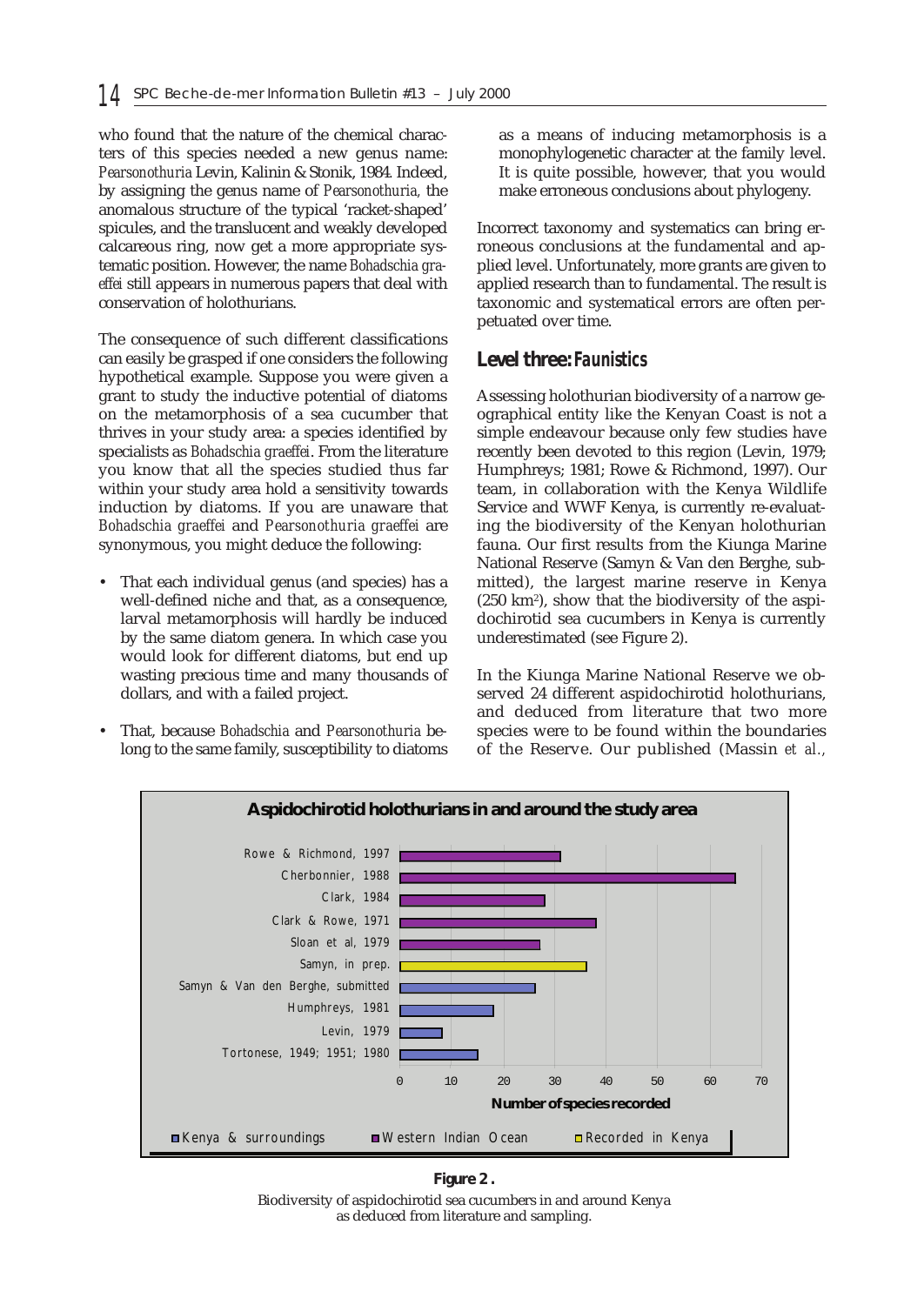1999) and unpublished data on the entire Kenyan coastline adds at least seven more species to that list, and a search through the literature indicates that three additional species can be added, bringing the total aspidochirotid fauna to 36 species (Table 1).

When the holothurian fauna of the western Indian Ocean is examined, some 40 additional aspidochirotids have to be considered (see Cherbonnier, 1988). Whether these species also occur in the littoral waters of Kenya can only be known if further systematical sampling is done in the region.

**Table 1 .** Aspidochirotid sea cucumbers from Kenya, as deduced from literature and sampling. x indicates records from the Kiunga Marine National Reserve (Samyn & Van den Berghe, submitted); xx indicates unpublished records from Kenya.

| <b>Currrent species name</b>                               | Kenyan records Kenyan records<br>by our team | by others   | Known geographical<br>distribution                             |
|------------------------------------------------------------|----------------------------------------------|-------------|----------------------------------------------------------------|
| HOLOTHURIIDAE                                              |                                              |             |                                                                |
| 1 Actinopyga echinites<br>(Jaeger, 1833)                   | x                                            | x           | <b>Indo-West Pacific</b>                                       |
| 2 Actinopyga lecanora<br>(Jaeger, 1833)                    | XX                                           | x           | <b>Indo-West Pacific</b>                                       |
| 3 Actinopyga mauritiana (Quoy & Gaimard, 1833)             | $\mathbf x$                                  | X           | Red Sea: Indo-West Pacific                                     |
| (Quoy & Gaimard, 1833)<br>4 Actinopyga miliaris            | x                                            | X           | Red Sea; Indo-West Pacific                                     |
| (Selenka, 1867)<br>5 Actinopyga plebeja                    |                                              | $\mathbf x$ | Red Sea; Mombasa; Zanzibar; Querimba;<br>Madagascar; Mauritius |
| 6 Bohadschia atra Massin et al., 1999                      | $\mathbf x$                                  |             | Western Indian Ocean                                           |
| 7 Bohadschia cousteaui Cherbonnier, 1954                   | xх                                           |             | Red Sea, Madagascar                                            |
| 8 Bohadschia marmorata<br>Jaeger, 1833                     | x                                            | X           | Red Sea; Indo-Pacific                                          |
| 9 Bohadschia similis (Semper, 1868)                        | $\mathbf{X}\mathbf{X}$                       | x           | Mauritius, Réunion, Philippines,<br>New Caledonia, Tahiti      |
| 10 <i>Bohadschia subrubra</i> (Quoy & Gaimard, 1833)       | X                                            | x           | Western Indian Ocean                                           |
| 11 Holothuria (Acanthotrapeza) pyxis Selenka, 1867         |                                              | x           | Mombasa, Bay of Bengal; east Indies                            |
| 12 Holothuria (Cystipus) rigida (Selenka, 1867)            | X                                            |             | Red Sea; Indo-West Pacific                                     |
| 13 Holothuria (Halodeima) atra Jaeger, 1833                | X                                            | x           | Red Sea; Indo-Pacific                                          |
| 14 Holothuria (Halodeima) edulis Lesson, 1830              | x                                            |             | Red Sea; Indo-Pacific                                          |
| 15 Holothuria (Lessonothuria) pardalis Selenka, 1867       | x                                            | X           | Red Sea; Indo-Pacific                                          |
| 16 Holothuria (Mertensiothuria) fuscocinerea Jaeger, 1833  | x                                            | X           | Red Sea; Indo-West Pacific                                     |
| 17 Holothuria (Mertensiothuria) leucospilota Brandt, 1835  | x                                            | x           | Red Sea; Indo-Pacific                                          |
| 18 Holothuria (Mertensiothuria) pervicax Selenka, 1867     | XX                                           | X           | Red Sea; Indo-Pacific                                          |
| 19 Holothuria (Metriatyla) scabra Jaeger, 1833             | x                                            | X           | Red Sea; Indo-West Pacific                                     |
| 20 Holothuria (Microthele) fuscopunctata Jaeger, 1833      | $\mathbf{X}\mathbf{X}$                       |             | <b>Indo-West Pacific</b>                                       |
| 21 Holothuria (Microthele) nobilis (Selenka, 1867)         | $\mathbf x$                                  | x           | Red Sea; Indo-Pacific                                          |
| 22 Holothuria (Platyperona) difficilis Semper, 1868        | x                                            |             | Red Sea, Indo-Pacific                                          |
| 23 Holothuria (Selenkothuria) parva Lampert, 1885          |                                              | X           | Red Sea, Indian Ocean                                          |
| 24 Holothuria (Semperothuria) cinerascens (Brandt, 1835)   | x                                            | x           | Red Sea; Indo-Pacific                                          |
| 25 Holothuria (Theelothuria) turriscelsa Cherbonnier, 1980 | $\mathbf x$                                  |             | <b>Indo-West Pacific</b>                                       |
| 26 Holothuria (Thymiosycia) arenicola Semper, 1868         | x                                            |             | Red Sea; Indo-West Pacific                                     |
| 27 Holothuria (Thymiosycia) hilla Lesson, 1830             | X                                            | x           | Red Sea; Indo-West Pacific                                     |
| 28 Holothuria (Thymiosycia) impatiens (Forskal, 1775)      | $\mathbf x$                                  | $\mathbf x$ | Mediterranean Sea; Red Sea; Indo-Pacific                       |
| 29 Labidodemas pertinax (Ludwig, 1875)                     | $\mathbf x$                                  |             | Kenya, Glorioso Isl; Maldives; Java;<br>Samoa                  |
| 30 Labidodemas semperianum (Selenka, 1867)                 |                                              | $\mathbf x$ | Red Sea; Indo-West Pacific                                     |
| 31 Pearsonothuria graeffei (Semper, 1868)                  | XX                                           |             | Red Sea; Indo-West Pacific                                     |
| <b>STICHOPODIDAE</b>                                       |                                              |             |                                                                |
| 32 Stichopus chloronotus Brandt, 1835                      | $\mathbf x$                                  |             | <b>Indo-West Pacific</b>                                       |
| 33 Stichopus hermanni Semper, 1868                         | x                                            | X           | Red Sea; Indo-West Pacific                                     |
| 34 Stichopus monotuberculatus (Quoy & Gaimard, 1833)       | X                                            | $\mathbf x$ | Red Sea; Indo-West Pacific                                     |
| 35 Thelenota ananas (Jaeger, 1833)                         | XX                                           | X           | <b>Indo-West Pacific</b>                                       |
| 36 Thelenota anax H.L. Clark, 1921                         | $\mathbf{X}\mathbf{X}$                       |             | <b>Indo-West Pacific</b>                                       |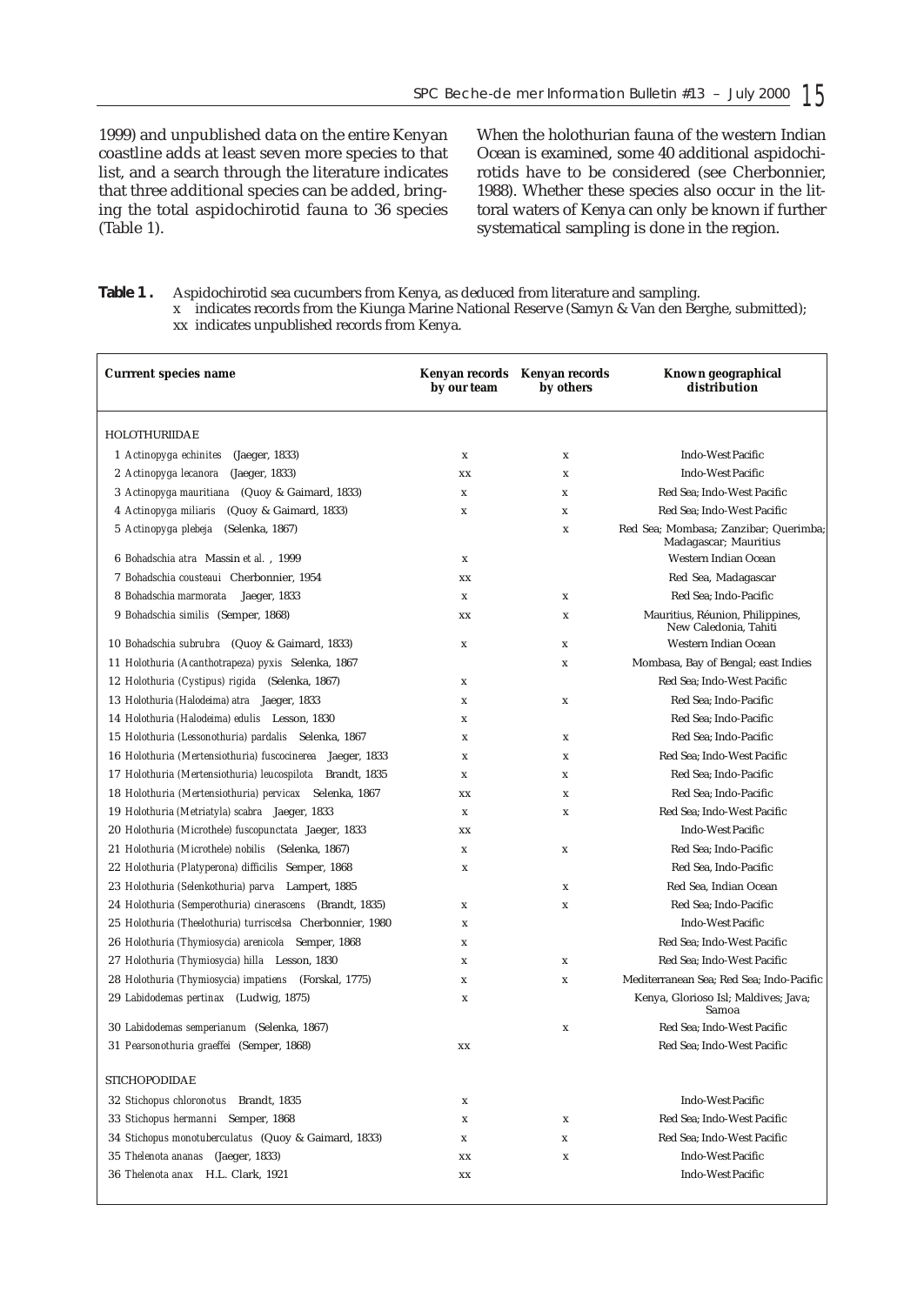# **Level four:** *Ecology*

Protecting and managing the holothurian fauna of Kenya is not a simple endeavour, as conservation measures cannot be limited to one group of interest alone. The interconnectivity in ecosystems forces us to study not only in an 'autoecological' way but also in a 'synecological' way. Indeed, both theoretical and experimental studies have shown that the stability of an ecosystem is influenced directly by the interactions between the various players. In coral reefs, echinoderms are unmistakably important actors (reviewed by Birkeland, 1988); however, a lack of knowledge of the species (see the three levels above) and on the interactions between the other actors in the ecosystem, hinders in-depth understanding of the ecological roles of sea cucumbers in coral reefs. As a consequence, the impact of overfishing sea cucumbers from coral reefs is largely unknown.

Despite the large gaps in our knowledge of holothurians, we are not starting from nil; the biology and ecology of tropical holothurians were already reviewed by Bakus in 1973. Since then, the ecology of several species is better known, although the need for further studies can be demonstrated with examples on the feeding biology of holothurians.

It is assumed that the ecological distribution of sea cucumbers on coral reefs is largely dependent on microhabitat structure rather than on the type of food selected. Still, the literature indicates that aspidochirotid sea cucumbers are selective for organic matter content in the sediment. The impact herewith on the environment appears to be temporarily and spatially variable and above all, taxon-specific. For instance, in Kenya we observed that *Pearsonothuria graeffei* is often found grazing on dead coral and sponges, and that *Actinopyga mauritiana* and *A. lecanora* are often found grazing on live and dead coral. Such observations, however, are seldom made by reef ecologists since they are hindered by the lack of correct species lists and descriptions for holothurians in their study area.

## **Level five:** *Education*

Conservation of holothurians depends on the participation of local communities, a fact that the Kenyan Government acknowledged by creating the Community Wildlife Program (Western & Wright, 1994). This programme allows local communities to benefit from conservation efforts, for instance through sustainable use of the natural resources (Muthiga, pers. comm.).

For generations, coastal peoples of Kenya have developed traditional management strategies that enable them to conserve and protect their natural heritage and resources. The impetus for these local customs is however not conservation, but soothing of the spirits (McClanahan *et al.,* 1997). In recent and future times these traditional conservation plans are or will not longer be sufficient for four main reasons: 1) Coastal urban populations in Kenya are increasing rapidly, and are putting demands on the environment. 2) In Kenya, the Islam religion is rapidly replacing the traditional culture where traditional leaders had more power (McClanahan *et al.,* 1997). As a consequence, authority has shifted towards national organisations like Kenya Wildlife Services, which local communities show increasing resistance to because it is thought that these instances will prohibit access to resources (McClanahan *et al*., 1997). 3) The harvesting techniques employed by the sea cucumber fishermen are not 'traditional': with the advent of motorised boats and SCUBA gear, local fishermen can now reach areas that were formerly unreachable or inaccessible. In Gazi, we witnessed local SCUBAdivers (not using depth gauges) at 45 m collecting holothurians. 4) Not only 'locals' collect sea cucumbers on the fishing grounds. In Kenya, SCUBA-divers are hired to go fishing on grounds that are hundreds of kilometres away from their native fishing grounds. Obviously, these fishermen do not have an incentive towards sustainable resource utilisation. Education at all levels (from local resource users to biology students to policy makers) can help trigger awareness of the problems and make for the loss of traditional management strategies. Therefore, our team makes it the highest priority to inform local people on the purposes and consequences of our research.

## **Conclusions**

Conservation and management plans will be optimal if the five, above mentioned, levels are grasped. First, a correct naming according to the rules of zoological nomenclature allows communication between scientists in an unbiased way. Second, because scientific naming implies ordering of the living world, understanding of the observed biological patterns within biodiversity becomes possible. Third, complete faunal lists must be constructed both for narrow political areas and for broader zoogeographical provinces, since these hold information that enables scientists to understand the faunal make-up of the landscapes and regions that need conservation. Fourth, because zoogeography is not only the consequence of history but also of ecological interactions a clear understanding of the current ecological interactions is needed. Fifth, education at all levels, from scientists to policy makers to fishermen, will ensure that conservation efforts will be understood and evalu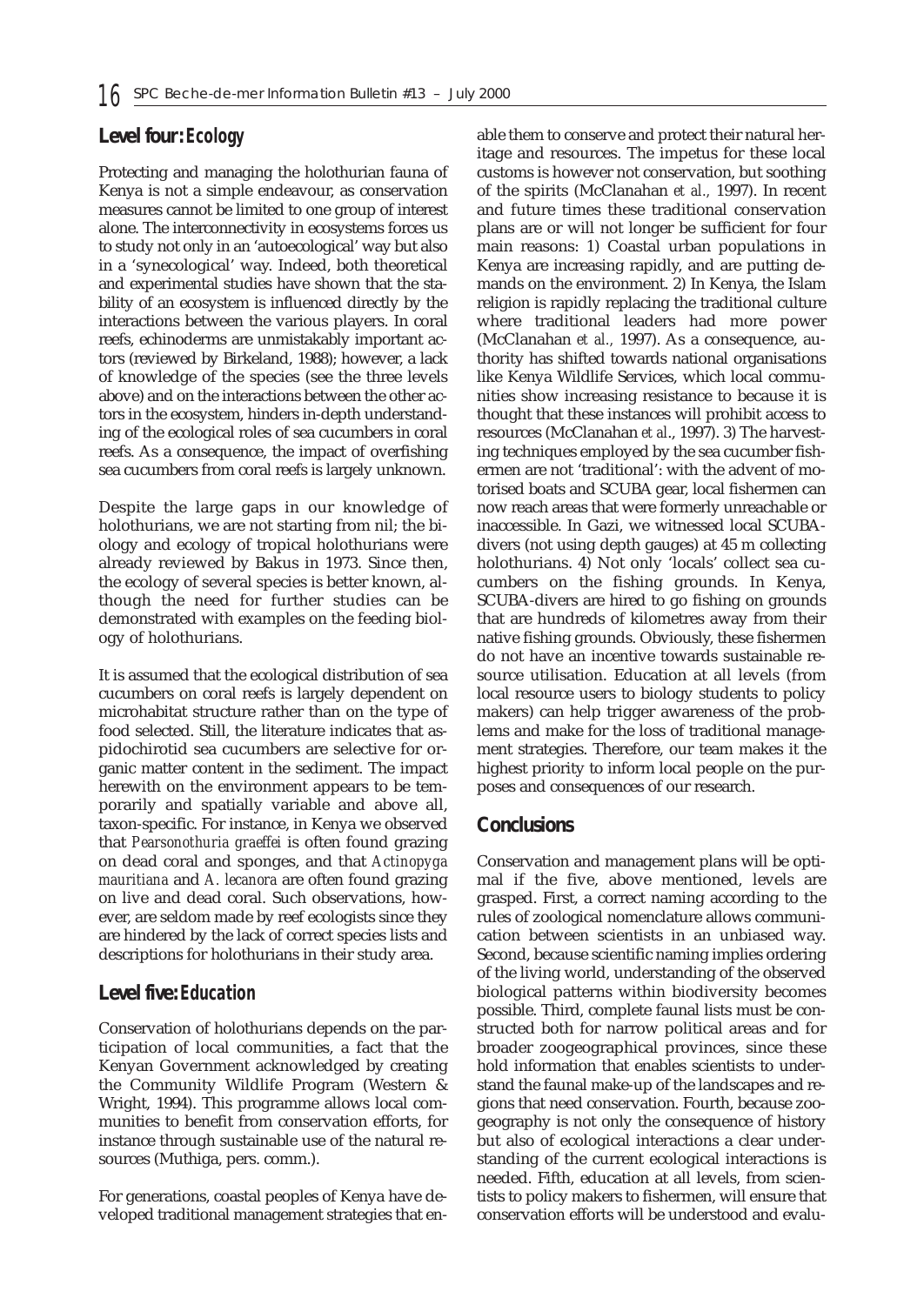ated and that sustainable management will replace unthoughtful environmental rape.

### **Acknowledgements**

Research on the holothurian fauna of Kenya is made possible through the Fund for Scientific Research Flanders (FWO) and the Research Council of the Free University of Brussels (VUB). Drs F. Bossuyt, Drs R. Tallon, Dr N. Koedam and especially Dr C. Massin provided insights and were always open to constructive discussion.

### **References**

- BAKUS G.J. (1973). The biology and ecology of tropical holothurians. **In:** Jones O.A. & Endean R. (eds.), Biology and Geology of Coral reefs. Vol 2. (Biol. 1): 325–367. Academic Press, New York.
- BIRKELAND C. (1988). The influence of echinoderms on coral-reef communities. **In:** Jangoux M. & Lawrence J.M. (eds.), Echinoderm Studies 3: 1–79. A.A. Balkema, Rotterdam.
- CHERBONNIER, G. (1988). Echinodermes: Holothurides. Faune de Madagscar 70: 1–292.
- CLARK A.M. (1984). Echinodermata of the Seychelles. **In:** D.R. Stoddart (ed.). Biogeography and Ecology of the Seychelles Islands. Dr. W. Junk Publishers, The Hague: 83–102.
- CLARK, A.M. & F.W.E. ROWE. (1971). Monograph of Shallow-water Indo-West Pacific Echinoderms. London, Trustees of the British Museum (Natural History), London. 238 p.
- FERDOUSE, F. (1999). Beche-de-mer markets and utilisation. SPC Beche-de-mer Information Bulletin No. 11: 3–9.
- HUMPHREYS, W.F. (1981). The Echinoderms of Kenya's Marine Parks and Adjacent Regions. Zoologische documentatie Koninklijk Museum voor Midden Africa, Tervuren 19: 1–39.
- LEVIN, V.S. (1979). Aspidochirote holothurians of the upper sublittoral zone of Indo-West Pacific: species composition and distribution. Biologia Moria 5: 17–23.
- LEVIN, V.S., V.I. KALININ & V.A. STONIK. (1984). Chemical characters and taxonomic revision of holothurian *Bohadschia graeffei* (Semper) as refer to erection of a new genus. Biologia Moria, Vladivostok 3: 33–38.
- MASSIN, C. (1999). Reef-dwelling Holothuroidea (Echinodermata) of the Spermonde Archipelago (South-West Sulawesi, Indonesia). Zoologische Verhandelingen 329: 1–144.
- MASSIN C., R. RASOLOFONIRINA, C. CONAND & Y. SAMYN. (1999). A new species of *Bohadschia* (Echinodermata: Holothuroidea) from the Western Indian Ocean with a redescription of *Bohadschia subrubra* (Quoy & Gaimard, 1833). Bull. Inst. Roy. Sci. Nat. Belg. 69: 151-160,+ 1 pl.
- MCCLANAHAN T.R., H. GLAESEL, J. RUBENS & R. KIAMBO. (1997). The effects of traditional fisheries management on fisheries yields and the coral-reef ecosystems of southern Kenya. Environmental Conservation 24(1): 1–16.
- ROWE, F.W.E. & J. GATES. (1995). Echinodermata. In: A. Wells (ed.), Zoological Catalogue of Australia: vol. 33(i-xiii): 1-510. CSIRO Australia, Melbourne.
- ROWE, F.W.E. & M.D. RICHMOND. (1997). Echinodermata. **In:** M.D. Richmond (ed.), A guide to the seashores of eastern Africa and the western Indian Ocean Islands: 290-321. The SEA Trust, Zanzibar. 448 p.
- SAMYN, Y. & E. VAN DEN BERGHE. (submitted). Annotated Checklist of the Echinoderms from the Kiunga Marine National Reserve, Kenya. Part I: Echinoidea and Holothuroidea.
- SLOAN, N.A., A.M. CLARK & J.D. TAYLOR. (1979). The echinoderms of Aldabra and their habitats. Bull. Brit. Mus (Nat. Hist.), Zool Ser. 37(2): 81–128.
- TORTONESE, E. (1949). Echinodermi della Somalia Italiana. Ann. Mus. civ. Stor. nat. Giacoma Doria, Genova 64: 30–42
- TORTONESE, E. (1951). Contributo allo studio dell'Echinofauna della Somalia. Atti Soc. Ital. Sci. Nat. Vol. 90: 237–250.
- TORTONESE, E. (1980). Researches on the coast of Somalia. Littoral Echinodermata. Italian Journal of Zoology 5: 99–139.
- WESTERN, D. & R.M. WRIGHT. (1994). The background to community-based conservation. **In:** Western D., Wright R.M. & Strums S.C. (eds.). Perspectives in Community-based Conservation: 1–12. Island Press, Washington, USA.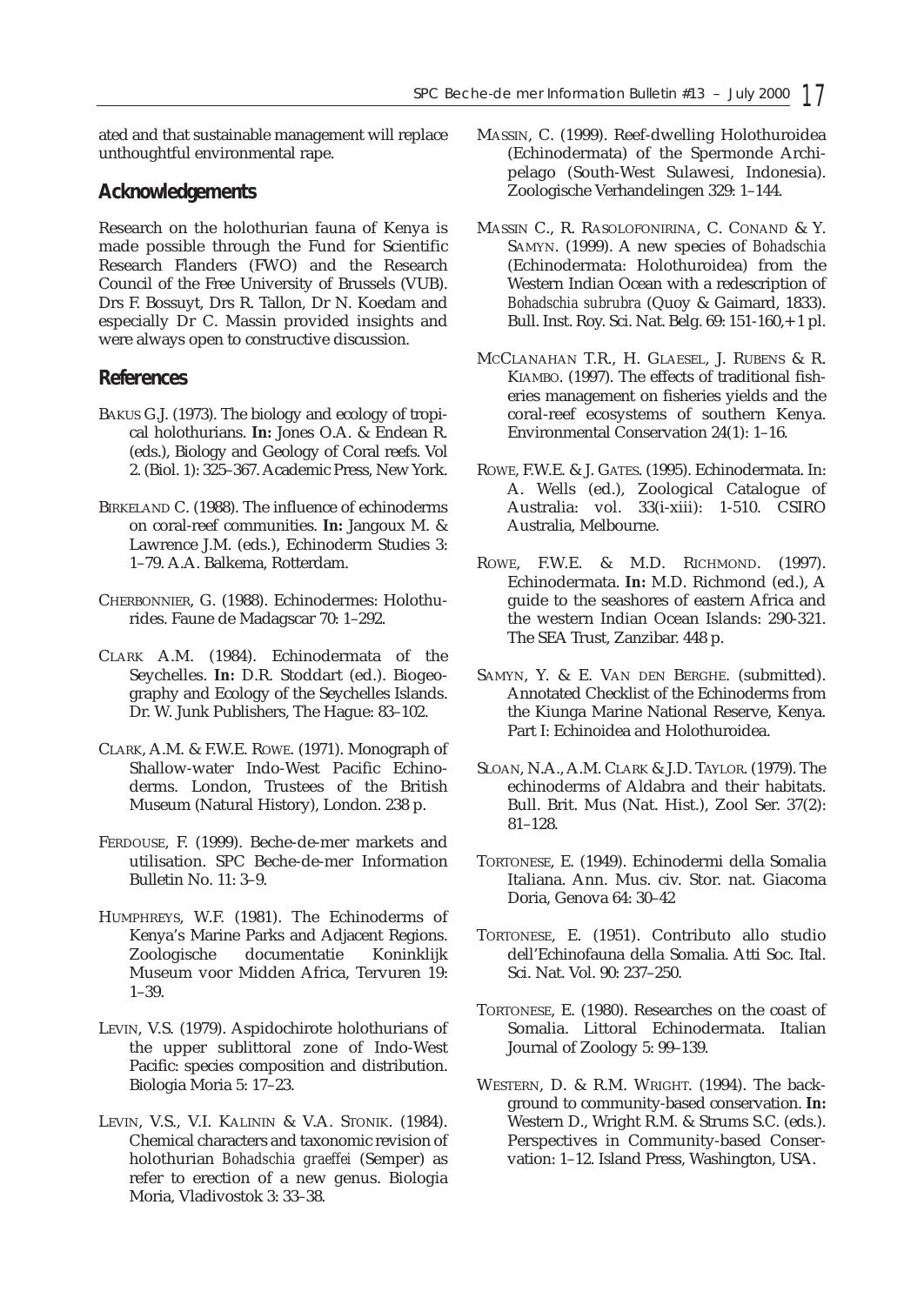# **The subsistence use of** *Stichopus variegatus* **(now** *S. hermanni***) in the Pacific Islands**

#### *by Lyn Lambeth1*

The collection of sea cucumbers for subsistence use and some local sale is widespread in many parts of the Pacific. Various species are eaten fresh, cooked or pickled in lime juice. Some are harvested for the body wall, while other species are harvested for their gonads or intestines. Some commonly used species are: *Actinopyga miliaris, A. echinites* and *A. mauritiana; Holothuria scabra, H. verrucosa* and *H. fuscopunctata; Bohadschia argus* and *B. marmorata; Thelenota ananas; Stichopus horrens* and *S. variegatus* (Conand, 1990; Matthews & Oiterong, 1991; Smith, 1992; Dalzell *et al.,* 1996; Lambeth, 1999).

In the Pacific, the intestines of *Stichopus variegatus*, or curryfish, are collected. Afterwards, the sea cucumber is thrown back onto the reef where it regenerates its internal organs. Although it has rarely been documented or researched, the practice appears to be common in Samoa, Tonga, Cook Islands, Palau, Pohnpei, and probably many other places (Baquie, 1977; Lambeth, 1999; Malm, 1999). The lack of documented knowledge on this can perhaps be attributed to the fact that this is a noncommercial fishery practised by women – an area that has often been overlooked in fisheries research, development and management projects in the region. Added to this is the fact that *S. variegatus* is considered to be of low value to the commercial beche-de-mer industry, due to the tendency of the body wall to fall apart after harvesting and during boiling.

When harvested for subsistence use the intestines of *S. variegatus* are eaten raw on the spot, or squeezed into a bottle to be taken home and eaten. In some places the bottled intestines may be sold locally. The taste is rich, slightly metallic, with a strong but pleasant aftertaste, similar to raw oysters, and is often enjoyed with a little lime juice. Another *Holothuria* sp. is harvested in Tonga and Rarotonga, Cook Islands for the gonads (Baquie, 1977; Malm, 1999). It is widely believed the animal recovers if immediately thrown back into the sea after the body is cut and the gonads and/or intestines are removed.

In some sea cucumbers the ability for local, softening of the connective tissue enables them to forcibly eject parts of their internal organs or body in response to attack. Others literally melt when attacked – an occurrence many people have experienced when picking up *Stichopus* sp. If the animal is returned to the water immediately this disintegration is reversed.

All echinoderms are able to regenerate arms, visceral and gonadal tissue. Aspidochirote and dendrochirote holothurians are known to eviscerate in response to rough handling, probably as a diversion to predators. Depending on the species, the anterior or posterior end of the animal ruptures and parts of the gut and associated organs are expelled. A seasonal absence of viscera has also been observed in some species and this appears to be caused by atrophy and absorption of the visceral organs, perhaps as well as spontaneous evisceration in some cases (Byrne, 1985). The seasonal loss of visceral organs, either by discharge through the cloaca or internal absorption is, according to Ruppert & Barnes (1994), a normal phenomenon in some species, perhaps initiating a period of inactivity during adverse conditions, or eliminating wastes stored in internal tissues.

#### **Subsistence use of evisceration and regeneration in Palau**

Matthews & Oiterong (1991) liken the regular harvesting of *S. variegatus* intestines in Palau to a form of farming. *S. variegatus*, or *ngimes*, in Palau are collected during the morning low tide before the animals have eaten and when the intestines are clean and free of sand. The animal is cut open or sliced in two halves; intestines are removed by shaking the animal and squeezing along the body. The body is then thrown back in the water to regenerate.

It is believed that both halves of the cut sea cucumber will regenerate into a complete organism and the women say that they observe many small individuals in areas where *ngimes* are often collected (Matthews & Oiterong, 1991). Some women prefer to obtain the intestines by just making a small slit in the underside of the animal rather than cutting it in two, believing that cutting the animal in two takes longer for it to regenerate and results in too many

<sup>1.</sup> Community Fisheries Officer, Secretariat of the Pacific Community, BP D5, 98848 Noumea Cedex, New Caledonia. E-mail: LynL@spc.int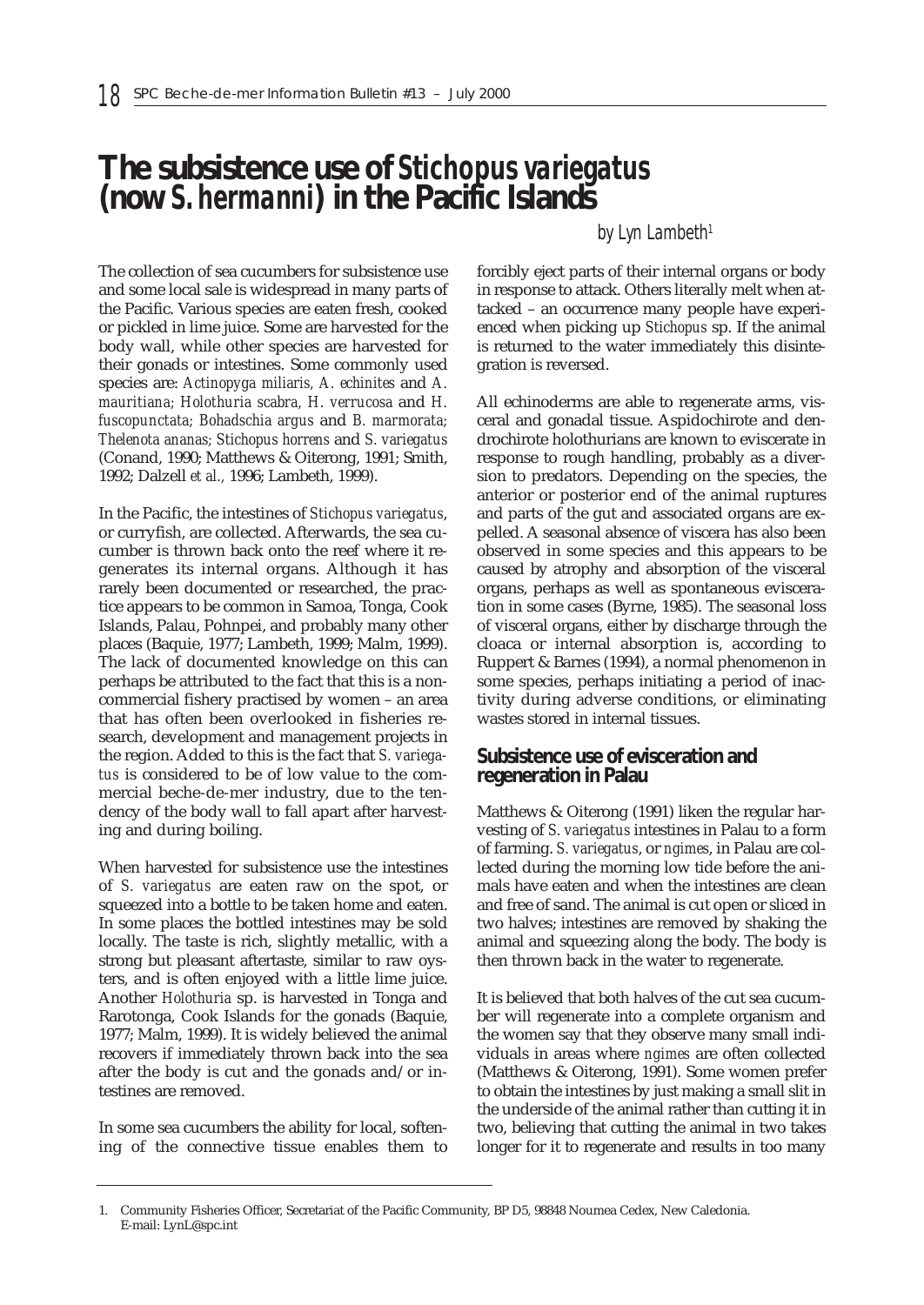

**Figure 1.** Collection of *Stichopus variegatus* intestines in Palau



**Figure 2.** Squeezing a finger into the underside of the body wall is usually enough to cause auto-evisceration.

small *ngimes* (Lambeth, 1999). Other women believe that the intestines taste better if they come from animals recently cut in half. If the *ngimes* from an area have never been harvested by this method, the intestines are said to have a bad aftertaste.

Little or no research has been undertaken on this process of regeneration after the removal of intestines for food in the Pacific. Women in Palau believe the animal regenerates its intestines within a few days. Some studies suggest it takes from 15 to 120 days for temperate water species to regenerate (Byrne, 1985; Bai, 1994). Bai (1994) reported that the tropical species *Holothuria scabra* can begin feeding around seven days after induced evisceration and that the 'rate of regeneration, in all the tissues studied, seems to be more

rapid when compared to that of temperate forms.'

Some research has been undertaken on the ability of sea cucumbers to regenerate into complete organisms from two halves. The potential for asexual propagation through induced transverse fission in several tropical species of sea cucumber, including *S. variegatus*, has been evaluated in the Maldives (Reichenbach & Holloway, 1995; Reichenbach *et al.,* 1996). Transverse fission was induced by placing rubber bands midbody on the sea cucumbers. The studies showed that adult *S. variegatus* (with a median wet weight of 3,650 g) were able to regenerate only the posterior part into a whole animal, in around 100 days, with zero per cent survival of the anterior parts and 80 per cent survival of the posterior parts. In contrast, medium size (median weight 1,300 g) and small (median weight 600 g) animals were able to regenerate both anterior and posterior parts (with 100 per cent survival) into whole animals in around 40 to 80 days. The shortest regeneration time was for the posterior parts of the smallest weight class of *S. variegatus*. The subsistence harvesting of *S. variegatus* observed in Palau and Pohnpei involved animals in the small to medium size range.

#### **Subsistence use of evisceration and regeneration in Pohnpei**

In Pohnpei, Federated States of Micronesia, the internal organs of *S. variegatus*, or *werer*, are collected by women in much the same manner as in Palau – being cut in half, or cutting a

small slit with a knife, or using the finger to make a hole in the underside to remove the intestines. The sea cucumber is then returned to the water where it regenerates its internal organs after an unknown amount of time. The intestines are collected in the early morning before the animal has started feeding, when there is no sand in the gut, but they may be collected for use as bait at any time. Some people cut the animal with a knife to remove the intestines (as in Palau) but others believe that this can kill the animal and it is better to use the finger to make a hole in the underside. The body wall dissolves around the pressure from the finger and the intestines are then ejected rather than having to be squeezed out.

As in many parts of the Pacific, the women believe that the animal regenerates its intestines overnight,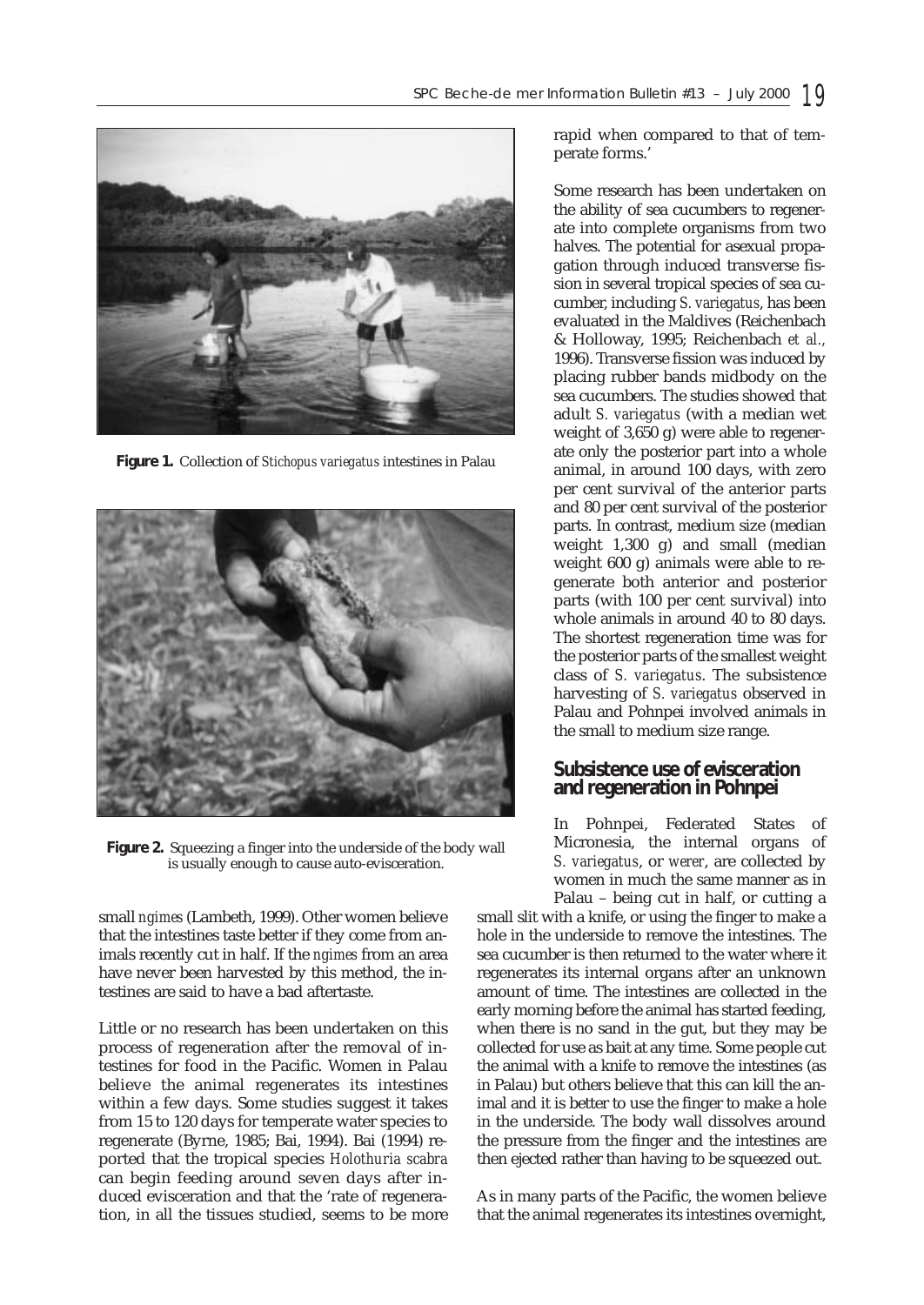or at least within a few days, and if the animal is broken in half, both halves will grow into two complete animals. Recently harvested animals appear normal from the outside but contain little or no internal organs. While collecting *werer* intestines for bait in a heavily harvested area, it was observed that most animals had sand in their intestines from feeding all morning, but that there were a few that contained no sand. The women believe that these are the most recently harvested animals, unable to feed, because their intestines are not yet fully regenerated (Lambeth, *in press*).

While the intestines are eaten by both men and women, they are believed to be particularly good for pregnant women and new mothers. As in Palau, the taste of the intestines from the smaller animals or those that have been harvested before are preferred to the taste of those from the larger ones. When used for bait, the intestines are tied to a hook with a hair and are said to be good for catching snapper.

One-litre bottles of intestines are sometimes sold in the local market for around AU\$ 3.00; it takes up to 20 animals to fill a bottle. The intestines are bottled in seawater and are usually sold the same day they are collected. Ice or refrigeration is not used.

#### *Stichopus japonicus* **intestines – a Japanese delicacy**

In Japan, an expensive fermented delicacy, *konowata*, is prepared from the visceral mass of *Stichopus japonicus* (Tanikawa, 1985; Conand, 1990)*.*

The intestines are obtained as a by-product of the processing of this sea cucumber for its body wall and is, therefore, unlike the Pacific Island renewable use of *S. variegatus*. In the preparation of *konowata,* the visceral mass (alimentary canal and reproductive organs) is washed, drained in a bamboo basket, and then salted. Once drained it is placed in a barrel, covered and stirred occasionally during one week of fermentation. The finished product is sold in small glass bottles that last without spoilage over several weeks (Tanikawa, 1985). *Konowata* is used as an accompaniment with drinks and sells for around AU\$ 100 for a 65 g jar (Morgan & Archer, 1999).

### **Traditional knowledge and resource management**

The traditional environmental knowledge of Pacific Island people has been gained through centuries of practical experience and has often been used to effectively manage their marine resources. The beliefs and harvesting practices that have evolved based on the unusual biology of *S. variegatus* are an interesting example of this. In Palau, the collection of *ngimes* only during morning low tide was an effective management measure. Morning low tide meant the animals were in shallow water, easily accessible to the women, and the intestines were free of sand. It also meant they were only harvested over four mornings, twice a month, leaving around 10 days between harvesting trips – which was, according to the women, more than enough time for the internal organs to regenerate. In



**Figure 3.** Collecting intestines in the afternoon to use as bait.

**Figure 4.**  Bottled intestines for sale in Kolonia, Pohnpei.

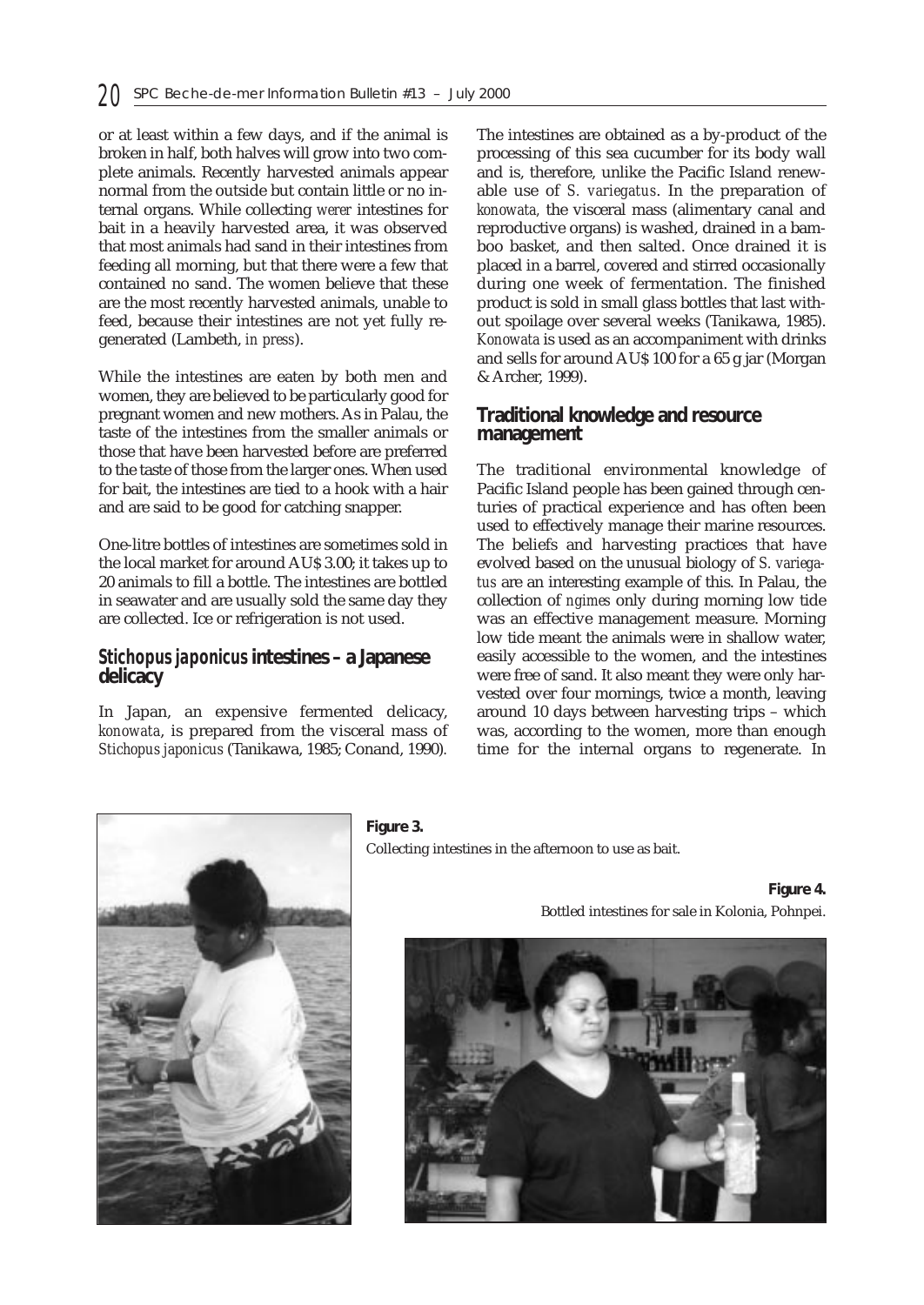Pohnpei, the preference of using a finger to cause the animal to slightly disintegrate the body wall and auto-eviscerate, rather than cutting or halving the animal, could conceivably lead to less trauma, greater survival and faster regeneration times.

Today, an increasing human population and the development of the cash economy are leading to overharvesting in some areas, especially around the main urban centres. The sale of intestines in the local markets has meant there is now a greater incentive to harvest more than an individual or family would normally eat. The increase in the number of people in formal employment has led to a market for what was previously only a subsistence food. Those in full-time jobs have little time for reef gleaning or fishing, but are able to pay others to provide the local foods they enjoy.

In Samoa a number of villages, concerned about harvesting practices for sea cucumbers, have banned the collection of *S. variegatus* for removal of the intestines away from the place of harvest. The animals must be processed on the spot and returned to the water. Some of these villages laws have now been set as local by-laws, enforceable under national law (King & Faasili, 1999). These laws recognise the importance of the regenerative properties of the animal to the sustainability of the fishery. Without the inclusion of women's groups in the process of developing village fisheries management plans, their knowledge and concerns over this subsistence resource may not have been heard or included in the plans.

#### **References**

- BAI, M. (1994). Studies on regeneration in the holothurian *Holothuria* (*Metriatyla*) *scabra* Jaeger. Bull. Cent. Mar. Fish. Res. Inst. 46:  $44 - 50$ .
- BAQUIE, B. (1977). Fishing in Rarotonga. Thesis presented to the University of Auckland. Master of Arts in Anthropology. 163 p.
- BYRNE, M. (1985). Evisceration behaviour and the seasonal incidence of evisceration in the Holothurian *Eupentacta quinquesemita* (Selenka). Ophelia 24(2): 75–90.
- CONAND, C., (1990). The fishery resources of Pacific island countries. Part 2: Holothurians. FAO Fisheries Technical Paper, 272.2: 143 p.
- DALZELL, P., T.J.H. ADAMS & N.V.C. POLUNIN. (1996). Coastal Fisheries in the Pacific Islands. Oceanography and Marine Biology: an Annual Review 34: 395–531.
- KING, M.G. & U. FAASILI. (1999). Community-based management of subsistence fisheries in Samoa. Fisheries Management and Ecology, UK, 6: 133–144.
- LAMBETH, L. (1999). An Assessment of the Role of Women within Fishing Communities in the Republic of Palau. Community Fisheries Section. SPC, New Caledonia. 32 p.
- LAMBETH, L. (*in press*). An Assessment of the Role of Women in Fisheries in Pohnpei, Federated States of Micronesia. Community Fisheries Section. SPC, New Caledonia.
- MALM, M. (1999). Shell Age Economics: Marine Gathering in the Kingdom of Tonga, Polynesia. Doctoral Dissertation. Lund Monographs in Social Anthropology. Department of Sociology, Lund University, Sweden. 430 p.
- MATTHEWS, E. & E. OITERONG. (1991). The Role of Women in the Fisheries of Palau. DMR Technical Report 91/1. Division of Marine Resources, Koror. 72 p.
- MORGAN, A. & J. ARCHER. (1999). Overview: Aspects of sea cucumber industry research and development in the South Pacific. SPC Beche-de-mer Information Bulletin #12. SPC, New Caledonia. 15–17.
- REICHENBACH, N. & S. HOLLOWAY. (1995). Potential for Asexual Propagation of Several Commercially Important Species of Tropical Sea Cucumber (Echinodermata). Journal of the World Aquaculture Society. 26(3): 272–278.
- REICHENBACH, N., Y. NISHAR & A. SAEED. (1996). Species and size-related trends in asexual propagation of commercially important species of tropical sea cucumbers (Holothuroidea). Journal of the World Aquaculture Society. 27(4): 475–482.
- RUPPERT, E.E. & R.D. BARNES. (1994). Invertebrate Zoology. Sixth Edition. Saunders College Publishing. Harcout Brace College Publishers. Orlando, Florida. 1056 p.
- SMITH, A. J. (1992). Federated States of Micronesia Marine Resource Profiles. FFA Report No. 92/17. 107 p.
- TANIKAWA, E. (1985). Marine Products in Japan. Revised Edition. Rev. T. MOTOHIRO, & M. AKIBA, Koseisha Koseikaku Co. Ltd. 506 p.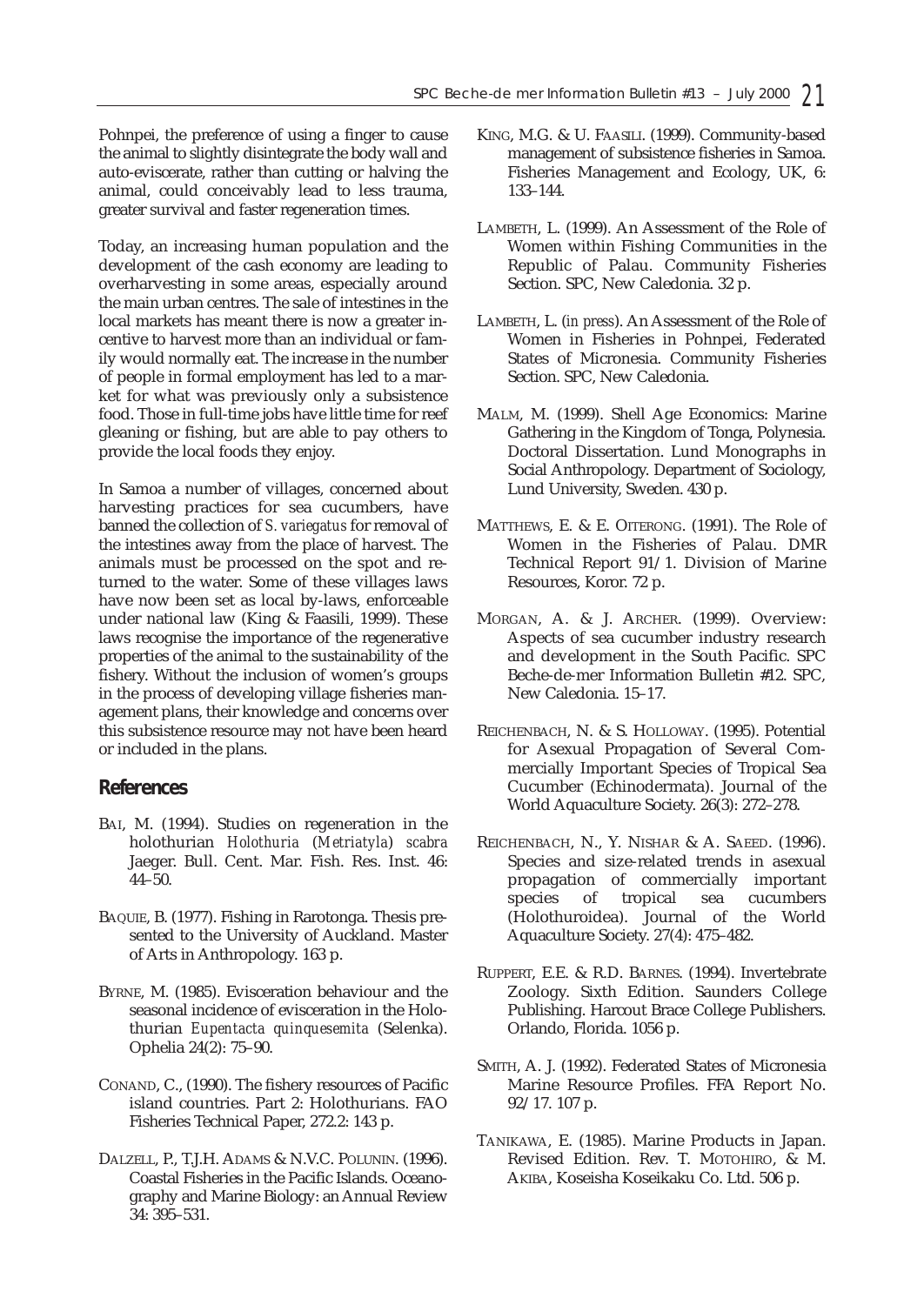# **Taxonomic interrelations of holothurians** *Cucumaria frondosa* **and** *C. japonica* **(Dendrochirotida, Cucumariidae)**

*Valery S. Levinl & Elena N. Gudimova2*

# **Abstract**

Morphological features, distribution, ecology and some of the chemical characters of *Cucumaria frondosa* and *C. japonica* are described. The two species are well distinguished by the spicule-shaped body wall, the structure of the introvert, tentacles and ambulacral podia, the colour of internal organs, the size of ova and the chemical structure of triterpene glycosides. The data points to the taxonomical independence of these species. Previous opinion that *C. japonica* is a subspecies of *C. frondosa* is not supported.

# **1. Introduction**

*Cucumaria frondosa* and *C. japonica* belong to the largest and most abundant order of holothurians, order Dendrochirotida, and have great commercial value (especially *C. japonica*). Their systematic relations and biology are described in numerous publications, yet their taxonomic relations are still disputed.

Species independence of *Cucumaria japonica* has been repeatedly doubted since Britten (1906– 1907). Many scientists considered *C. japonica* as a sub-species of *C. frondosa* (Saveljeva, 1941; Lambert, 1984) or a variety (Mortensen, 1932; Panning, 1949; 1955).

Mortensen (1932, p. 45) suggested that '...it may be rather a matter of personal choice whether *C. japonica* should be regarded as a separate species or only as a variety of *C. frondosa.* However, new data, important for the taxonomy of the two species, has emerged. These data include a new type of information – chemical composition of triterpene glycosides, helpful for solving taxonomic problems (Kalinin *et al*., 1994). This helps the present understanding of the taxonomic relations between *C. frondosa* and *C. japonica.*

## **2. Material**

Material examined includes original samples of *C. japonica* from different areas of the Peter the Great Bay (Japanese Sea), the Busse lagoon and the Gulf of Aniva (Sakhalin Island); original samples of holothurians preliminary identified as *C. japonica* from east and west Kamchatka; the collection at the Zoological Institute (St Petersburg) from the Kuril and Commander Islands (several thousand specimens in total); holothurians preliminarily identified as *C. frondosa japonica* from the west coast of Canada and the Aleutian Islands (the Royal Museum of British Columbia, Victoria, Canada – 12 specimens); and original collection from the Barents Sea (mainly from the Kanin area and the Seven Islands – several hundred specimens).

### **3. Comparison of** *Cucumaria frondosa* **and** *C. japonica*

# *3.1. Gross morphology*

In external appearance there is practically no difference between *C. frondosa* and *C. japonica.* The body of these holothurians is dense, cylindrical or barrel-shaped, slightly curved dorsally, especially in live animals, with a rounded or slightly stretched posterior end. The body is almost globular when the animals contracts.

The tube feet are large and retractile; in adults they are located usually on the ventral radials in two to four rows. On the dorsal side, the tube feet are smaller and very often transformed into papillae. The tube feet location varies greatly: in some specimens there are few feet and they are absent in the middle part of the body, even on the radii. In other animals, the feet are found and located in the interradii. In general, the tube feet location has no taxonomic value. In young holothurians the tube feet are spread in more regular bands, either in zigzags or in single rows. Tentacles are 10; they are large and similar in size, however two ventral tentacles can be smaller.

Data on the size of cucumarians are rather conventional since it depends greatly on the degree of the body contraction. For *C. japonica* maximum known

<sup>1.</sup> Kamchatka Research Institute of Fishery and Oceanography, Petropavlovsk-Kamchatsky 683602

<sup>2.</sup> Murmansk Marine Biological Institute, Russian Academy of Sciences, Murmansk 183010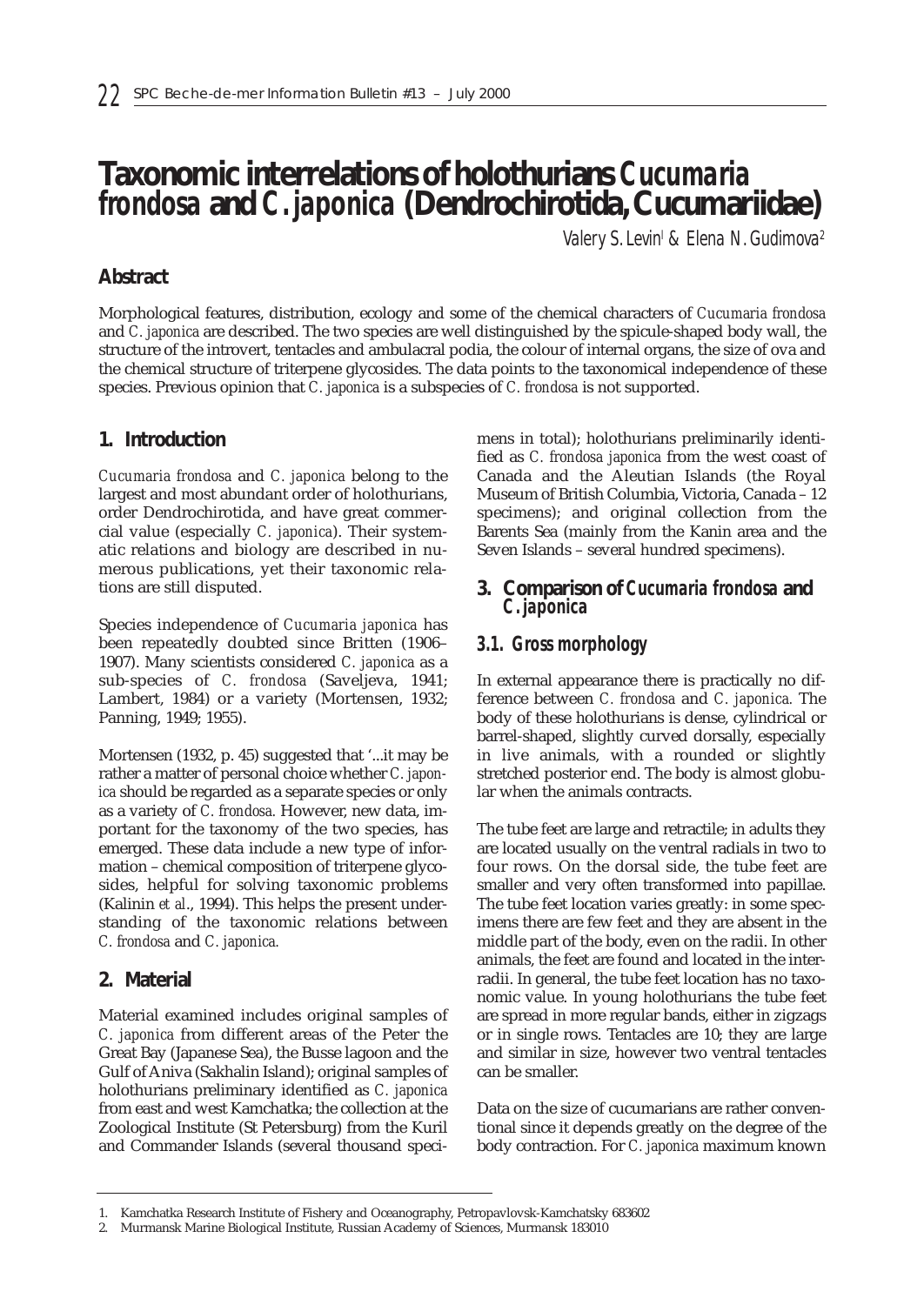length is 40 cm, whereas for *C. frondosa,* maximum known length is 50 cm (Deryugin, 1915), but most animals are much smaller ( $\approx 20$  cm). Body mass of large animals comes up to 1.5–2.0 kg, but average weights are 500 g.

The colour of the body varies greatly: dark brown, dark purple, brown, greyish, yellowish, with the dorsal side clearly lighter. Completely white animals in both species are known; in some populations of *C. japonica* the ratio of white animals is large.

The structure of viscera is also similar. The body wall is thick and its mass constitutes up to 20 per cent of the total mass of the animal. We failed to find difference in the form, location and dimension of the stone canal, retractor muscles, polian vesicle, gonads and other structures, only the attachment of mesentery is an exception (see below).

In both species a strong reduction (up to absence) of body spicules is typical in the adults. Spicules are found more often in the posterior end of the body. The literature often mentions that spicule reduction is more expressed in *C. frondosa* than in *C. japonica,* however our observations did not confirm that: this character is strongly variable in both species.

Spicule changes during somatic growth are similar in *C. frondosa* and C. *japonica.* Spicules in *C. frondosa* are mainly round plates with regular perforations. The plate edge is smooth or slightly wavy; in large specimens the plates may have a spinous edge and rounded knobs on the surface. Buckle-shaped plates with four perforations are also found (Edwards, 1910a, pl. 13, fig. 8–11; Deichmann 1930, pl. 12*,* fig. 6–9). Spicule changes during somatic growth in C. j*aponica* are discussed in detail by Levin and Gudimova (1997 a, b).

The difference between spicules in young and adult specimens is so great that juvenile *C. frondosa* is often considered as a separate species, usually as *C. fucicola* (McKenzie, 1991). At the same time, spicules in young cucumarians can be similar to those in adults of another species and even genus. Thus, some plates of young *C. japonica* are almost identical to spicules of *Leptopentacta sachalinica.*

Similarities also exist in the type of spicules in adult cucumarians. Some spicules are almost rectangular plates with numerous regularly-located perforations: large holes are closer to the narrow end, whereas small ones are at the opposite, usually more spinous end (according to Panning these are *japonica-*type spicules). Besides, there are plates with more or less developed processes and irregularly located perforations (*frondosa*-type after Panning).

The calcareous ring of *C. frondosa* and *C. japonica* has a typical form, as all the species of the genus *Cucumaria,* with radial pieces lacking posterior processes. Radial and interradial pieces of the ventral side do not merge. The ring is very flexible owing to the mobile joint of the pieces and their elasticity. The form of the pieces varies greatly depending on the state of the animals before preparations and their age (Levin & Gudimova, 1997b).

Therefore, the calcarous ring is of no taxonomic value for this genus. The degree of development of the calcareous ring in the two species also varies with age and between individuals.

Based on the features discussed, some of the authors distinguished between *C. frondosa* and *C. japonica.* However, according to our data the range of variation is interspecific. At the same time, a number of important features vary greatly between *C. frondosa* and *C. japonica.*

#### *3.2. Spicules*

#### *Cucumaria frondosa*

*Body wall –* Irregular, square, rounded or slightly elongated perforated plates. Some spicules bear processes and lobes of various shapes. The surface of plates is either smooth or scattered with spines. In the central part of the plates, especially in large ones, an irregular perforated process is often formed. Plates are 170–320 µm in size.

*Introvert –* The plates are elongated or irregular, with a smooth or spinous margin. Usually plates have two to three layers with pronounced irregular central process. Plate size ranges from 160 to 370 µm (see Fig. 1, next page).

*Tentacles –* The tentacle spicules in large specimens are complicated, often with a secondary meshwork; some also are straight or curved rods, sometimes with single holes present. The surface of both types of spicules is with knobs. The size of plates ranges from 160 to 350  $\mu$ m (Fig. 1).

*Tube feet –* Spicules are wide plates, with one end narrow and usually bearing round processes, and the other end notched or spinous. The endplate in adults is always complex and is formed by numerous (up to 70) small plates and rosettes. Figures of spicules of *C. frondosa* are given in Edwards (1910a, pl. 13, fig. 8–19; 1910b, pl. 19, fig. 2–4); Cherbonnier (1951, pl. 16, 17); Panning (1955, Abb. 1, 2).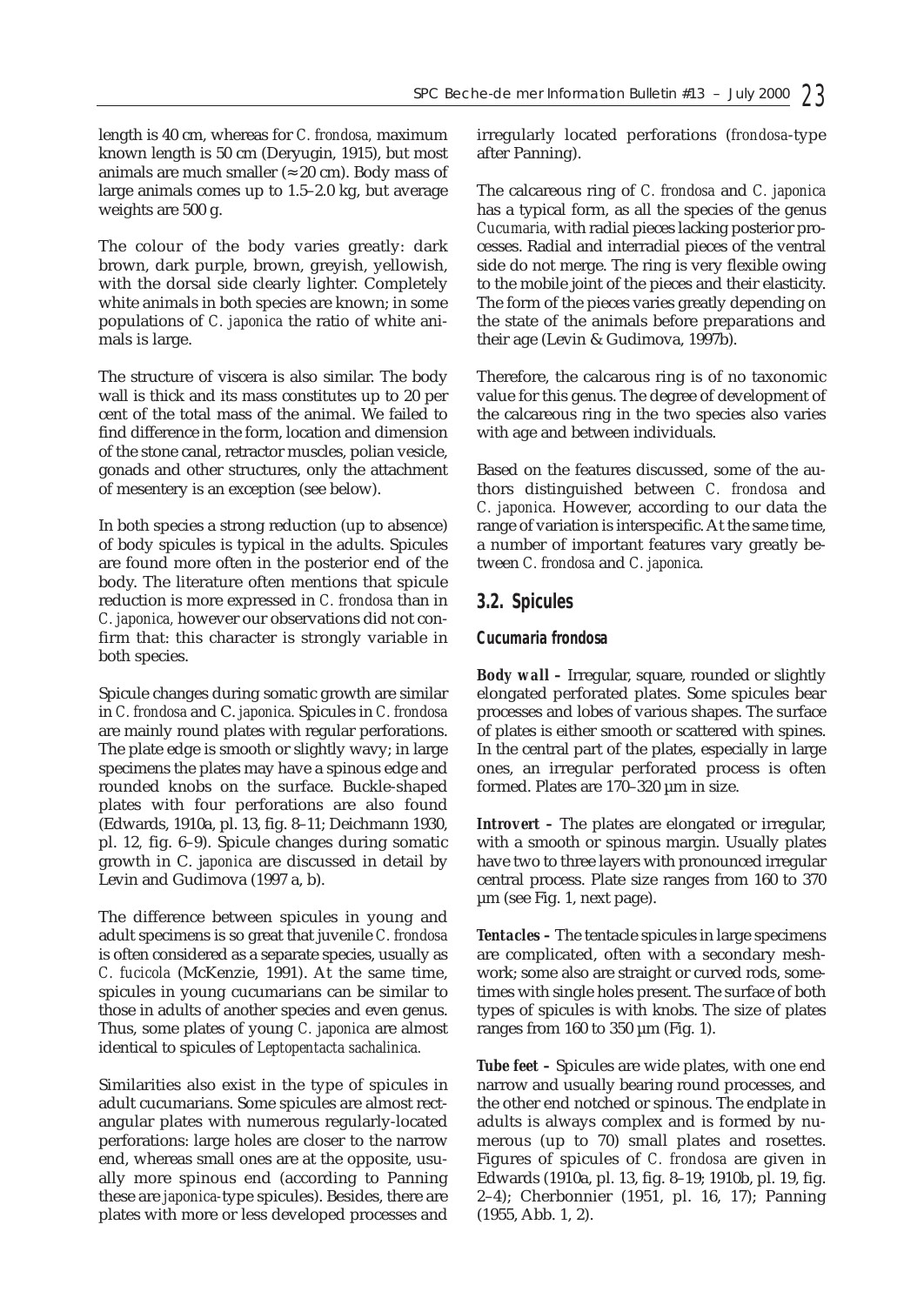#### *Cucumaria japonica*

*Body wall* **–** Mainly elongated perforated plates with a spinous edge and one end usually narrowing. Round irregular and triangular plates are also common. Perforations are numerous and round. The surface is covered with knobs or spines. The size of plates ranges from 190 to 280  $\mu$ m (Fig. 2).

*Introvert –* Usually the spicules are perforated plates of different shapes with a notched margin. Spicules become thicker during development; 'bridges' and spinous projections may appear on the surface (at any place of file plate, not only in file centre, as shown by Ohshima, 1915). Elongated plates during development may transform into 3 dimensional, perforated spindle-like or conical structures (Fig. 2).

*Tentacles –* Three main spicule forms were found in the tentacles: 1) Elongated plates with doublesided or unilateral central bulb. The size of these plates is  $240-320 \mu m$ ; 2) Small, thin perforated plates of different shape and a size of 80 to 120  $\mu$ m; 3) Large, elongated massive plates with a smooth surface or 3-dimensional meshwork of projections in the centre; and a size of 300 to 420 µm.

*Tube feet –* Spicules resemble those of the body wall, but are smaller. In the original description of *C. japonica* Semper (1866) pointed to very large plates with numerous small perforations radially spread around the cloacal opening. These types of spicules are absent in *C. frondosa.* These plates were also noticed by Augustin (1908) and Edwards (1910b, pl. 19, fig. 16), however other authors (Britten, 1906-1907; Mitsukuri, 1912) failed to find them. In our material, these plates were absent. Illustrations of spicules of *C. japonica* are given in: Semper (1868, Taf. 39, Fig. 18), Edwards (1910a, pl. 19, fig. 150, Mitsukuri (1912, fig. 48), Djakonov *et al.* (1958, fig. 2) and Baranova (1971, fig. 1).

#### *3.3 Mesentery attachment*

In *Cucumaria frondosa* the intestine mesentery passes from the anterior end in the dorsal interambulacrum, crosses the left dorsal and ventral longitudinal muscles (being perforated by the retractors), and finally runs along the left side of the midventral muscle and its median line to the cloaca (Deichmann, 1930; personal observations). In *C. japonica,* the attachment of mesentery in file posterior part of the body is significantly different: the mesentery crosses the midventral muscle at the basis of a correspondent retractor, then forms a loop in the interradius and approaches the cloaca along the median line of the midventral muscle (Fig. 3).

# *3.4. Colour of visceral organs*

The colour of some visceral organs differs greatly between the two species, as shown in the following table.

| <b>Visceral organs</b> | C. frondosa                    | C. japonica  |
|------------------------|--------------------------------|--------------|
| Stone canal            | Bright-red                     | Light-orange |
| Madreporite            | Pink                           | Light-orange |
| Polian vesicle         | Orange                         | Pink         |
| Female gonad           | Dark red,<br>brownish          | Dull-green   |
| Eggs                   | <b>Bright</b><br>or cherry red | Green        |

# *3.5 Reproductive system*

Significant differences are found between the female reproductive organs in the two species. Besides the difference in coloration of gonads and eggs, there is also a significant difference in file egg size between *C. frondosa* and *C. japonica:* the ripe oocytes reach 875–900 µm and 500–600 µm, correspondingly. The gonads in both *C. frondosa* and *C. japonica* are composed of two tufts of tubules.

## *3.6 Chemical composition*

The chemical composition of specific triterpene dycosides in *C. frondosa* and C. *japonica* indicate (Kalinin *et al.*, 1994) that the general feature of these compounds is the presence of pentasaccharide branched at the second monosaccharide link (quinovose) of carbohydrate chain, the sulphate group in the position 4 of the xylose residue and 7(8)-double link in aglycone. For *C. japonica* the composition of 11 dycosides (cucumariosides) has been described. Cucumariosides contain glucose as the third monosaccharide residue of carbohydrate chain and the 16-ketogroup in the aglycone. The main component of the glycoside sum of *C. japonica* is cucumarioside  $A_2$ -2. The glycosides of *C. frondosa,* in contrast to those of *C. japonica* are frondosides, and they contain xylose in the carbohydrate chain and 16-beta-acetate in the aglycone. The main component of the glycoside fraction in *C. frondosa* is frondoside A (Fig. 4).

## *3.7 Distribution*

*C. frondosa* is widely distributed in the Arctic region: it is known from the Hardanger fjord in the Norwegian Sea to the Novaya Zemlya and Franz Joseph Land in the Barents Sea, and in the southwestern part of the Kara Sea (probably farther to the east, although no reliable data are available). Near the British Isles it is known in the North Sea,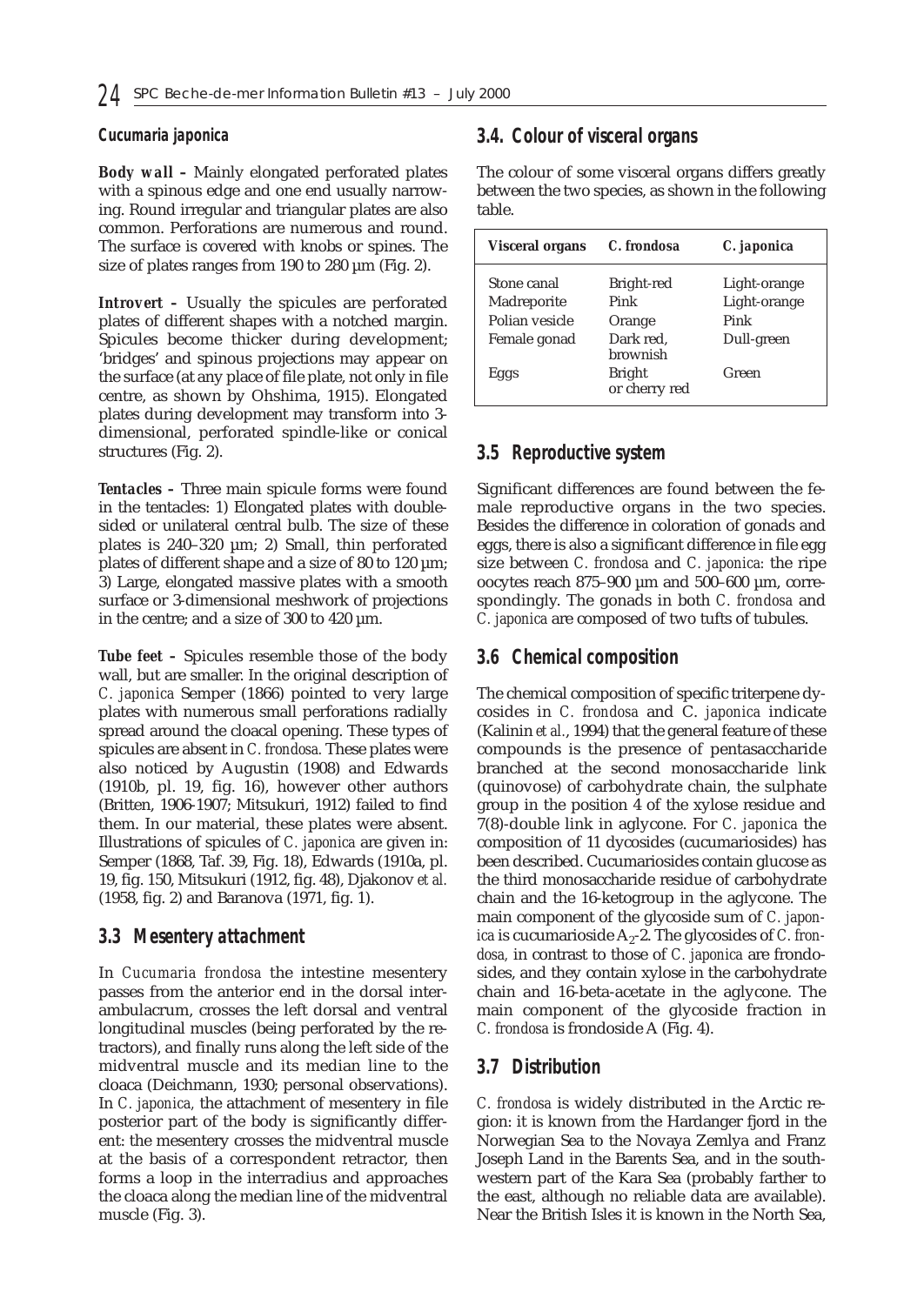

**Figure 1.** Ossicles of *Cucumaria frondosa*: a - body wall; b - introvert; c - tentacles. Scale bar =  $200 \mu m$ 

**Figure 2.** Ossicles of *Cucumaria japonica*: a - body wall; b - introvert; c - tentacles. Scale bar =  $200 \mu m$ 





#### **Figure 3.**

Arrangement of mesentry in *Cucumaria frondosa* (solid line) and *C. japonica* (broken line). Radii: LV - left ventral; RV - right ventral; MV - midventral; LD - left dorsal; RD - right dorsal.

#### **Figure 4.**

Structure of triterpene glycosides: a - frondoside A from *Cucumaria frondosa*;  $b$  - cucumarioside  $A_2$ -2 from *C. japonica*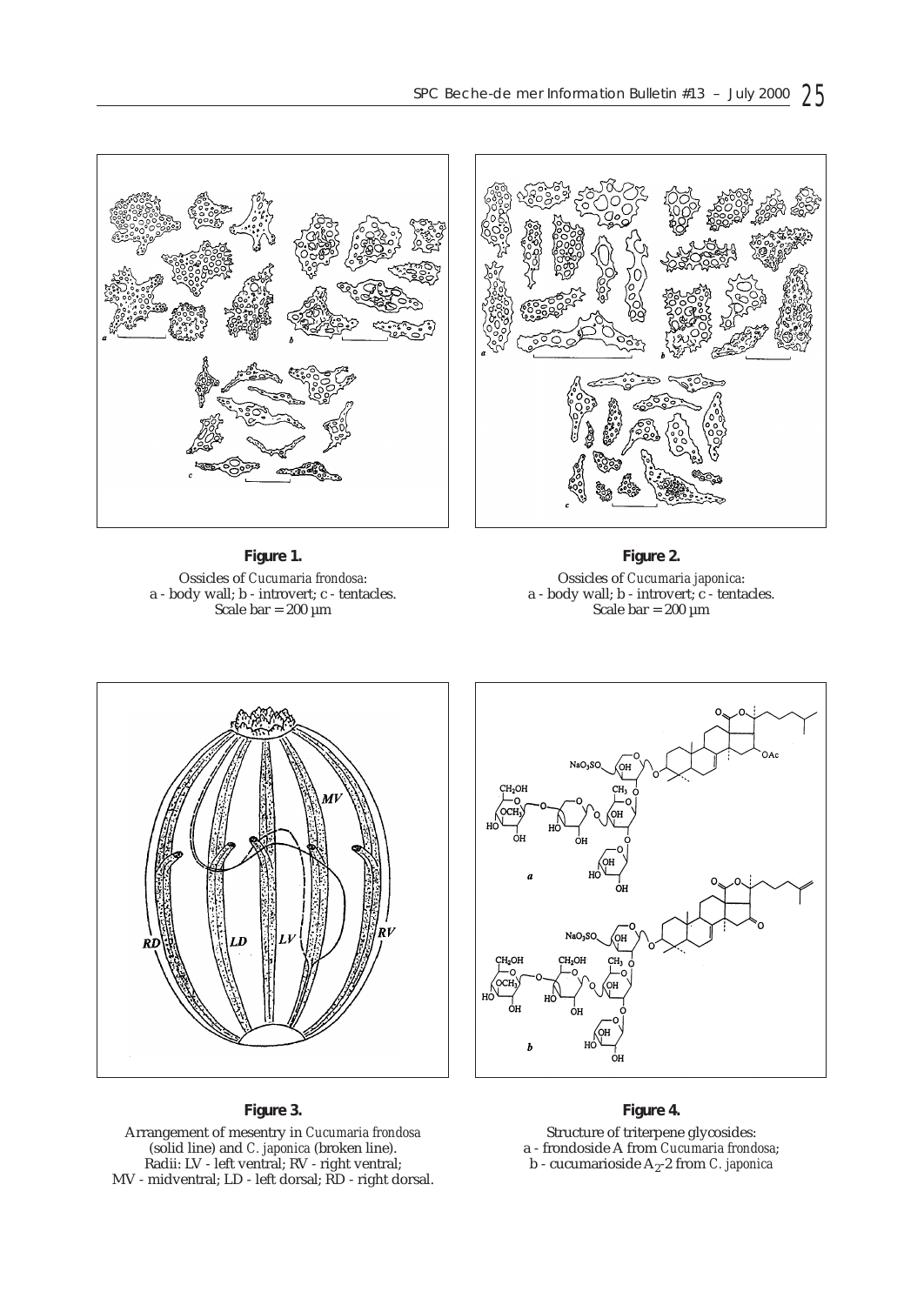up to Dogger-bank in the south and near the Shetland and Orkney Islands. This species was earlier observed near the west coast of Scotland and Hebrides as far south as the Clyde, however, there is no recent data (McKenzie, 1991). In North America, the southern border of its distribution is the Cape Cod Peninsula and Nantucket Island (Edwards, 1910a; Smith *et al.,* 1964).

The report on species occurrence in Florida (Pourtalés, 1869) is obviously erroneous (see Deichmann, 1930). Semper (1868) has described *C. frondosa* var. *mediterranea.* Since there were no other data on species occurrence in the Mediterranean and the description was based on the museum specimens, it is not reliable.

In the Pacific, *C. frondosa* has been observed by Ayres (1855), but this record was questioned by Verrill (1867), Ludwig (1901) and Clark (1904). Edwards (1910a) indicated in 1907 that this species was reported from the west coast of North America; however, after studying a large collection from the National Museum he came to the conclusion that at least four species, similar but not identical to *C. frondosa,* inhabit the Pacific Ocean. One of them is *C. japonica,* although the specimen identified under this name by Lampert (1885), Clark (1904) and Edwards (1907) appeared to belong to *C. miniata* Brandt.

*C. japonica.* In the literature, the species range of *C. japonica is* usually given as the northeastern part of the Yellow Sea; the northeastern coast of the Honshu Island; along the continental coast of Russia in the Sea of Japan; the Sea of Okhotsk, the Kuril Islands, the Kamchatka Peninsula; and in the Bering Sea at least to the north of Kamchatka; near the Commander Islands; and along the northwestern coast of North America, from Sitka Island to Vancouver Island (Baranova, 1957, and others). However, according to present data, the real range of this species is much smaller.

The early opinion that this species is distributed up to the Bering Sea is apparently erroneous, as noticed first by Baranova (1980) who assumes that specimens from the north Kuril Islands and Kamchatka, earlier referred to as *C. japonica,* in fact belong to two new species: *C*. *savelijevae* (Paramushir Island, Shumshu Island, Achomten Bay on the east coast of Kamchatka) and *C. djakonovi* (Cape Olutorsky, Bering Island, in the Bering Sea, ). Species composition and distribution of *Cucumaria* from the north Kuril Islands, Kamchatka, Commander Islands, Aleutian Islands and western Alaska appeared to be very complicated. The taxonomic status and the species range of *C*. *savelijevae* and *C. djakonovi* remains unknown

(material is in work), although we agree with Baranova that large *Cucumaria* from this region are not *C. japonica.* Our preliminary results have shown that this species does not occur to the north of southern Kuril Islands.

The presence of *C. japonica* to the south of Sendai is unlikely. Sluiter's report of this species in the Molucca Strait has been most likely a mistake as was first noticed by Mitsukuri (1912).

*C. japonica* has been reported from the coast of northeast Pacific (Clark, 1902; Edwards, 1907; Baranova, 1971). Some authors, in particular Lambert (1984), believe that the species occurring south from Alaska, near the Vancouver peninsula, is *C. frondosa japonica.*

However, examination of specimens of *'C. japonica'* has revealed erroneous identification. *'C. japonica'* collected near Sitka Island, Alaska (Clark, 1902) appeared to be *C. miniata* (Brandt) (Mortensen, 1932). Specimens from the Royal British Columbia Museum (Canada), identified as *C. frondosa japonica,* appeared to be neither *C. frondosa* nor *C. japonica.* Thus, it is almost certain that *C. japonica* does not occur near the coast of America.

It is much more difficult to interpret the record by Mortensen (1932) of *C. japonica* (he considered this species a variety of *C. frondosa)* from the high-Arctic, near the northwestern coast of Greenland (Thule-Jones Sounds and Devis Strait). Taking into account a great number of intermediate forms between *C. frondosa* and *C. japonica* recognised by this author, it can be suggested that the specimens of *C. frondosa* from Greenland have an increased number of the *japonica*-type plates. Recent data have shown a possible parallelism of morphological features in the populations of the two species inhabiting the area of extreme temperatures, north-west Greenland and Kamchatka. Ecophysiological interpretation of this phenomenon has been suggested by Kafanov (1977; pers. comm.).

#### *3.8 Ecology*

*C. frondosa* and *C. japonica* live in similar conditions. They are known from the intertidal zone down to approximately 300 metres depth, with the peak in abundance at depths of 30 to 60 metres. Juveniles prefer kelp forests and shallow areas warmed up in the summer. Adults keep in relatively open and deeper water, on the loose gravel, shell debris, rocks or mud. In general, any solid substrate may be utilised if other conditions are favourable. The lower temperature range for both species is –1.8°C; upper temperature range is about +18.0°C for *C. japonica,* and about +8.0°C for *C. frondosa.*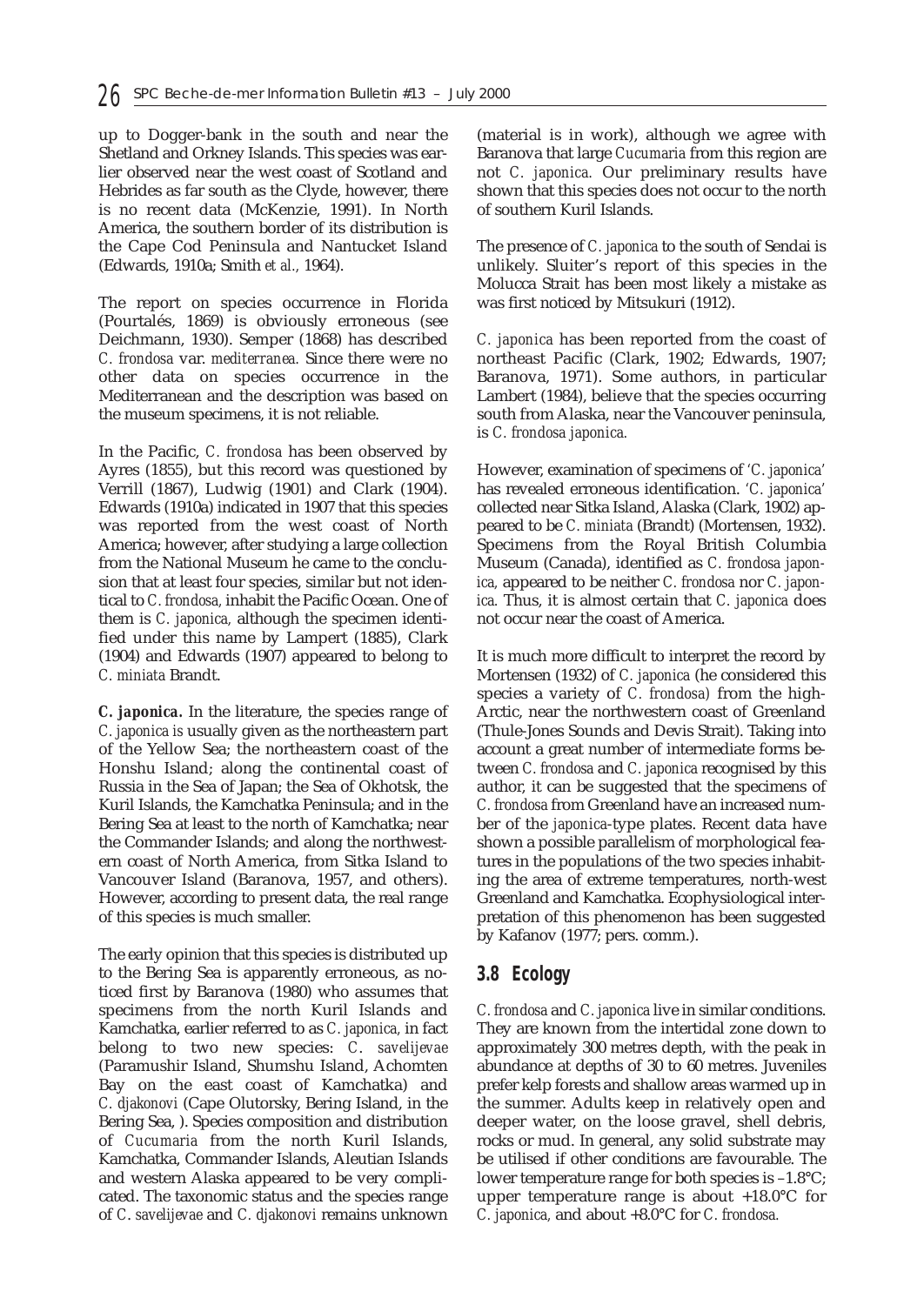Thus, the data show that *C. frondosa* and *C. japonica* are well-defined separate species. The synonymy summarising the data discussed is as follows:

#### *Cucumaria frondosa* **(Gunner, 1767)**

*Holothuria frondosa* Gunner*,* 1767: 114, t. 4, fig. 1-2; Muller O.F., 1788: 36;

- *pentactes* Fabricius, 1780: 352; Muller O.F., 1776: 71, t. 1; 1788: 36, pl\_. 31, fig 8;
- *grandis* Forbes and Goodsir, 1839: 647;
- *fucicola* Forbes and Goodsir, 1839: 647 (erroneous *fusicola*)

*Pentacta frondosa* Jaeger, 1833: 12;

*Cucumaria fusicola* Forbes, 1841: 227;

*Botryodactyla grandis* Ayres, 1851: 52;

*- affinis* Ayres, 1851: 145.

*Cucumaria frondosa* Forbes, 1841; 209; Selenka 1867: 347; Semper, 1868: 234-235 (excepted *T. frondosa* var *mediterranea);* Norman, 1869; 316; Ludwig, 1901: 141; Michailovskij, 1904: 463, 1904: 159; H. Clark, 1904: 564; A. Clark, 1920: 12; Edwards, 1910a: 333- 358, pl. 13, figs. 1-26; Hérouard 1923: 108, taf. 7, fig. 5, 6; Mortensen 1927: 398-399, fig. 236; Koehler, 1927 : 151, pl. 14, fig. 12a-c, Deichmann, 1930: 161- 162, pl. 12, fig. 6-9; Gorbunov, 1932: 96; Engel 1932: 61, fig. 23, 24; Djakonov, 1933: 141, fig. 71B; Grieg, 1935: 7; Keys…, 1948, tab. 123, fig. 5; Ivanov *et al*., 1946: 580-586, fig. 782-788, colour tab. (anatomy); Panning, 1949: 417-418 (partly), Abb. 4; 1955: 34-38 (partly), Abb. 1, 2; Ivanov & Strelkov, 1949: 39-41, tab. 28, fig. A-G, Cherbonnier, 1951: 37, pl. 16, fig. 1-23, pl. 17, fig. 1-10; Smith *et al*., 1964: 188; Rowe, 1970: 683, 686; Baranova, 1977: 439-440; Pawson, 1977: 7; Ivanov *et al.,* 1985: 339-348, fig. 342-349 (anatomy); McKenzie, 1991: 146-147, fig. 8d; Gudimova & Denisenko, 1995: 1-44; Gudimova, 1998: 453-528 (non Pourtalés, 1869; non Edwards, 1907).

Non *Pentacta frondosa* Ayres, 1855; non *C. frondosa* var. *mediterranea* Semper, 1868; non *C. frondosa japonica* Lambert, 1984.

#### *Cucumaria japonica* **Semper, 1868**

*Cucumaria japonica* Semper, 1868: 236, Taf. 39, Fig. 2, 3, 7, 18; Lampert, 1885: 143; Theel, 1886: 110; Ludwig, 1901: 143; Britten, 1906 (1907): 133-135; Augustin, 1908: 25-26, fig. 18; Edwards, 1907: 61, 1910b: 603-604, pl. 19, fig. 1516, Mitsukuri, 1912: 242- 246, pl. 8, figs. 67, 68, textfig. 48; Oshima, 1915: 255; Saveljeva, 1933: 44; Djakonov, 1938: 484; 1949: 70-71; Djakanov *et al.,* 1958: 266-268, fig. 1, 2; Panning, 1949: 417-418 (partly), Abb. 4, 1955: 34-38 (partly), Abb. 1, 2; Pogankin 1952: 183 (ecology); Ushakov, 1953: 298 (distribut., partly); Strelkov, 1955: 217, Tab. 64, fig. 1; Baranova, 1962: tab. 1 (distribut.); 1971: 243-245; 1976: 115, fig. 266; 1980: 109-120 (comparison); Djakonov *et al.,* 1958: 367; (non Lampert, 1885; non Baranova, 1957).

*C. frondosa japonica* Saveljeva 1941: 80; (non Lambert 1984). *C. frondosa* var. *japonica* Mortensen, 1932: 44-48, 52; Panning 1949: 417-418 (partly), Abb. 4; 1955: 34-38 (partly);.

#### **Acknowledgements**

The authors are thankful to P. Lambert for the opportunity to study the Royal British Columbia Museum's collection.

#### **References**

- AUGUSTIN. B. (1908). Uber japanische Seewalzen. Abh. d. k. Acad. d. Wiss. Kl. 2, suppl. Bd 2, Abh. 1. S. 1–44.
- AYRES, W.O. (1851). *Botryodactyla* a new genus of Holothurae. Proc. Boston Soc. Nat. Hist. 4: 5–246.
- AYRES. W.O. (1855). Echinodermata of the coast of California. Proc. California Acad. nat Sci. Vol. 1. 67–68.
- AUGUSTIN. B. (1908). Uber japanische Seewalzen. Abh. d. k. Acad. d. Wiss. Kl. 2, suppl. Bd 2, Abh. 1. S. 1–44.
- BARANOVA, Z.I. (1957). Echinoderms of the Bering Sea. Investigations of the Far East seas, USSR. Issue 4. 149–266. (In Russian).
- BARANOVA, Z.I. (1962). Echinoderms of the Kuril Islands. Investigations of the Far East seas, USSR. Issue 8. 347–363. (In Russian).
- BARANOVA, Z.I. (1971). Echinoderms of the Postjet gulf cf the Japanese sea. Fauna and flora of the Postjet gulf of the Japanese sea. Leningrad. 242–264. (Investigation of fauna of the USSR seas. Issue 8 (l6). In Russian).
- BARANOVA, Z.I. (1976). The echinoderms. Animals and plants of the Peter Great Gulf. Leningrad. 114–120. (In Russian).
- BARANOVA, Z.I. (1977). Echinoderms of the Franz Joseph Land and adjacent waters. Biocenosis of the Franz Joseph Land shelf and fauna of adjacent waters. Leningrad. 435–465. (Investigation of fauna of the USSR seas. Issue 14 (22). In Russian)
- BARANOVA, Z.I. (1980). New species of holothurians of the genus *Cucumaria* New in taxonomyy of the sea invertebrates. Leningrad. 109–120. (Investigation of fauna of the USSR seas 25 : 33).
- BRITTEN, M. (1906). Holothurien aus dem Japanischen und Ochotskischen Meere. Bull l'Acad. Imper. Sci*.* St Petersburg Is 5. N l, 2. 123–l57.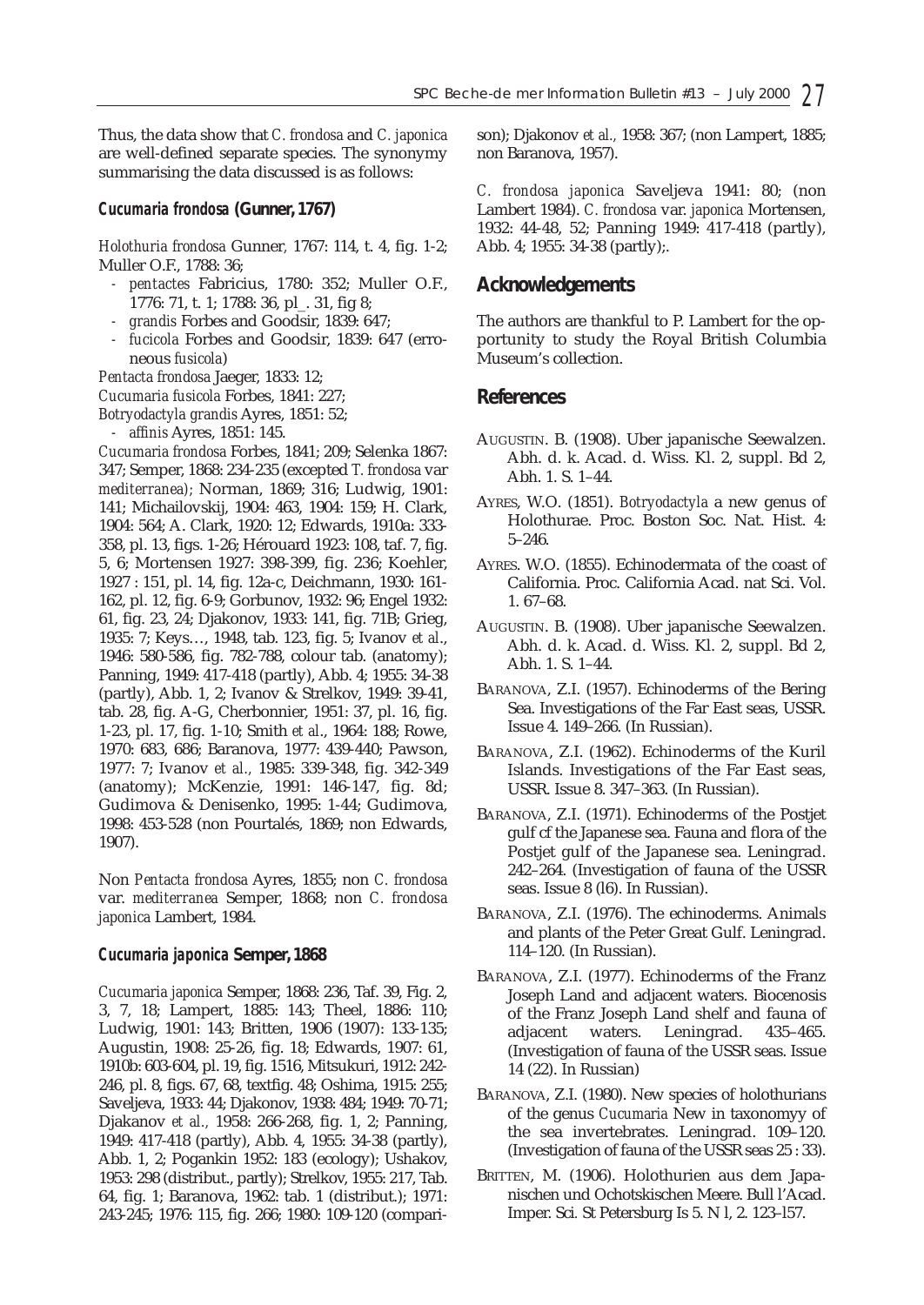- CHERBONNIER, G. (195l). Holothuries de l'Institut royal des Sciences naturelles de Belgique. Me'm. Inst. r. Sci. nat. Belg. Ser. 2, fasc. 41: 3-65.
- CLARK, H.L. (1902). Notes on some North Pacific holothurians. Zool anz. Vol. 24: 562–564.
- CLARK, H.L. (1904). The Echinoderms of the Woods Hole region. Bull. U S. Fish Comm. 545–576.
- CLARK, A.H. (1920). Report of the Canadian Arctic Expedition 1913–1918, 8, pt. C: Echinoderms. Ottawa. 3c–l3c.
- DEICHMANN, E. (1930). The Holothurians of the Western Part of the Atlantic Ocean. Bull. Mus. Comp. Zool. Vol. 71. N 3: 43–226.
- DERYUGIN, K.M. (1915). Fauna of the Kola gulf and condition of its existence. Notes of the Imperial Academy Sciences. V. 34. Issue 8: 1–929. (In Russian).
- DJAKONOV, A.M. (1933). Echinoderms of northern seas. Leningrad 106 p. Determinants on fauna USSR, Zoological Institute Russian Academy of Sciences. Issue 8. (In Russian).
- DJAKONOV, AM. (1938). Echinoderms of Sjauchu gulf in the Japanese sea. Hydrobiological expedition ZIN RAS 1934 by the Japanese sea, Issue 2: 425–498. (In Russian).
- DJAKONOV, AM. (1949). The determinant echinoderms of the Far East seas. Vladivostok SL V. 30: 1–138. (In Russian).
- DJAKANOV, AM., Z.I. BARANOVA & T.S. SAVELJAW. (1958). A note about holothurians (Holothurioidea) of area of southern Sakhalin and southern Kuril Islands. Investigations of seas USSR. Issue 5: 358–379. (In Russian)
- EDWARDS. C.L. (1907). The Holothurian of the north Pacific coast of North America collected by the "Albatross" in 1903. Proc. U S. nation. Mus., 33. (1558): 49–68.
- EDWARDS, C.L. (l910a). Revision of the Holothurioidea. *Cucumaria frondosa* (Gunner) 1767. Zool Jahrb. Abt. f. Syst. Bd 29. S. 333–358.
- EDWARDS, C.L. (l910b). Four Species of Pacific Ocean Holothurians allied to *Cucumaria frondosa* (Gunner). Zool Jahrb. Abt. f. Syst. Bd 29. S. 597–612.
- ENGEL, H. (1932). Echinodermata Fauna van Nederland. Afl. 6: 1–67.
- FABRICIUS, O. (1780). Fauna Groemandica Hafniae et Lipsiae.
- FORBES. E. (1841). A history of British starfishes and other animals of the class Echinodermata. London: John van Voorst. 270 p.
- FORBES, E. & J. GOODSIR. (1839). Notice of zoological researches in Orkney and Shetland during the month of June. *Athenaeum.* Vol. 6l8.
- GRIEG, J.A. (1935). Some Echinoderms from franz joseph land, Victoria and Hopen collected on the Norwegian scientific Expedition 1930. Kongel. Depart. Handel Sjofart Indust. *Handw.* Werg og fiskeri. Medd. 26: 1–10.
- GORBUNOV. G.P. (1932). Fauna of echinoderms of the Franz Joseph Land and of sea of the Queen Victoria. Arctic Institute. Issue 2. Leningrad. 93–139. (In Russian).
- GUDINOVA. E.N. & S.G. DENISENKO (1995). Biology, ecology and resources of the commercial sea cucumber *Cucumaria frondasa.* Murmansk Marine Biological Institute. 44 p. (In Russian).
- GUDINOVA, E.N. (1998). Sea cucumber *Cucumaria frondosa* (Gunner, 1761). Harvesting and perspective for uses algae and invertebrates of the Barents and White Seas. Apatity. 453–528. (In Russian).
- GUNNER, J.E. (1761). Beskrifning pa trenne Norsska Sjo-Krak Sjo-Pungar kallade. Stonklolm Vetensk Acad. Handl. for Ar. Vol. 28: l l4–l24.
- HÉROUARD, E. (1923). Recherches sur les Holothuries des côtes de France. Arch. Zool. Exper. (2). T. 7: 535–704.
- HØISÆTER, T. (1990). An annotated check-list of the echinoderms of the Norwegian coast and adjacent waters. Sarsia, 75: 83–106.
- IVANOV, A.V., A.S. MONCHADSKIY, YU.I. POJANSKIY & A.A. STRELKOV. (1946). The large practical work on zoology invertebrates. Part. 2. Moskva. 631 p. (In Russian)
- IVANOV, A.V. & A.A. STRELKOV. (1949). Commercial invertebrates of the Far East seas. The description of a structure and atlas of anatomy. Vladivostok. 1–102. (In Russian).
- IVANOV. A.V., YU.I. POLJANSKIY & A.A. STRELKOV. (1985). The large practical work on zoology invertebrates. Part. 3. Moskva. 390 p. (In Russian).
- JAEGER, G.F. (1833). The Holothuries. Turin. 42 p.
- JORDAN, A.I. (1972). On the ecology and behavior of *Cucumaria frondosa* (Echinodermata Holothuroidea) at Lamoine Beach, Maine. Ph. D. Thesis. Univ. Maine. Orono. 75 p.
- KALININ, V.I., V.S. LEVIN & V.A. STONIK. (1994). The chemical morphology glycosides of sea cucumbers (Holothuroidea, Echinodermata). Vladivostok. Dalnauka Press. 284 p. (In Russian)
- KAFANOV, A.I. (1977). Mollusks of family Cardiidae (Bivalvia) of cold and moderate waters of northern hemisphere. Sub-family Clinocardiinae Kafanov, 1975. ph. D. Thesis. Leningrad. 24 p. (In Russian)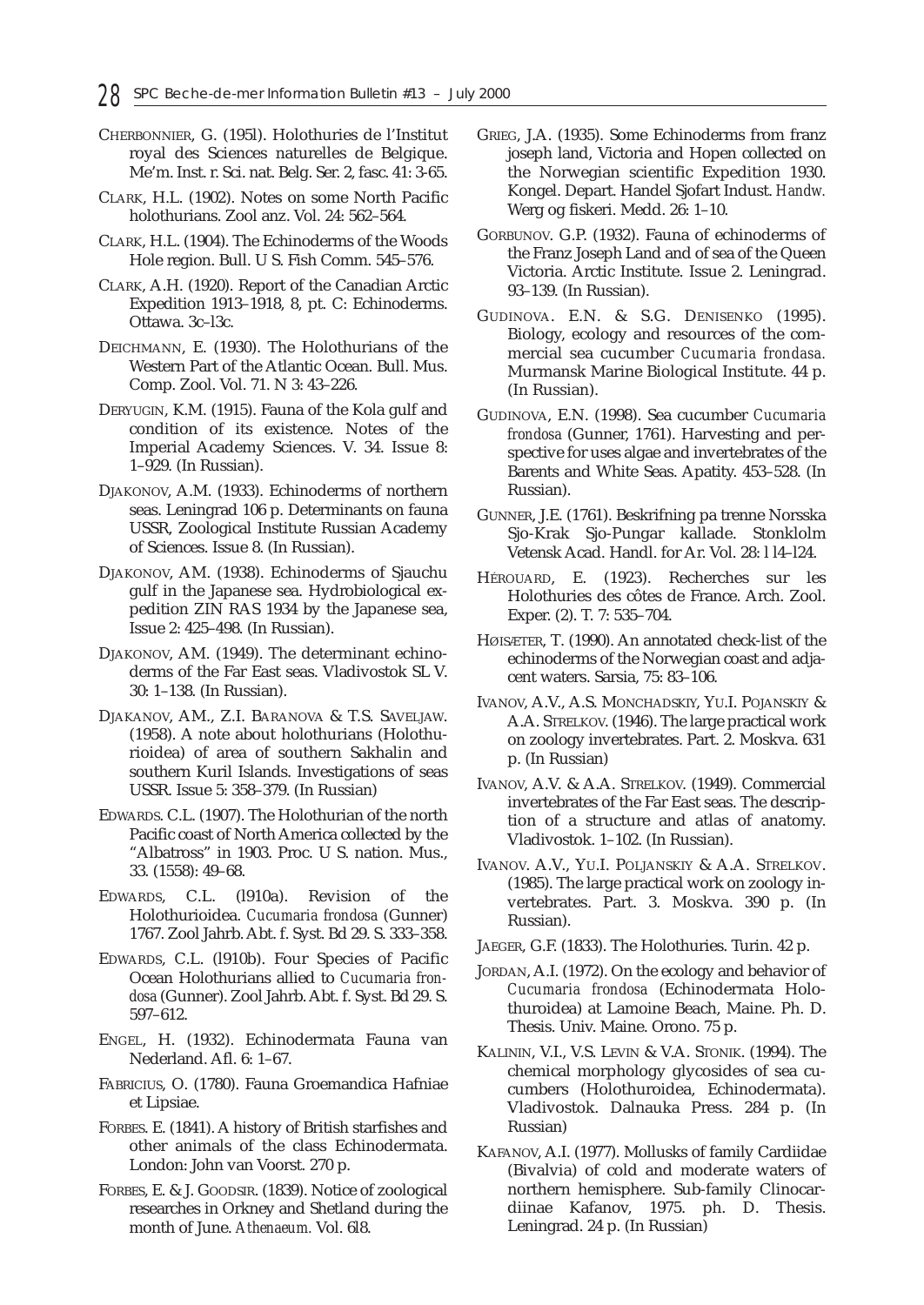- KŒHLER, R. (1927). Les Echinodermes des Mers d'Europe. Paris: Ed. Gaston Doin et Cie. 339 p.
- LAMBERT, P. (1984). British Columbia marine faunistic survey report Holothurians from the Northeast Pacific. Canadian Tech. Rep. Fish. Aquat. Sci. N. 1234: 1–30.
- LAMBERT, P. (1997). Sea cucumbers of British Columbia, Southeast Alaska and Puget Sound Vancouver: UBC Press. 166 p.
- LAMPERT, K. (1885). Die Seewalzen. Semper C. Raisen im Archipel der Philippinen. 2 Theil. Bd 4, Abteil. 3. Wiesbaden. S. 1–310.
- LEVIN. V.S. & E.N. GUDIMOVA. (1997a). Taxonomic interrelations of holothurians *Cucumaria frondosa* and *C. japonica* (Dendrochirotida, Cucumariidae). Zool. J. 76(5). 575–584. (In Russian).
- LEVIN, V.S. & E.N. GUDIMOVA. (1997b). Age changes in larval and juvenile skeleton of the Japanese sea cucumber *Cucumaria japonica. Biologija morja.* 23(1): 46–50. (In Russian).
- LUDWIG, H. (1901). Arktische und subarctische Holothurien. Fauna Arctica. Vol. 1. S. 133–l78.
- MCKENZIE, J.D. (1991). The taxonomy and natural history of north European dendrochirote holothurians (Echinodermata). J. Nat. Hist. 25: 123–l71.
- MICHAILOVSKIJ, M. (1904). Die Echinodermen der Zoologischen Ausbeute des Eisbrechers "Jermak" vom sommer 1901. Survey of die Zoological museum Academy of Sciences. V. 9. 157–188.
- MITSUKURI, K. (1912). Studies on the actinopodous Holothurioidea. J. Coll. Sci. Imper. Univ. Tokyo. V. 29, an. 2. 1–284.
- MORTENSEN, TH. (1927). Handbook of the Echinoderms of the British Isles. London: Oxford Univ. Press. 461 p.
- MORTENSEN, TH. (1932). The Godthaab Expedition 1928. Echinoderms. T. 79. pp. 46, fig, 7.
- MÜLLER, O.F. (1776). Zoologiae Danicae Prodromus. Havniae. 244 p.
- MÜLLER, O.F.. (1788). Zoologia Danica. Havniae. Vol 1: 1–52.
- NORMAN, C.A.M. (1905). On *Cucumaria montagui* Fleming. Ann. Mag. Nat. Hist Vol. 16: 352–359.
- OHSHIMA, H. (1915). Report on the Holothurians collected by the United States fisheries Steamer "Albatross" in the Northeastern Pacific during the summer of 1906. Proceed US. Nat. Mus. vol. 48, N 2073: 213–291.
- PANNING, A. (1949). Versuch einer Neuordnung der Familie Cucumariidae (Holothuridae, Dendrochirota). Zool. Jarb. Abt System. Okol. Geogr. Tiere. Bd 53. S: 404–470.
- PANNING, A (1955). Bemerkungen uber die Holothurien - Familie Cucumariidae (Ordnung Dendrochirota). Mitt. Hamburg Zool. Mus. Inst. Bd 53. S. 33–47.
- PAWSON, D.L. (1977). Marine flora and fauna of the North-eastern United States. Echinodermata: Holothuroidae NOAA Tech. Rap. NMFS Circ. 405. 15 p.
- POGANKIN, N.V. (1952). Materials on ecology of echinoderms from Peter Great Gulf. TINRO V. 37. 175–200. (In Russian).
- POURTALÉS, L.F. (1869). List of Holothuriidae from the deep-sea dredgings of the United States Coast Survey. Bull. Mus. Comp. Zool. Harvard Coll. Vol. 1: 359–361.
- ROWE, F.W. (1970). A note on the British species of Cucumarians, involving the erection of two new nominal genera. J. Mar. Biol. Ass. UK. Vol. 50: 683–687.
- SAVELJEVA, T.S. (1933). On the fauna of holothurians of the Japanese and Okhotsk seas. Invest. of the USSR seas. Issue. 19: 37–58. (In Russian).
- SAVELJEVA, T.S. (1941). On the fauna of holothurians of the Far East seas. Invest. of the USSR seas. Issue 1: 73–l03. (In Russian).
- SELENKA, E. (1867). Beitrage zur Anatomie und Systematik der Holothurien. Z. Wiss. Zool. Bd 17. S: 291–374.
- SEMPER, C. (1868). Reisen im Archipel der Philippinen. 2 Theil. Wissenshaftliche Resulate. Bd Holothurien. Leipzig: Verl. W. Engelmann. 288 S.
- SMITH, R.I. *ET AL.* (1964). Keys to marine invertebrates of the Woods Hole region. Woods Hole: Mar. Biol. Lab. 1–216.
- STRELKOV, A.A.A. (Ed). 1955. The atlas invertebrates of the Far East seas USSR. Russian Academy Sciences. 240 p., 66 tab. (In Russian).
- THÉEL, H. (l886). Report on the Holothurioidea, Rat 2. Rep. sci. Ras. Challenger, Zool. Vol. 14. 1–290.
- USHAKOV, P.V. (1953). Fauna of the Sea of Okhotsk and condition of its existence. Academy Press. 1–459. (In Russian).
- VERRILL, A.E. (1867). On the geographical distribution of the Echinoderms of the West coast of America. *Trans. Connecticut Acad. Arts Sci.* Vol. I: 339–341.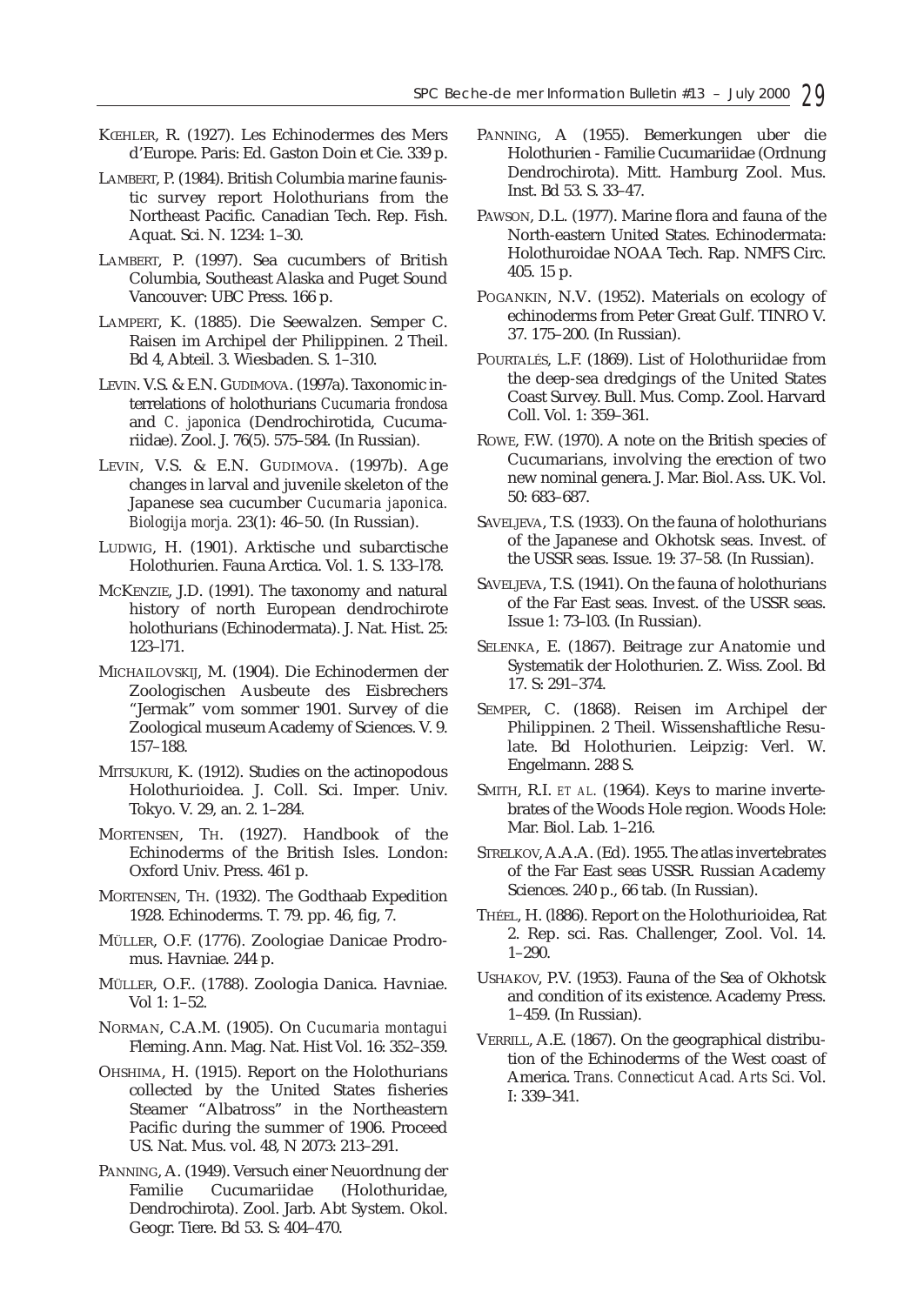

# **News from ICLARM Coastal Aquaculture Centre in the Solomon Islands**

As I reported in the last *Beche-de-Mer Bulletin*, ICLARM has, with much regret, had to close the Coastal Aquaculture Centre (CAC) near Honiara in the Solomon Islands due to ethnic tension. That decision is now final and the station has been handed back to Solomon Islands government. ICLARM will continue its presence in Solomon Islands and the field station at Nusa Tupe in the Western Province remains open and will be expanded over the next few years. Projects investigating the collection of larval reef fish, the grow-out and restocking of giant clams and sea cucumbers, and investigations to determine the affect of logging on coral reefs continue. Research on the mass production of sea cucumbers has been curtailed over the past six months, although a very successful restocking of sandfish occurred early this year. The details of this release can be found in the accompanying article. ICLARM is exploring the possibility of new partnerships in New Caledonia, Vietnam and Indonesia, all having expressed an interest in restocking programmes for tropical sea cucumbers. The research effort in Solomon Islands is being

*Prepared by Stephen Battaglene*

co-ordinated by Susan Dance who can be contacted by email on nusatupe@iclarm.org.sb.

Anyone interested in ICLARM's plans to develop sea cucumber programmes in Southeast Asia could contact Johann Bell on j.bell@cgiar.org or Rayner Pitt on r.pitt@cgiar.org for further details.

The team of researchers who worked at the CAC on sea cucumbers continues to be productive. Chris Ramofafia is making excellent progress towards his PhD at the University of Sydney and has been busy publishing a description of egg and larval development in *Holothuria scabra* and a paper on reproduction in *Actinopyga mauritiana.* Drs Annie Mercier and Jean-Francois Hamel's CIDAfunded project on the ecology of sandfish will end in June 2000. Their research provides a sound biological basis to the release of sandfish. On a personal note I will be scaling down my involvement in sea cucumber research and have been busy writing the remaining scientific papers on spawning induction and larval rearing.

# **ICLARM restocks sandfish in Western Province**

Saturday 29 April 2000, 2,600 juvenile sandfish bred by ICLARM were released into the Vona Vona Lagoon near the village of Boe Boe, in the Western Province.

The sea cucumbers were raised from eggs by Rayner Pitt, Joe Olisia, Maxwell Sau and Susan Dance, a graduate in aquaculture from the University of Stirling in Scotland who has been working as a volunteer scientist with ICLARM.

The methods for rearing sandfish were developed by ICLARM during a 5-year project funded by the Australian Centre for International Agricultural Research (ACIAR). The methods involve collecting mature sandfish, stimulating them to release eggs and sperm, incubating the fertilised eggs, rearing the developing larvae through various stages and then growing the young sea cucumbers in tanks until they were large enough for release. The work was complicated at first, but is now fairly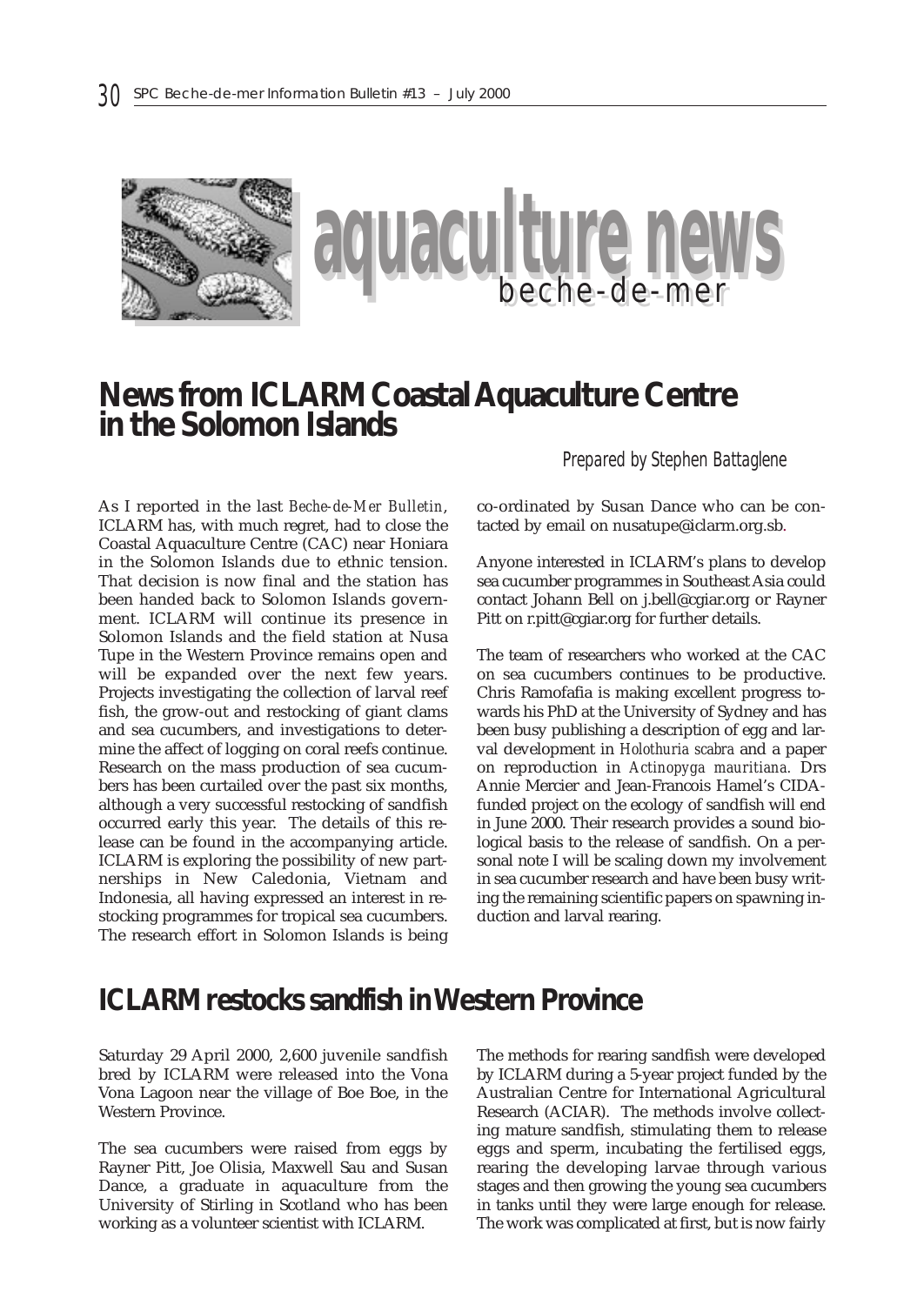routine. 'The juvenile sandfish can be produced within 3–4 months at relatively low cost because they do not need expensive food like prawns', said Susan Dance. 'They actually grow well by eating only the algae and bacteria that grows on surfaces of the tanks used to raise them', she said.

The release of the juvenile sandfish at Boe Boe is the first time that ICLARM has put back large numbers of this species in the wild. ICLARM paid special attention to returning the juveniles to the place where the adults used for spawning were collected. Dr Johann Bell, the Officer-in-Charge of ICLARM's operations in Solomon Islands, explained that this was a precaution to maintain the genetic diversity of stocks within Solomon Islands. 'At this stage, we do not know whether there are different stocks of sandfish in Solomon Islands and so it is best not to mix sandfish from different areas until we find out', he said.

ICLARM will use the results of the release at Boe Boe to help design a new project on sandfish. The new project is also funded by ACIAR and aims to develop the best methods for releasing cultured juveniles into the wild in the Pacific region. 'Now that we know how to produce the juveniles in hatcheries, we need to learn how, where and when to let them go into lagoons so that they survive in large numbers', said Dr Bell.

Ms Michelle Lam from the Fisheries Division in Honiara and Lionel Laka who is the Provisional Fisheries Officer for the Western Province assisted with the release of the young sandfish at Boe Boe. Fisheries Division has given their full support to ICLARM during the project on the breeding of sandfish. When the ICLARM staff was having difficulty finding enough sandfish to breed, Fisheries

Division realised that stocks of this important species had been over-harvested. In 1997, Fisheries Division amended the Fisheries legislation to put a total ban on the export of sandfish. The regulation makes catching, retaining, selling, buying or exporting of sandfish a criminal offence.

The ban on exports will be in place until stocks throughout Solomon Islands have been restored to levels where they can support good levels of harvest each year. Michelle said that the problem with the sandfish at the moment was the low numbers of breeding animals. 'There simply are not enough adult sandfish to provide sufficient juveniles to support a good fishery. We need to allow the total number of animals to build up to the point where the offspring they produce each year provide us with a good harvest', she said. Lionel added 'The great thing about the ICLARM project is that it should help stocks in Vona Vona Lagoon to recover even faster because the released animals should spawn within a couple of years. Their babies will then grow-up and spawn and, eventually, sandfish would be plentiful again. The Government could then consider reopening the fishery'.

The Fisheries Division would be making regular checks on the exporters of marine products to ensure that they did not buy, store or ship sandfish and remind them that anyone caught breaking the law will be liable for severe penalties, including imprisonment for three months. Michelle added 'We want the people of Solomon Islands to realise that a lot of money and effort is being spent to restore the stocks of sandfish so that coastal dwellers will have a source of income in the years ahead. We want people to understand and respect the process and to see the ban as an investment in the future, not a penalty'.

# **New Zealand collaborates with Japan on sea cucumber farming** *Andrew Morgan<sup>1</sup>*

In January this year, Kunihiko Masaki, chief researcher of the Saga Sea Farming Center in Japan visited the Leigh Marine Laboratory and offered some valuable insights into the farming of sea cucumbers. A meeting with Andrew Morgan, Kunihiko Masaki, Dr. Russ Babcock (scientist in charge) and John Croft, research director for McFarlane Laboratories, a pharmaceutical company (now Healtheries).

The purpose of this meeting was to discuss ways of developing a sustainable industry and a viable commercial venture for the sea cucumber *Stichopus mollis* in New Zealand. The production of seed to alleviate the pressure such a venture may have on wild stocks; the sustainable and renewable harvesting of the gut for export to Japan; and the development of food supplements from pharmacologically active compounds known to exist in this animal, were discussed.

<sup>1.</sup> Leigh Marine Laboratory, PO Box 349, Warkworth, Northland, New Zealand. Ph. 649 422 6111, fax 649 422 6113. E-mail: a.morgan@auckland.ac.nz Web page: http://www.auckland.ac.nz/leigh/Students/amorgan/amorgan.htm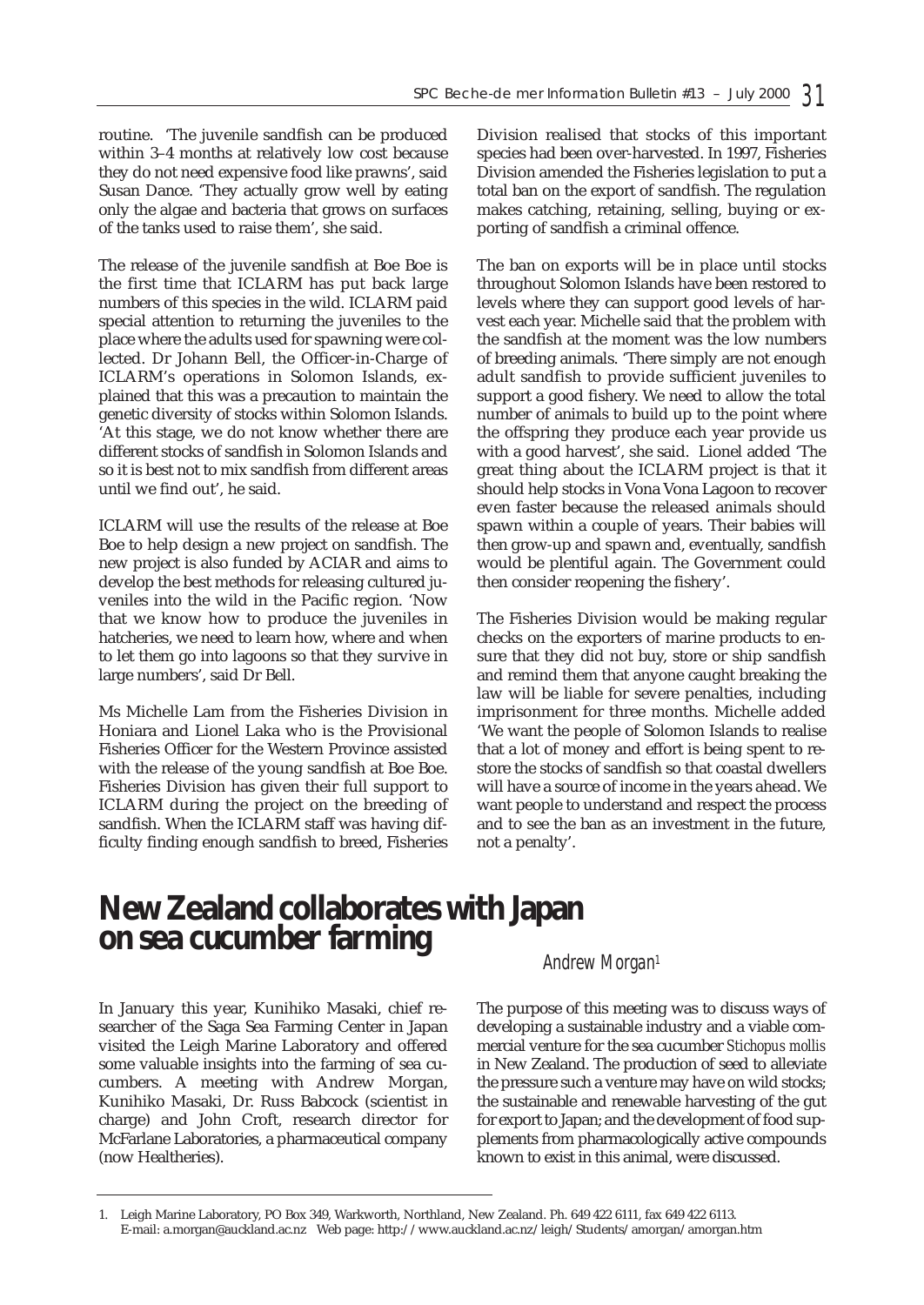Scientists at the Saga Sea Farming Center have been restocking commercial amounts of sea cucumber seed (*Stichopus japonicus*) for a number of years now. Using standard hatchery procedures they produce thousands of juvenile sea cucumbers, which are settled in primary grow-out tanks (16 tonne rectangular concrete tanks). Kunihiko commented on the nature of the hatchery set up that has been designed and developed at Leigh Laboratory. The improvement of sea cucumber culture and grow-out techniques was discussed as was spawn induction and diatom films for settlement and primary grow-out.

At the other end of the scale product development and the sourcing of raw materials was discussed. Researchers in Japan successfully farm sea cucumbers with sea urchins and abalone. Seed (1 to 5 cm) is also placed out on artificial reef structures made of rocks and boulders (40 by 20 metres). An industry partner in New Zealand is farming wild caught adult sea cucumbers in raceways containing the effluent water from raceways containing abalone (10,000 to 50,000 sea cucumbers at full scale). This is proving successful and the nutritional benefits of waste and effluent from abalone in polyculture with *S. mollis* and how this may affect the quality of products produced from this animal are being assessed.

Farming practices are being developed and refined while raw materials are being provided to develop pharmacological products and commercial products from the gut. John Croft commented that the source of raw materials was critical in obtaining the backing of commercial partners. Incentive for

industry to support this venture is given further impetus by the claim that raw materials are sourced from environmentally friendly and sustainable farming and fishing practices.

The development of pharmacological compounds from sea cucumbers is relatively new. For hundreds of years anecdotal evidence has suggested that extracts of sea cucumber were have been used to treat inflammation and joint problems, arthritis and various other aliments. Initial tests by McFarlane Laboratories (Healtheries) have been positive and with ongoing research, we hope to develop a marketable product.

The issues outlined above are being developed and strategies implemented to ensure this new industry is successful. Continued collaboration with Japan and industry both locally and internationally is ensuring that the refinement of commercial scale production and product development occurs alongside research. Both Kunihiko Masaki and John Croft have indicated their willingness to see this venture come to fruition.

From the Solomon Islands to Australia and New Zealand restocking and/or farming is seen as an alternative to overexploited fisheries. The Great Barrier Reef sea cucumber fishery is non-sustainable as are other tropical sea cucumber fisheries. A lucrative market exists for products from sea cucumbers and in addition to protecting the environment, sea cucumber farming will help lead the way in sustainable and renewable marine farming practices.



Kunihiko Masaki and Andrew Morgan at Leigh Marine Laboratory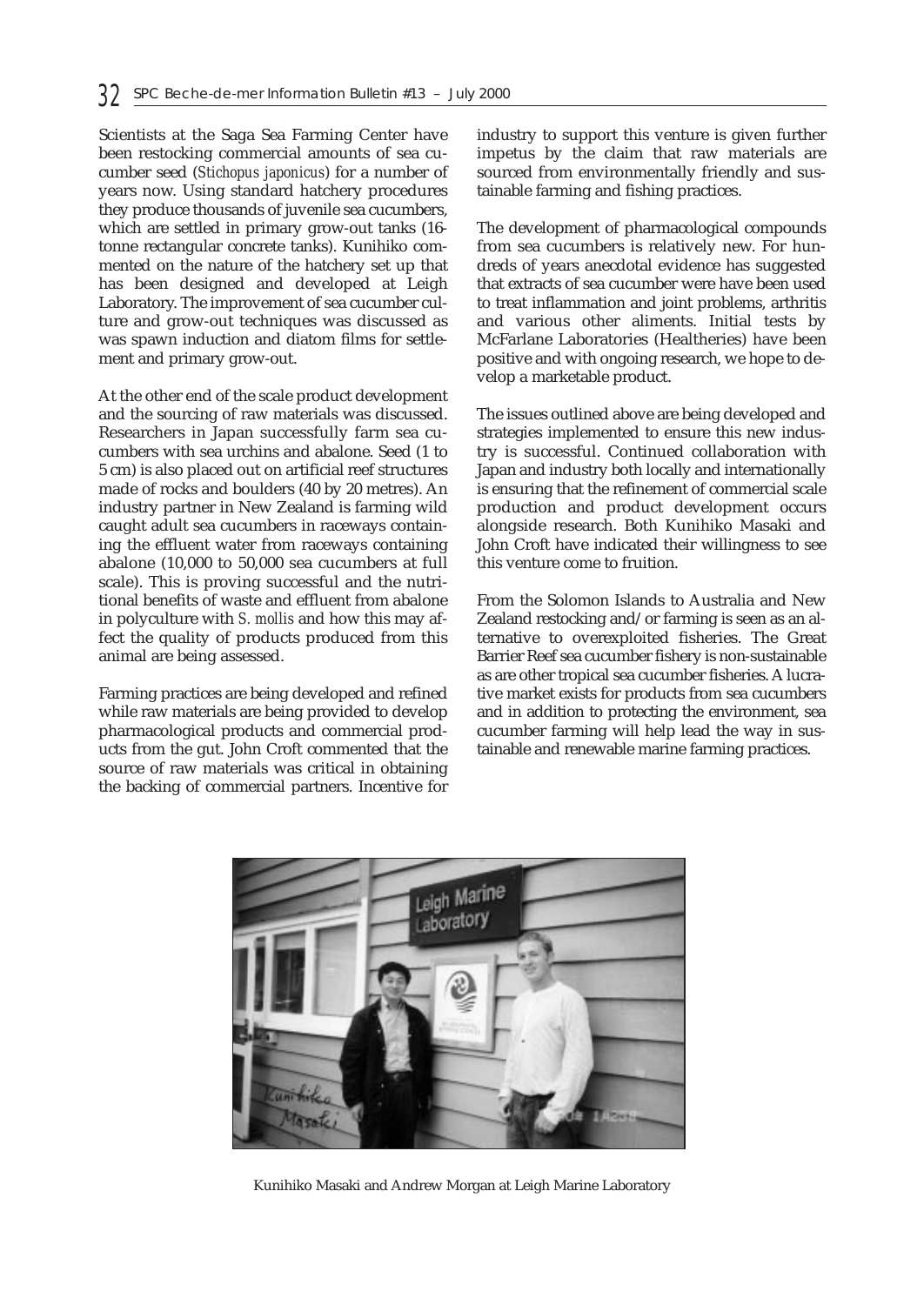

### **1- From Pradina Purwati** (17 September 1999)

I have read the *Beche-de-Mer Information Bulletin* on a number of occasions and noticed your section, 'Observation on fission and spawning'. I have been studying a black holothurian, *Holothuria leucospilota*, inhabiting Darwin waters (Nightcliff and East Point reef) since last year. I have found evidence of a low percentage of fission in this species through monthly monitoring at both study sites. Fission also occurred on the following dates when I kept several animals in an aquarium: 25 August, 15 September 1998, 16 March and 25 April 1999. The aquarium was maintained in a shed with no direct solar radiation, and the water temperature was kept between 27 and 28°C. There was no wave action; the only water movement was produced through slow aeration.

There appears to be only two reports on asexual reproduction of *H. leucospilota*, in La Saline, Heron Island (Conand *et al.,* 1977) and in Fanning Island (Townsley & Townsley, 1977). Fission did not occur in other parts of Heron Island, southern Heron Cay (Franklin, 1980), Rongelap Atoll, Marshall Islands (Bonham and Held, 1963) or HongKong waters (OngChe, 1990).

In the populations I am working with, gonads were rare during July and August. When gonads were

#### **2. From K.P. Manikandan** (19 September 1999)

I am working as a hatchery manager in a private company named Bandaveri Seacucumber Pte Ltd. Our site is located on Banlaveri island in Raa Atoll in the Republic of Maldives. The site is about 12 hours by sea in a dhoni from the capital Male. The entire island of Bandaveri is dedicated to sea cucumber hatchery. Our system has the potential for the production of one million juveniles. My wife, Biji Thomas, also works with me and is in charge of the microalgal facility. We have about 1500 broodstock of *Holothuria scabra*, all from India after scanning them with ultrasound during the mature season for their collected several months after August, found that gonads in populations inhabiting tropical waters, develop simultaneously. In this respect, these populations differ from *Holothuria scabra*, which I examined at Ambon Island, eastern Indonesian approximately four years ago.

Last year I was unable to collect spawned eggs, as I did not know the sexual reproductive season. However, between January and April 1999, I induced spawning of several individuals by raising the water temperature 4–5°C above normal (27–28°C). However, during low tide in their natural habitat, the water temperature in small pools reaches 35–36°C. It seems unlikely that spawning can be induced in individuals by raising the water temperature to 33°C, a lower temperature than they experience at certain times within their natural environment. However, it may be possible that fluctuations in water temperature stimulate spawning. I am curious as to whether you know of any other way to stimulate spawning.

Thank you in advance for your help.

Pradina Purwati ( P\_Purwati@mimosa.ntu.edu.au)

sex. The ratio of male to female is 3:1. Irrespective of the spawning season, our first occurred on April 25, 1999. The spawning was weak; only one female spawned. We got about 130,000 Auricularia. They were fed with a combination diet of different algae: *Isochrysis galbana, Dunaliella salina, Pavlova lutherii* and *Tetraselmis chuii*. The water was 29–30°C. Intake water went through a biological filter followed by a series of cartridge filters ranging from 10, 5, 1 and 0.22 microns. The water was not chlorinated. Water was changed every second day. In about 10 days, about 80,000 became Doliolaria. Thin transparent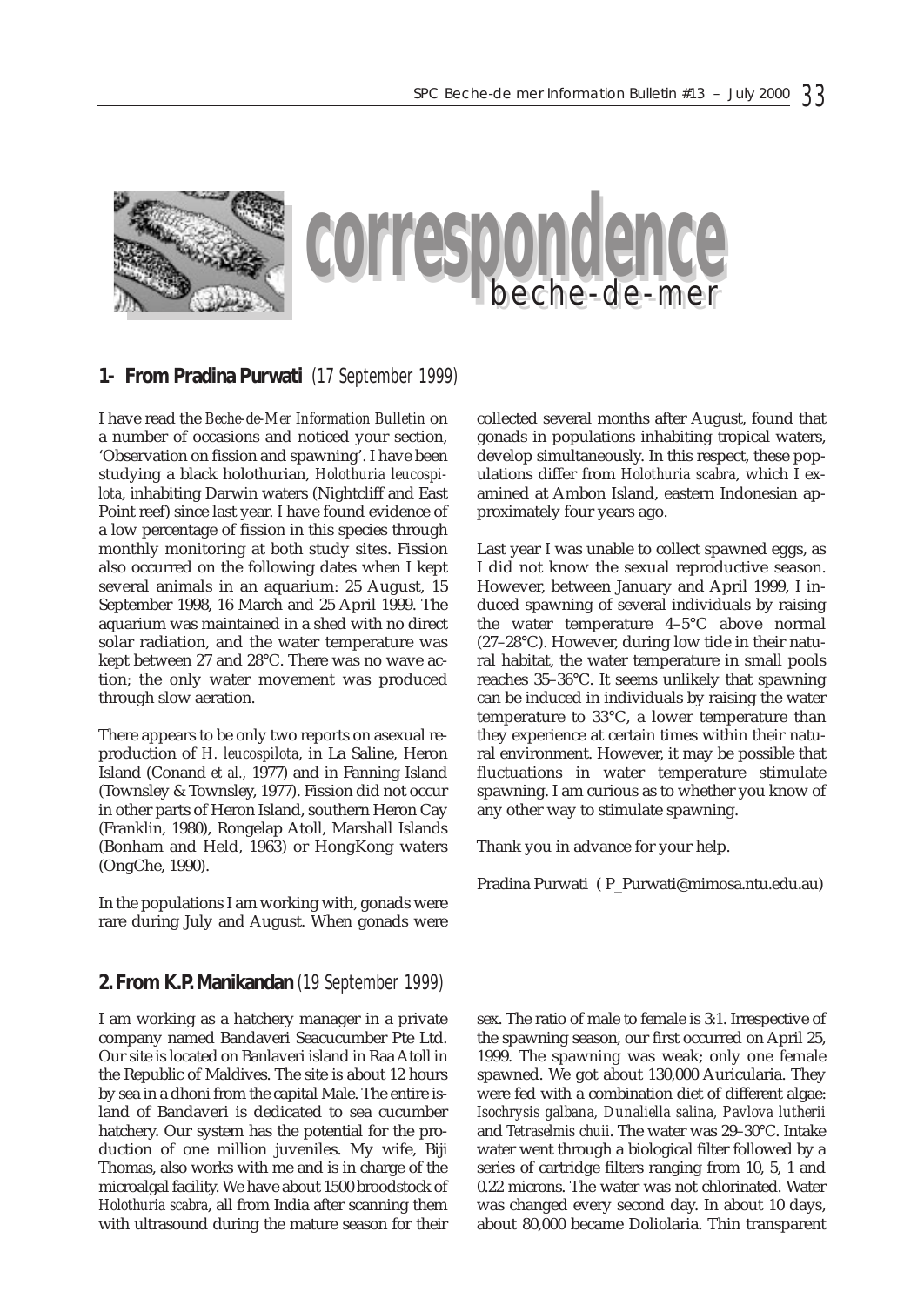fibre sheets were put in seawater for 15 days for the development of benthic algae (as recommended by ICLARM scientists). They were put in the Doliolaria tanks and 70,000 of the them settled to form pentactula. After they attained 1.5 cm in length, the juveniles were sea-ranched in an enclosed lagoon about six hours away by sea from our site. The place is in Shaviyani Atoll in the Maldives. The depth of the lagoon rarely exceeds 3 m and the place is highly rich in detritus matter. In about six months time, the juveniles reached about 10 cm in length. Now they are about 15 cm in length being ready to be harvested. We got our second spawning in June 1999 and faced problems due to marine purple photosynthetic bacteria. We got about 50,000 juveniles, even though the spawning was profuse, with three females. Now we have installed an UV disinfecting unit and we are expecting the next spawning.

## **3. From Rob Lowden** (11 November 1999)

My name is Robert Lowden, and I live in Cairns Australia and have been a harvest fishery diver all of my working life ( $\approx 26$  years). For the last nine years I have been principally engaged in diving for sea cucumber and trochus on the Great Barrier Reef, Coral Sea reefs and the Kimberley region of Northwestern Australia.

At present, I am the sea cucumber industry representative on the Queensland Fish Management Authority's advisory group. You may be aware that recently (1 October 1999) the Queensland government closed the blackteat fishery due to overfishing on the Queensland east coast, south of 10° 41'S. Because efforts were expected to shift to whiteteat, a ceiling was imposed on the Total Allowable Catch for whiteteat, at 127 tonnes. The majority of industry supported the government's initiative, atlhough a vocal minority still claim that catches of 100 kilograms per day of blackteat are acceptable. Personally, I fully support the government action, having seen the decline in several Australian sea cucumber fisheries in recent years.

#### **4. From Scott Seale** (15 May 2000)

Hello, I am a resident of the Caribbean island of Barbados, and I have been reading about the seacucumber fisheries in your part of the world with great interest. While diving on the reefs off Barbados, I see a large species of *Holothuria mexicana*. Is this an edible species of sea-cucumber, and would it be a valuable species with regard to ediBest regards

Manikandan K.P.

E-mail: manikandaan@hotmail.com

Please address surface mail to my house address, as there is no letter correspondence in our place in Maldives.

K.P. Manikandan, M.sc. Plot D31,13, Nehruji Street Jegatha Illam, First floor, Fifth stop house Tirunagar, Madurai, Tamilnadu, India - 625006

Could you assist us by providing some information on the following :

- What are the approximate growth rates for black and white teatfish?
- What is the approximate age of sexual maturity for black and white teatfish?
- What are the spawning seasons for black and white teatfish?

It would be very much appreciated if you could provide any information at your earliest convenience.

Rob Lowden

Seafresh Australia Pty Limited ACN 002 848 615 P.O. Box 712N North Cairns Q 4870 Australia

Ph.: 61 7 40550800 Fax: 61 7 40550491 RB Lowden Pty Ltd - RBL Holdings Pty Ltd - Pacific Blue Technologies Pty Ltd E-mail: seafresh@ozemail.com.au

bility? As far as I know, there is no local fishery for them, but perhaps a small export might be viable.

Thank you for your assistance and best regards,

Scott Seale (ers@sunbeach.net)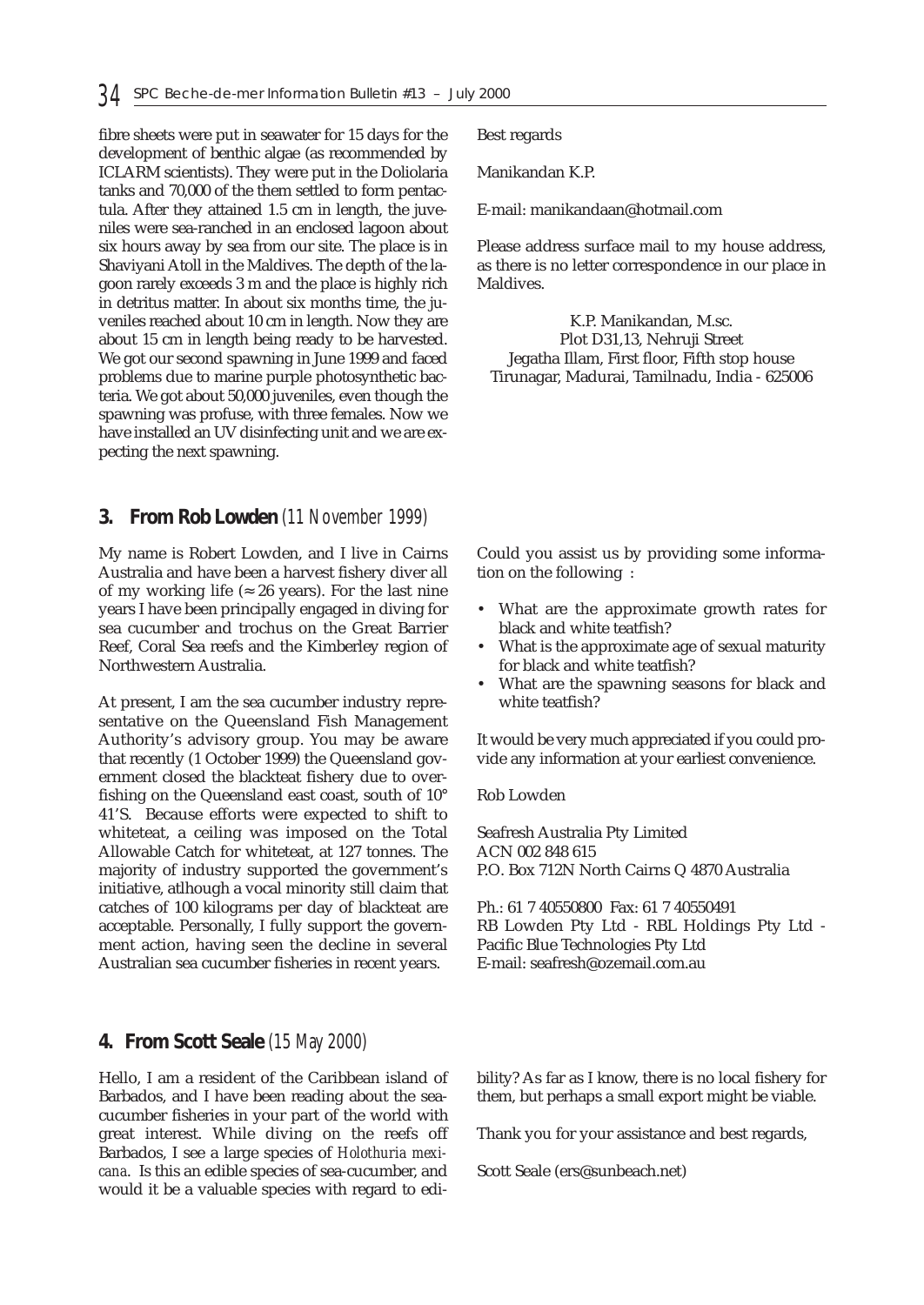



# **Abstracts from the 10th International Echinoderm Conference 31 January- 4th February 2000, University of Otago, Dunedin, New Zealand**

# **1- Contributed oral papers**

# **Brooding behaviour of two southern New Zealand cucumariids (Echinodermata: Holothuroidea)**

*Niki Alcock NIWA Nelson, P.O. Box 893, Nelson*

Recent field collections at Stewart Island and Fiordland revealed brood-protection by *Squamocnus brevidentis* (Hutton, 1872) and *Squamocnus niveus,* O'Loughlin & Alcock, in press. At the time of the collections, a detailed reproductive study of *S. brevidentis* was in progress (Alcock, 1998), allowing the environmental parameters, day length and water temperature, to be related to the brooding cycle. *Squamocnus brevidentis* is an external brooder where the young are brooded under the adult female for period of one-to-three months. Early embryonic and pentacula larvae stages are brooded over this three-month period. Juvenile holothurians emerge as tiny replicas of the adults, and settle nearby. Collections of *Squamocnus niveus* were opportunistic, and brooding was found in only three specimens. Two specimens were collected in March 1998 and one in July 1997. *S. niveus* is an internal brooder with the young held in two large coelomic sacs in the body cavity. Specimens collected during September were found to be not brooding. The results indicate both species brood over the winter period and release eggs during spring when the water begins to warm. Paucity in the collections of *S. niveus* warrants further collecting.

# **A ganglionated plexus in the podial connective tissue of a sea cucumber**

#### *Michael J. Cavey*

*Division of Zoology, Department of Biological Sciences, University of Calgary, 2500 University Drive NW, Calgary,Alberta, Canada T2N 1N4*

The locomotor tube feet of echinoderms have a trilaminar organisation, consisting of an outer epidermis, a middle layer of collagenous connective tissue, and an inner coelomic myoepithelium. Flagellated adluminal cells and myofilament-bearing retractor cells populate the coelomic myoepithelium which lines the water-vascular canal. Adluminal and retractor cells anchor to a robust basal lamina at the interface of coelomic myoepithelium and connective tissue. Another prominent basal lamina segregates the epidermis from the connective-tissue cells and fibres. The connective tissue along the tube-foot shaft is typically aneural, so the closest neurones to the retractor cells are those in the subepithelial plexus of the epidermis. A more intimate relationship between neurones and retractor cells has been discovered in the trivial tube feet of the sea cucumber *(Parastichopus californicus)*, where a neuronal plexus permeates the connective tissue. This connective-tissue plexus includes a large number of squamous ganglia near the basal lamina of the coelomic myoepithelium, as well as many slender connectives that link the ganglia to one another and to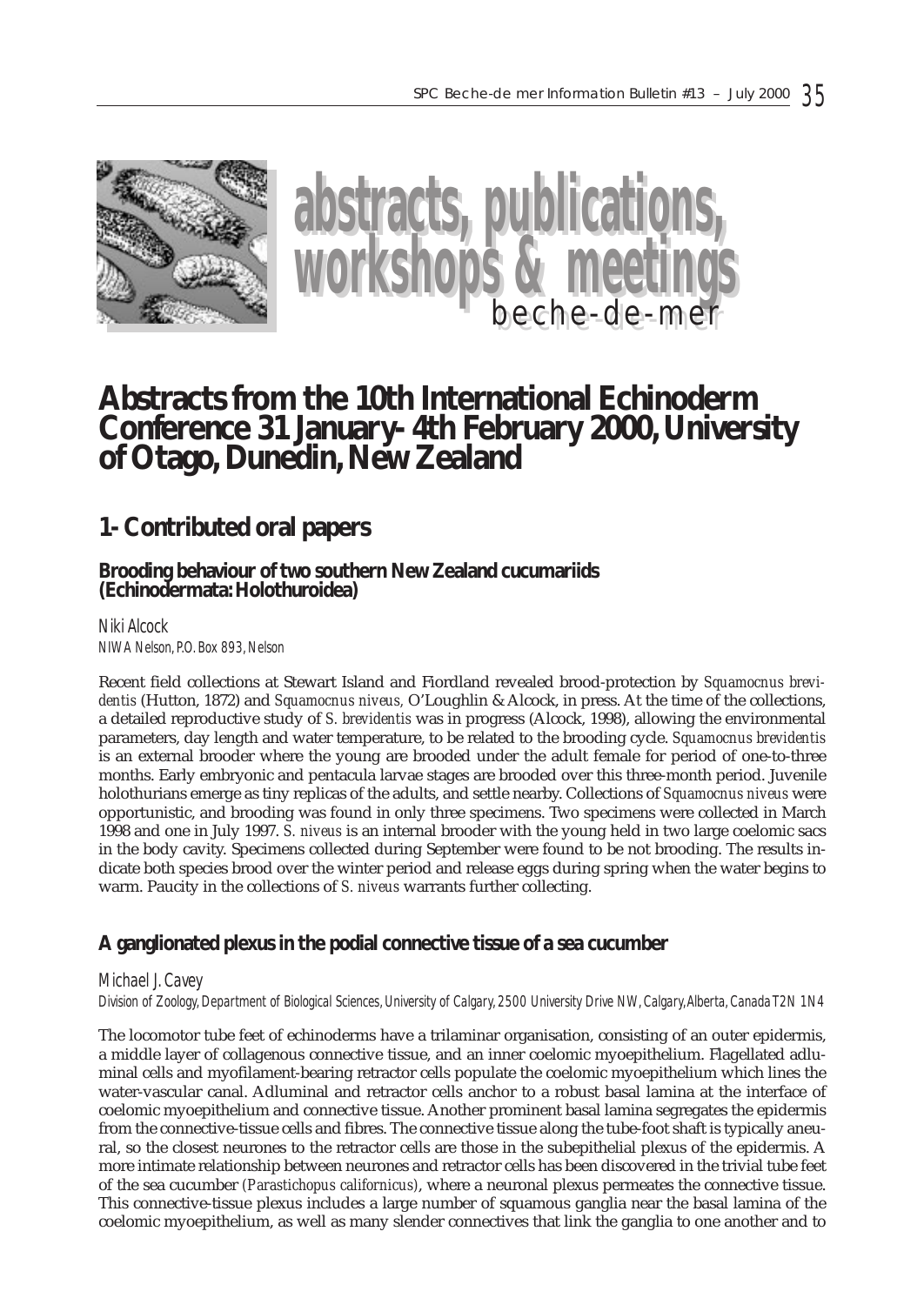the subepithelial plexus of the epidermis. The external lamina investing the ganglia and connectives is continuous with the epidermal basal lamina, indicating that the connective-tissue plexus is a component of the ectoneural division of the nervous system. Most neuronal somata situate within the ganglia, where they tend to concentrate along the external ganglionic surfaces. A few somata are apparent within the connectives. Clear membrane-bounded vesicles frequently aggregate in the neurites along the internal ganglionic surfaces. Since neurites never breach the basal lamina of the coelomic myoepithelium, they cannot synapse directly with the retractor cells. There is no ultrastructural evidence of neuroglial cells associated with either the somata or the neurites of neurones in the podial connective tissue.

### **Overview on the last decade of sea cucumbers fisheries, what means for a durable management ?**

*Conand C. & Jaquemet S.*

*Laboratoire d'Écologie Marine, Université de La Réunion, 97 715 Saint Denis*

The data on the main world fisheries, tropical and temperate, traditional and contemporary, and their recent catches are analysed for the last decade. There is increasinh of interest in this commercial resource, many recent fisheries witnessing conflicts in relation to conservation needs. The processed product generally passes from the producer country to the main world markets in Hong Kong, Singapore and Taiwan, before being imported by the consumer countries. From different indices, overexploitation is becoming more and more noticeable worldwide as the demand for trepang increases. Durable management should become a priority and regulations should be adapted for these fisheries. Further studies should develop a greater understanding of the fisheries biology of the commercial species; stock assessments; improving available statistics on catches and markets. Despite an increasing interest, these fields are poorly understood, yet they deserve more attention, as their social value in small artisanal activities is high.

# **Spawning: Holothurian reproductive behaviour and egg quality in culture**

*Andrew D. Morgan School of Environmental and Marine Science, University of Auckland, New Zealand Leigh Marine Laboratories, P.O. Box 349 Warkworth, New Zealand. Ph.: 649 422 6113, e-mail: amorgan@leighnov2.auckland.ac.nz*

With the advent of sea cucumber aquaculture in the South Pacific region, a reliable method is needed to induce large numbers of animals to spawn in captivity. Successful husbandry of these animals depends on being able to obtain enough eggs for commercial scale production of seed. Broodstock of the sea cucumber *Holothuria scabra*, collected from Stradbroke Island, Moreton Bay (27°30' North, 153°24' East), Australia, during the reproductive season from October to January, were conditioned and used in spawning trials. During the 1997/98 summer, between one to five weeks of captivity, 100 % of animals were induced to spawn in four trials, occurring at dusk on, or close to, a new or full moon. Nine males and 9 females were contained in a 1.5 m<sup>2</sup> area, with 30 cm of 1  $\mu$ m filtered sea water, using a 3 to 5°C temperature shock. *H. scabra* was induced to spawn in small numbers during 1996/97 and *en masse* during the 1997/98 summer, despite a marked degree of weight loss. The difference in fecundity (number of spawned eggs) between animals of similar size and mean fecundity in consecutive trials decreased, the longer the animals were held in captivity before spawning. The hatch rate of eggs was reduced significantly for broodstock held for more than one month. Hatch rate and fecundity are important indicators of egg viability of broodstock maintained in captivity for an extended period.

# **Dynamic mechanical properties of holothurian body-wall catch connective tissue**

#### *Tatsuo Motokawa and Akifumi Tsuchi*

*Basic Biology,Tokyo Institute of Technology, O-okayama, Meguro,Tokyo, 152-8551, Japan*

The holothurian body-wall dermis is a well-studied catch connective tissue that shows rapid changes in its mechanical properties in response to various stimuli. Although there have been a number of publications that demonstrated 'stiffness' changes, their descriptions of the mechanical properties were superficial. The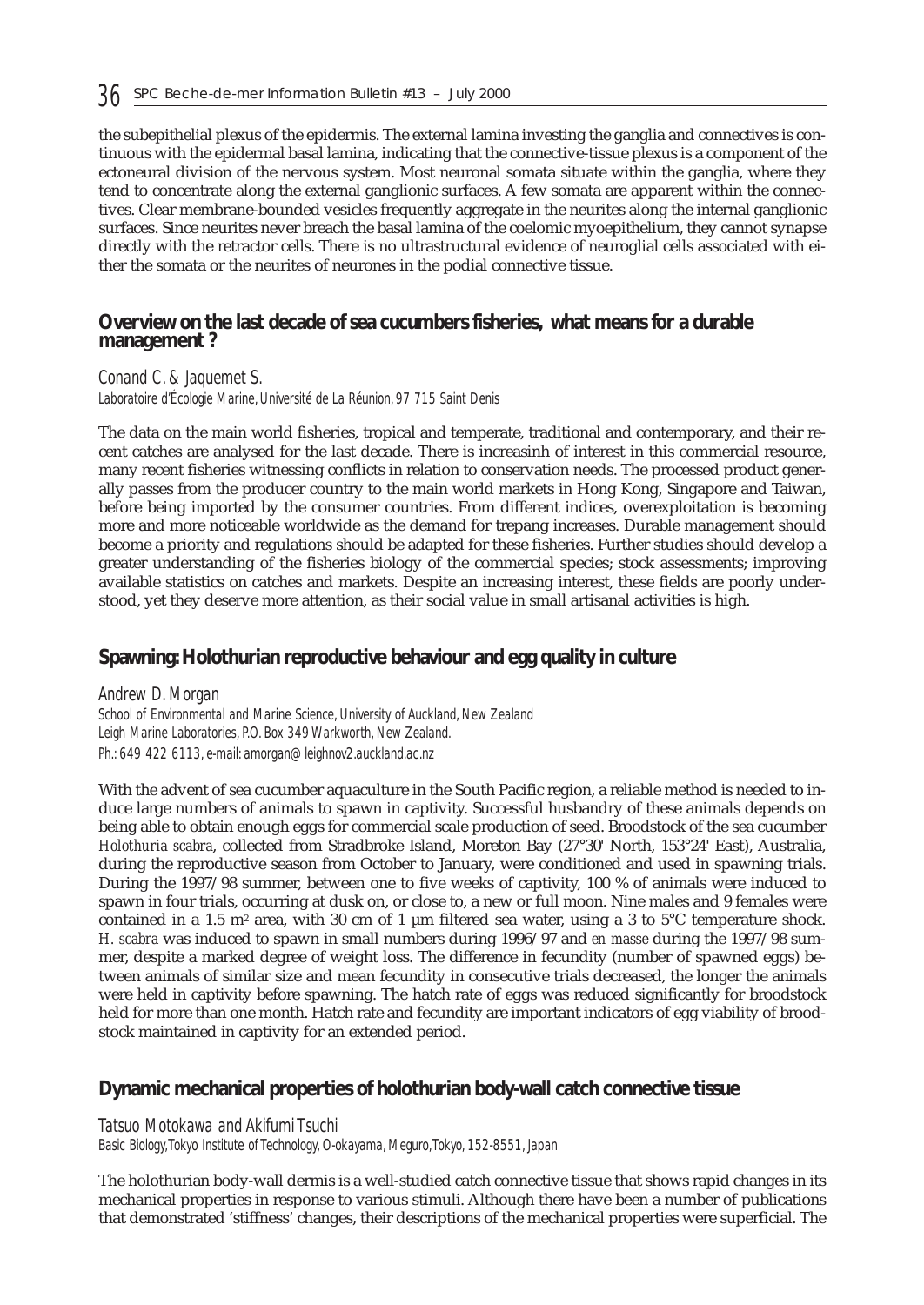catch connective tissues, as other soft biological materials, show viscoelasticity and non-lineality in stressstrain relationship and thus their mechanical properties show large dependencies both on strain and strain rate. There have been, however, no detailed descriptions on these dependencies. We performed dynamic mechanical tests in which sinusoidal deformations were applied to the isolated body-wall dermis of the sea cucumber *Actinopyga mauritiana*. Two series of tests were executed: one with a constant frequency of 0.1 Hz with varying strain amplitude of 2–20% (constant frequency experiment), and the other with a constant strain of 1.8% with varying strain rate of 0.005–50 Hz (constant strain experiment). In constant frequency experiments, we described the shape of the stress-strain curve, and measured stiffness and energy dissipation ratio. The non-stimulated dermis in normal artifcial seawater above 5% strain showed a J-shaped stress-strain curve. The stiffness at 10% strain was 1 MPa and the energy dissipation ratio was 60%. The stiffened dermis, prepared by physical stimulation or chemical stimulation with media containing acetylcholine (10-4 M) or high concentration of potassium (100 mM), had a linear stress-strain curve with higher stiffness (3 MPa at 10% strain) and lower energy dissipation ratio (30% at 10% strain). The soft dermis prepared by Ca2+ removal had a J-shaped stress-strain curve with lower stiffness (0.3 MPa at 10% strain) and higher energy dissipation ratio (80% at 10% strain). The soft dermis showed the strain dependency that was never observed in other samples: when the dermis was deformed more than a certain limit (*c.* 10% strain), the stiffness decreased drastically as the strain increased. These results suggest that the dermis shows three distinct mechanical states, the standard state, the stiff state, and the soft state, that can be distinguished both qualitatively and quantitatively. In constant strain experiments, we measured storage modulus, loss modulus and loss tangent. From the modulus-frequency curves of three mechanical states, we could generate a smooth master curve by shifting the curve of stiff state towards the higher frequency direction and by shifting that of soft state towards the lower frequency direction.

# **The occurrence and role of a digitate genital papilla in holothurian reproduction**

#### *P. Mark O'Loughlin*

*Department of Invertebrate Zoology, Museum Victoria, Melbourne,Australia*

An echinoderm genital papilla has been reported for only a few cucumariid and one gephyrothuriid holothurian species, and a few echinoid species. When present in holothurian species it normally occurs between or near the dorsal tentacle pair, and in some species it is digitate. In at least five holothurian species a long digitate genital papilla occurs on males and is reduced or absent on females. Evidence is presented in support of three hypotheses:

- 1. In cucumariid holothurian species a long digitate genital papilla is present on males, and reduced or absent on females, when the sexes are separate and when the females brood-protect in marsupia with external openings.
- 2. In cucumariid holothurian species embryos or juveniles in a marsupium are at the same stage of development when the sexes are separate and when the females brood-protect in marsupia with external openings.
- 3. In cucumariid holothurian species internal fertilisation, by means of the long male digitate genital papilla, occurs in the marsupium of the female when the sexes are separate and when the females brood-protect in marsupia with external openings.

Species discussed are the cucumariids *Cladodactyla crocea* (Lesson), the *Cucumaria georgiana* (Lampert) Group, *Cucumaria glacialis* Ljungman, *Cucumaria ijimai* Ohshima, *Cucumaria lamperti* Ohshima, *Ekmocucumis steineni* (Ludwig), *Heterocucumis coatsi* (Vaney), *Microchoerus splendidus* Gutt, *Neoamphicyclus lividus* Hickman, *Neocnus bimarsupiis* O'Loughlin & O'Hara, *Ocnus sacculus* Pawson, *Pentocnus bursatus* O'Loughlin & O'Hara, *Pseudocnus laevigatus* (Verrill), *Pseudopsolus macquariensis* (Dendy), *Squamocnus niveus* O'Loughlin & Alcock (in press) and *Staurothyone inconspicua* (Bell); and the gephyrothuriid *Gephyrothuria alcocki* Koehler & Vaney.

# **Reproduction cycle of** *Stichopus chloronotus* **(Brandt, 1835) in the Straits of Malacca**

#### *Aileen Tan Shau-Hwai & Zulfigar Bin Yasin*

*Centre For Marine & Coastal Studies, University Science of Malaysia, 11800 Penang, Malaysia*

The reproductive biology of a commercially important sea cucumber, Stichopus chloronotus (Brandt, 1835), which is one of the dominant species found in the Straits of Malacca, has been investigated. Monthly sam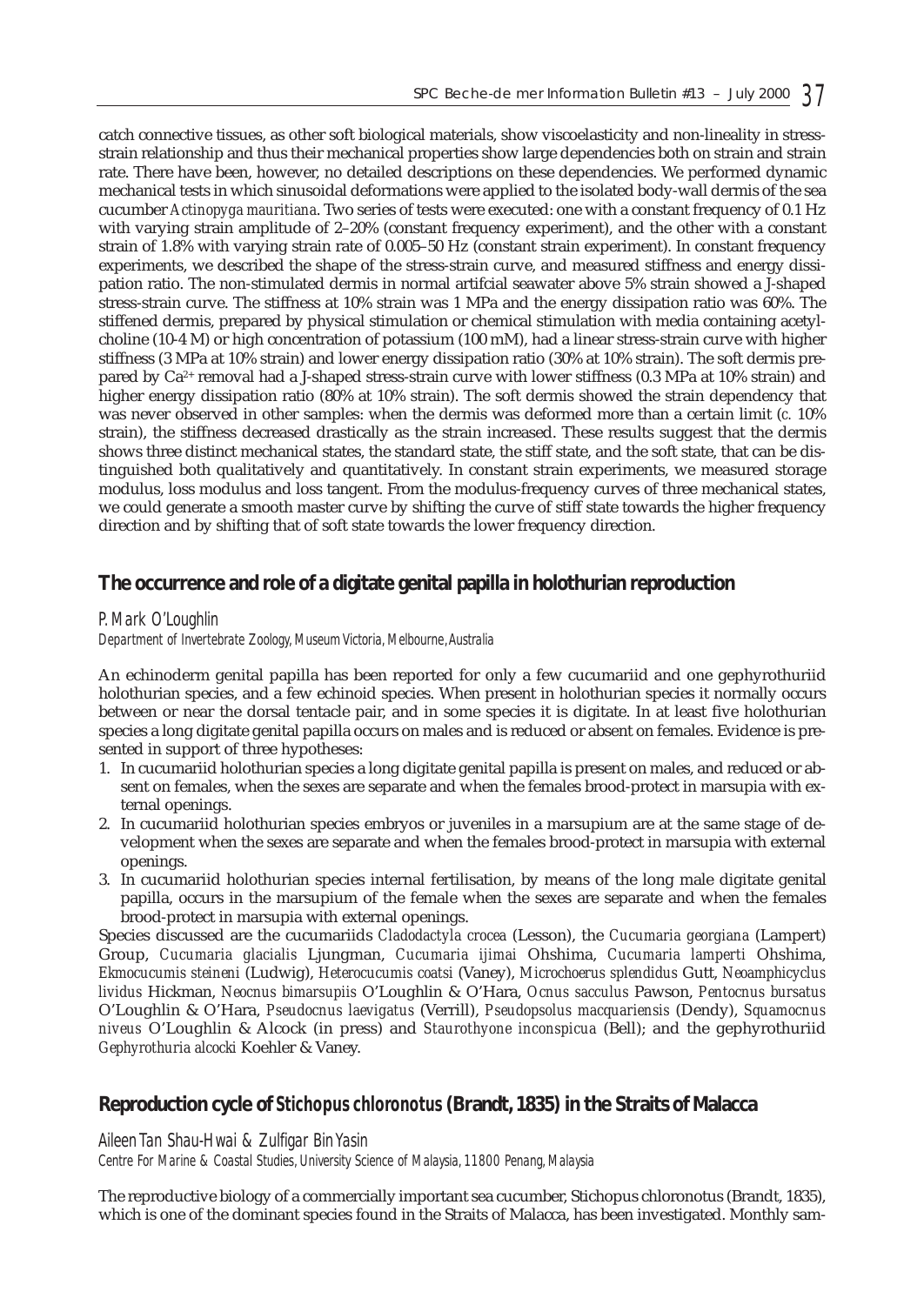ples were collected from February 1996 until March 1997. The reproductive state was assessed by the gonad index method and histological analysis of gonad tissue. The gonad index remained consistently high during March 1996 (3.2) and November 1996 (2.8), but reduced in April 1996 (1.4) and December 1996 (0.6). Differences for gonad indices between females and males of S. chloronotus were not significant. The maximum oocyte size was found in March 1996 and November 1996, indicating the time of gonad maturity. Maximum size of the mature oocytes measured was 91.8 µm with a mean size 74.5 µm. Analysis for correlation between gonad index and oocytes size were significant (p<0.05). The gonad index increased with the increase in salinity and chlorophyll-a levels in the ambient seawater.

#### **Correlation between the calcareous rings and zoogeographic distributions of Thyone species (Echinodermata: Holothuroidea) with a proposed management of the genus**

#### *Ahmed Thandar*

*Zoology Department, University of Durban-Westville, P/Bag X54001, Durban 4000, South Africa.*

As a result of Panning's (1949) transference of Havelockia with its type species to the Sclerodactylinae and the remaining species to Thyone within the Thyoninae and the subsequent descriptions of numerous new species of Thyone by various authors, the latter genus has now assumed the status of a "supergenus" (Pawson & Miller, 1981). In fact, the genus has over time become a receptacle for all 10-tentacled dendrochirotids with scattered podia, a complex calcareous ring and 2-pillared tables as body wall deposits. It currently comprises three groups of species: those with tables in the introvert, those with rosettes in the introvert and those with both tables and rosettes in the introvert. Thandar (1989) suggested a restriction of the subfamily Sclerodactylinae to forms with compact plates to their tubular calcareous rings as opposed to tubular rings with subdivided plates in the Thyoninae. He further erected the subfamily Sclerothyoninae to include those forms whose calcareous rings comprise compact plates which only meet at base and do not form a tube. Since Panning's (1949) revision some 81 species have been included in Thyone. Of these twenty have already been transferred to other genera or declared synonyms of some well-known species. Of the remaining 61 species, two do not belong in Thyone as defined by its type species, nine can be transferred to the Sclerodactylinae and seven to the Sclerothyoninae. To the remaining species must be added two species incorrectly assigned to Havelockia by Cherbonnier (1988), whereas two others, with half-rings to their tables, must be removed and referred to a new genus. The calcareous rings and body wall, tentacle and introvert deposits (where these characters are present) were examined in the remaining 43 species from literature or type and/or other material to demonstrate any correlation. Thandar and Rajpal (1999) reported three basic types of calcareous rings in Thyone: dorsal radial plates prolonged before bifurcation, dorsal radial plates incised (i.e. interradials prolonged), and dorsal radial (excluding processes) and interradial plates of same length. There is little or no apparent correlation between the type of calcareous ring and spicules but a strong correlation between the type of calcareous ring and the zoogeographic distribution of the various species. While all three types of calcareous rings occur in the Indo-West Pacific species, including southern Africa, it is observed that the Madagascar species have either the radials prolonged before bifurcation or are of the same length as the interradial plates, the North East Atlantic species have, with one exception, the radials prolonged and the West Atlantic and East Pacific species, without exception, have deeply incised radials. It is therefore suggested that if the calcareous ring and deposits are taken in combination, the genus can be split into smaller more manageable groups and the various species more clearly defined. However, no attempt is made here to erect any new nominal taxa.

### **The effect of fishing on the population structure of holothurians: Over exploitation of** *Holothuria nobilis* **on the Great Barrier Reef**

#### *Sven Uthicke & John Benzie*

*Australian Institute of Marine Science, PMB No. 3,Townsville MC, Qld. 4810,Australia* 

Decreasing catch rates for *H. nobilis* (black teatfish) on the Great Barrier Reef prompted management agencies to close the fishery on this species in September 1999. The area most heavily fished is the Cairns and Cooktown Section and we surveyed densities and size structure of *H. nobilis* at several reefs in this area. Densities of *H. nobilis* on two reefs protected from fishing ('National Park Zone' or 'Buffer Zone') were nearly four times higher compared to nine reefs open to fishing ('Habitat Protection Zone'). Each of four further reefs investigated was divided into an area protected from fishing and an open area. On the largest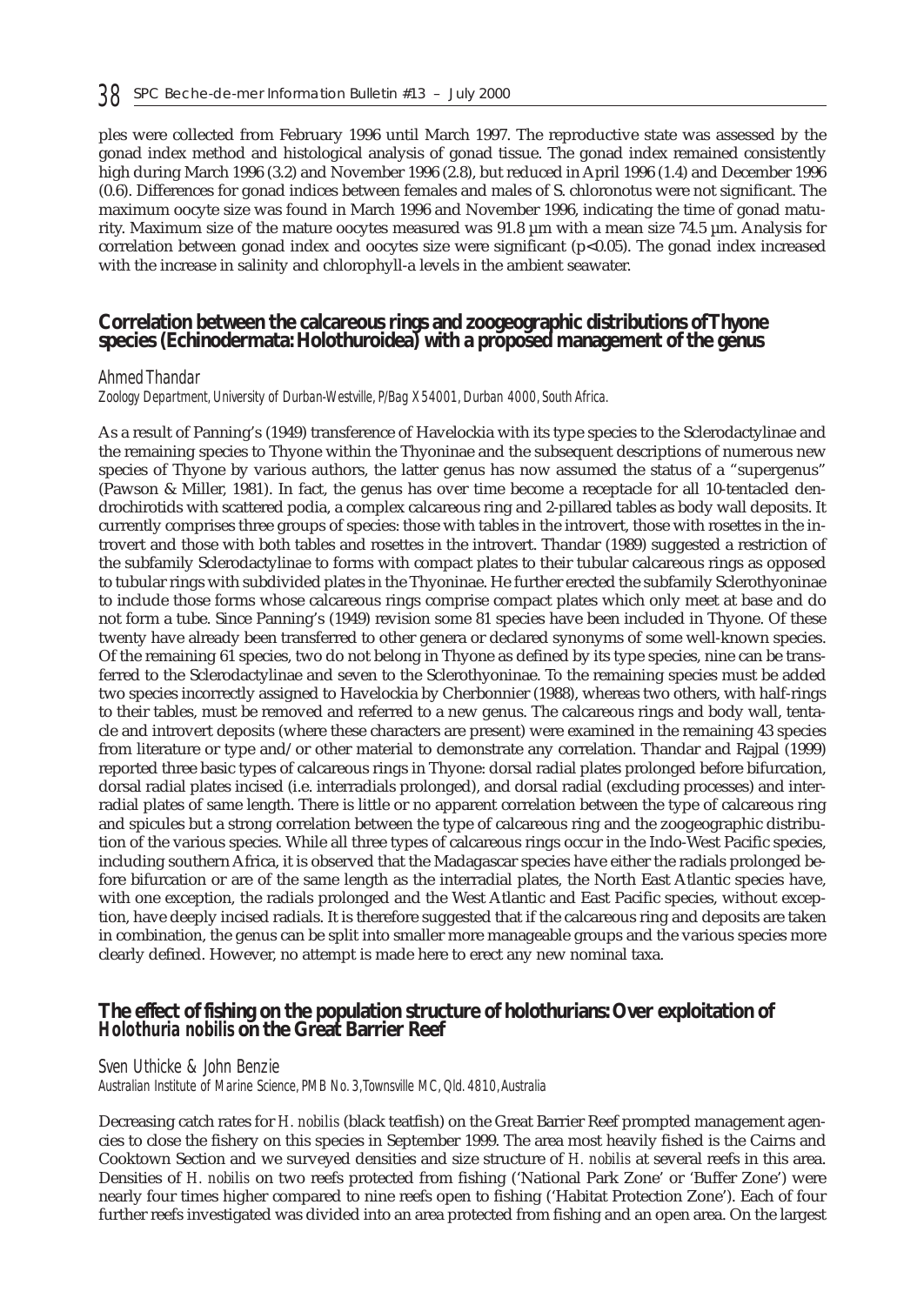of these reefs (*ca.* 29 km long), densities of *H. nobilis* were nearly five times higher in the protected area compared to the area open to fishing. On three smaller reefs (*ca.* 5 to 11 km), however, densities were not significantly different between the open and protected area and were the same level as that on reefs completely open to fishing. Weight frequency distributions were unimodal on all reefs. Although there appears to be a tendency to find more large animals (> 2000 g total weight) on protected reefs, this cannot be unambiguously related to fishery, but may also be caused by environmental differences. Thus, beche-de-mer fishing lead to a strong reduction of density and biomass of *H. nobilis*. The division of smaller reefs into open and closed zones appears not to provide sufficient protection, but reefs that are completely closed to fishing appear to provide some degree of protection. However, until further information on connectivity, geneflow and recruitment processes are available, it is not possible to predict whether the number and size of the protected reefs is sufficient as a buffer and source of recruitment for the fished reefs.

### **Confusion on the morphotypes of** *Stichopus variegatus* **in the South China Sea**

*Zulfigar Yasin ,Aileen Tan Shau-Hwai & Siti Zaama Rizal Boss Centre For Marine & Coastal Studies, University Science of Malaysia, 11800 Penang, Malaysia*

The sea cucumber Stichopus variegatus is a commercial species found sporadically in the South China Sea. Recently the specimen that was thought to be *S. variegatus* is actually *S. horrens*. Therefore, the common *S. variegatus* has been renamed *S. hermanni*. We observed several types of Stichopodids that resembled *S. hermanni* in the South China Sea with differences in colour variation and body wall patterns. In addition there were behavioural differences. *S. hermanni* is a diurnal species while the other specimens were strictly nocturnal. There are no differences in the morphometric measurements of the polian vesicles, madreporic body and the stone canal from the pharyngeal bulb between the specimens. Observation of the types and size of spicules also did not show any obvious differences between the two types of sea cucumber.

# **2. Poster abstracts**

#### **Circadian rhythms in** *Chiridota rotifera* **(Echinodermata: Holothuroidea).**

#### *Valéria Flora Hadel*

*Centro de Biologia Marinha, Universidade de São Paulo, Caixa Postal 83, 11600-970, São Sebastião-SP, Brazil. e-mail: vafhadel@usp.br*

Chiridota rotifera is a small apodous holothurian that occurs in coarse sand, in the intertidal zone in São Sebastião, State of São Paulo, Brazil (23°49'S, 45°25'W). The main purpose of this work was to determine the factors that could influence the activity patterns of these animals in the laboratory. Two periods of observations were run: the summer experiment took place in February/99 when the holothurians were submitted to a photoperiod of approximately 14 hours of light and 10 hours of darkness. They were observed in two experiments that lasted 72 hours each. The winter experiments took place in July/99 with two periods of 48 hours of observation each with a photoperiod of approximately 12 hours of light and 12 hours of darkness. During these experiments the behaviour of the animals was observed at every 30 minutes. Three groups, with six animals each, were prepared: one with holothurians collected in their natural habitat and maintained in laboratory since 1993/94, one with specimens born in laboratory between 1995 and 1997, and the last with holothurians collected in the environment 24 hours before the beginning of the experiments. The animals were kept in 350 ml plastic cups containing a layer of 150 ml of sand from the same place where the first specimens were collected and 140 ml of seawater. Each cup contained only one individual. The cups were covered with a film of clear plastic, placed next to a large window in the laboratory and thus submitted to the natural lighting. Room temperature and seawater salinity were kept constant. At the end of the observations it was determined that the holothurians of the three groups behaved in the same way; remaining buried in the sand during daylight hours, exploring the sand surface between sundown and sunrise. In these periods they moved actively about the cups exploring the surface of the sand, the cup walls and the plastic film that covered them. Such data indicate that *C. rotifera* move about in their natural environment in the less illuminated hours of the day, probably avoiding desiccation and/or predation.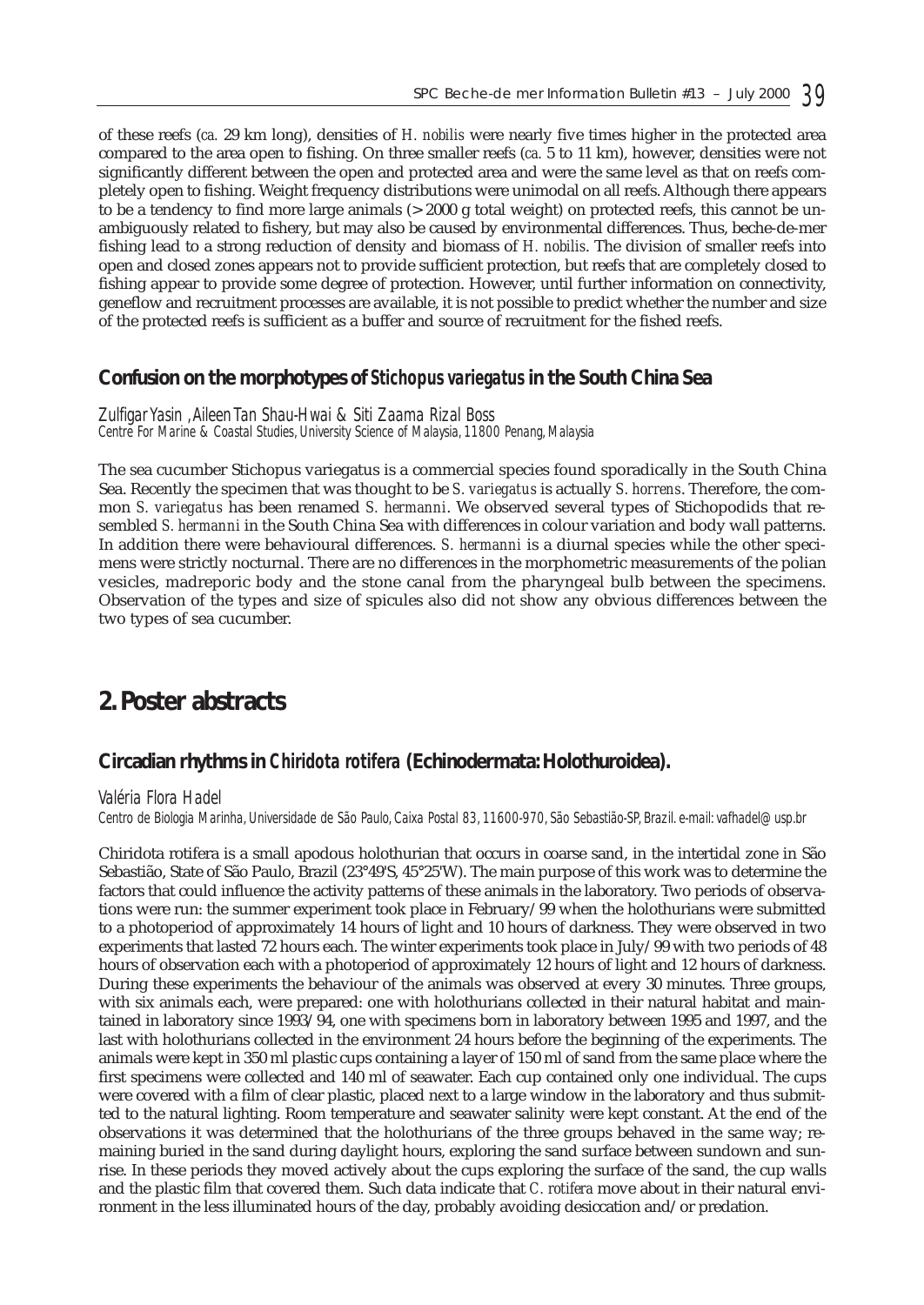## **Extracellular matrix remodeling during intestinal regeneration in the sea cucumber** *Holothuria glaberrima*

*José E. García-Arrarás & José L. Quiñones-Rivera Department of Biology, University of Puerto Rico, Rio Piedras, P. R. 00931, USA*

Visceral regeneration in holothurians provides one of the most striking examples of regenerative organogenesis in nature. We are using the sea cucumber *Holothuria glaberrima* as a model system to study organ formation in adult organisms. Following evisceration, the free edges of the mesenteries give rise to a new digestive tract in six well described stages. Intestinal regeneration occurs by intense cell and tissue reorganisation within the regenerating structure giving rise to the tissue layers found in the normal digestive tract. We have used monoclonal and polyclonal antibodies against extracellular matrix (ECM) components to observe matrix changes in the regenerating structures by immunohistochemistry. ECM degradation and changes in composition are common events associated with embryogenesis and regeneration. Our results show that in the sea cucumber, dramatic changes in collagen expression and other ECM-related molecules occur within the intestinal primordium. However, certain components of the ECM, particularly those of the basal lamina, maintain their organisation throughout the formation of the new intestine. Reorganisation of the ECM components to pre-evisceration conditions begins to be reestablished after lumen formation. Immunohistochemical results coincide with enzymatic analysis for metalloproteases. In collagen gelatin zymographies, we have identified four 1,10 phenanthroline sensitive bands. The gelatinolytic activity of these bands is enhanced during early stages of regeneration, suggesting that metalloproteases are associated with the observed matrix remodelling. Our results show that significant changes in extracellular matrix occur during the process of intestinal regeneration in the sea cucumber.

# **Cuvierian tubules in tropical holothurians: usefulness and efficiency as a defence mechanism**

#### *Jean-François Hamel1 and Annie Mercier1,2*

- *1. Society for the Exploration and Valuing of the Environment (SEVE), 655 rue de la Rivière, Katevale (Québec), Canada, J0B 1W0, E-mail: seve@sympatico.ca*
- *2. ICLARM Coastal Aquaculture Centre, P.O. Box 438, Honiara, Solomon Islands.*

#### *Also presented at: 34th European Marine Biology Symposium, 13-17 September, Ponta Delgada, Açores, Portugal.*

The tropical holothurians, *Holothuria leucospilota, Bohadschia argus* and *B. marmorata* responded to tactile stimulation by expelling Cuvierian tubules in proportion to the intensity of the stimulation. They were able to target the stimulated area with variable success depending on the location of the stimulus. Field surveys showed that 2.3–6.1% of *H. leucospilota* presented signs of having recently used their Cuvierian tubules and laboratory experiments revealed that they released tubules in response to several natural predators. The tubules did not adhere nor cause any distress to fish, but proved effective in discouraging attacks. Crabs, molluscs and echinoderms were entangled and also efficiently repelled. *H. leucospilota* without tubules were wounded and even killed by predators that were usually discouraged by tubule discharge. Conversely, after having induced the release of tubules once, 96% of the predators placed in the presence of *H. leucospilota* three days later remained at a distance. Released tubules that did not adhere to any surface were quickly retracted, while regeneration of a complete set of tubules took 15–18 days. The release of Cuvierian tubules by holothurians therefore appears to be an efficient and readily used defence mechanism.

# **A rearing method for** *Chiridota rotifera* **(Holothuroidea,Apoda)**

*Gisele Yukimi Kawauchi1,2,Valéria Flora Hadel2,1, Cláudio Gonçalves Tiago2,1 & Antonio Sérgio Ferreira Ditadi1,2,*

- *1. Departamento de Zoologia, Instituto de Biociências, Universidade de São Paulo; Caixa Postal 11461; 05422-970 São Paulo SP Brazil; e-mail: gyka@ib.usp.br*
- *2. Centro de Biologia Marinha, Universidade de São Paulo; Caixa Postal 83; 11600-970 São Sebastião SP Brazil*

The apodous holothurian *Chiridota rotifera* is a small brooding species that occurs from the shallow waters of Bermuda to southeast Brazil. Its ten-centimetres-long body has a worm-like appearance and a skin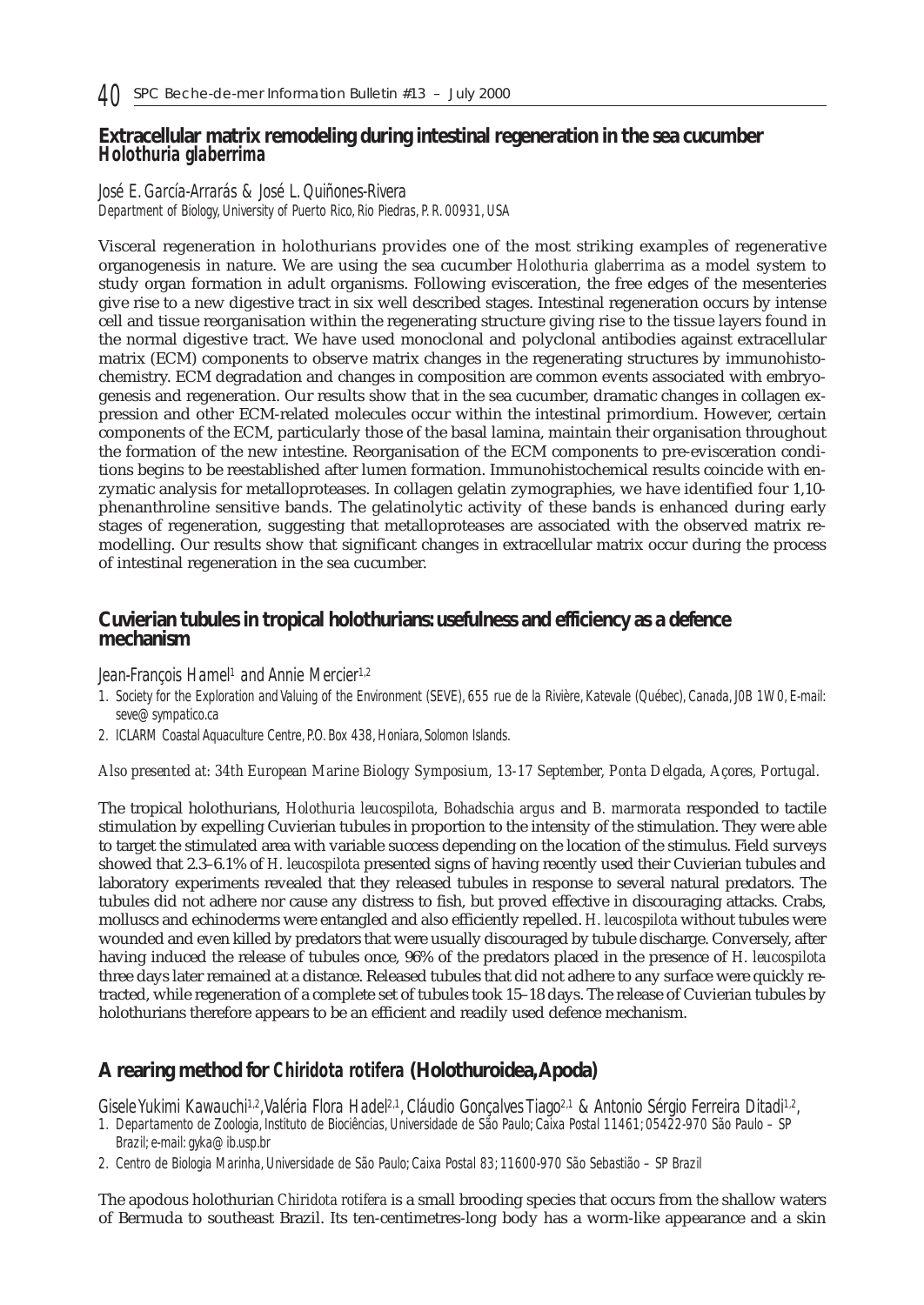marked by white papillae containing skeleton plates in the shape of wheels. This benthic animal inhabits the coarse sandy substrata found around rocks and pebbles of varied sizes. The present work reports a new methodology to rear this species in captivity. The holothurians were kept in three reservoirs containing sand from Istmo do Baleeiro (23°49'44" S e 45°25'24" W), where these animals occur. The tanks supplied with running seawater had a volume of 250 litres each, and the animals were confined into small rearing PVC cages (10 centimetres in diameter). Both ends of these rearing cages were covered with a tightly fitted-piece of 500-µm mesh plankton net. The use of plankton net allowed a continuous water percolation through the sand into rearing cages. Each cage received one or two holothurians and was filled with sand from the collecting site. The aim of such methodology was to minimise the differences between confined and natural environments. The rearing methods here devised for *C. rotifera*, provided the tools to follow the life cycle of this species for over 19 months. This technique also allowed the analysis of the growth rate and of aspects of offspring release by *C. rotifera*. The experiments also provided information regarding the best time intervals between sand changes inside the cages and on the need or not of adding extra food. It was observed that a 15-day interval between sand exchanges in the cages was appropriate. With this procedure it was possible to have mature animals, releasing dozens of young, at an age of six months.

# **Settlement preferences and early migration of the sea cucumber** *Holothuria scabra*

*Annie Mercier1,2,3, Stephen C. Battaglene2 and Jean-François Hamel1*

- *1. Society for the Exploration and Valuing of the Environment (SEVE), 655 rue de la Rivière, Katevale (Québec), Canada, J0B 1W0, E-mail: seve@sympatico.ca*
- *2. ICLARM Coastal Aquaculture Centre, P.O. Box 438, Honiara, Solomon Islands*
- *3. ISMER, 310 allée des Ursulines, Rimouski (Québec), Canada, G5L 3A1*

*Also presented at: 34th European Marine Biology Symposium, 13-17 September, Ponta Delgada, Açores, Portugal.*

Settlement and post-settlement processes of the sea cucumber *Holothuria scabra* were studied in the laboratory. Independent and paired choice experiments revealed that several substrates could induce metamorphosis into pentactulae but that specific substrates favoured settlement. *Thalassia hemprichii* leaves, with or without their natural bio-film, yielded the highest settlement rates (4.8 to 10.5%). *T. hemprichii* was preferred as a settlement substrate over sand, crushed coral, several other plant species and artificial seagrass leaves with or without a bio-film. Only settlement on the seagrass, *Enhalus acoroides*, was similar to that recorded for *T. hemprichii*. In the absence of a substrate, the larvae delayed settlement for nearly 96 hours and survival was less than 0.5%. Sand and crushed coral, either alone or together, attracted settlement from <1.5% of the available larvae. The pentactulae found on sand, coral and in bare containers were 10–35% smaller than those on *T. hemprichii* leaves. Soluble extracts from *T. hemprichii* and *E. acoroides* successfully induced metamorphosis and settlement on clean plastic surfaces. Newly settled juveniles remained on the seagrass leaves for 4–5 weeks before migrating to sand at around 6 mm in length. Prior to this, the juveniles spent 4–5 days moving on and off the leaves. Once on the sand, the juveniles became deposit-feeders, but did not show the typical burrowing behaviour of older specimens until they reached around 11 mm in length. The larvae of *H. scabra* appear to actively select seagrass leaves, possibly through chemical detection. We hypothesise that larvae settling on seagrass have an increased chance of growth and survival because they are provided with a suitable substrate on which to grow, and a bridge to sand substrates as they become deposit-feeders.

## **Movement, recruitment and size-related distribution of sea cucumbers** *Holothuria Scabra* **in Solomon Islands**

*Annie Mercier1,2,3, Stephen C. Battaglene2 and Jean-François Hamel1*

- *1. Society for the Exploration and Valuing of the Environment (SEVE), 655 rue de la Rivière, Katevale (Québec), Canada, J0B 1W0, E-mail: seve@sympatico.ca*
- *2. ICLARM Coastal Aquaculture Centre, P.O. Box 438, Honiara, Solomon Islands*
- *3. ISMER, 310 allée des Ursulines, Rimouski (Québec), Canada, G5L 3A1*

Field study of sea cucumbers *Holothuria scabra* conducted in Kogu Veke, Solomon Islands, showed monthly recruitment of newly-settled juveniles on seagrass and indicated that size distribution was a function of substrate type and depth. Adults >250 mm were found mainly on sand, with <5% organic matter (OM), at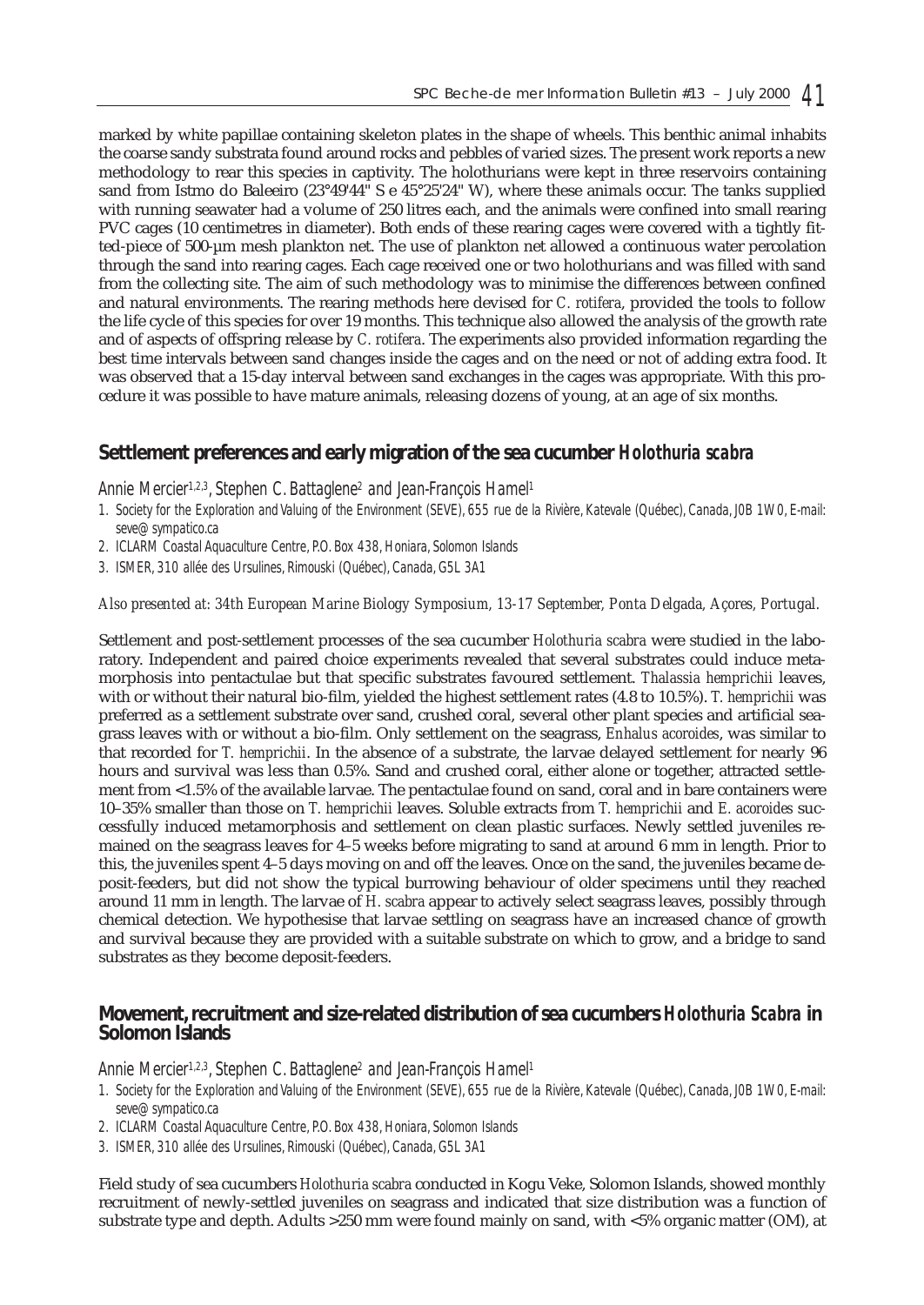depths of >1–3 m. Individuals >10–250 mm were found mostly in 30–120 cm of water, on mud and muddy sand with OM content between 5 and 10%. Specimens >40–150 mm were also found in the intertidal zone, sometimes burrowed on exposed sandflats at low tide. *H. scabra* avoided substrates of fine silt or shell and coral pebbles, and sediment with an organic content ≥30%. Juveniles ≤100 mm burrowed at sunrise and surfaced at sunset, whereas individuals >100 mm burrowed and surfaced a few hours earlier. *H. scabra* tended to burrow when salinity decreased, whereas increased water temperatures reduced normal burrowing behaviour. Spatial distribution observed during tank experiments suggested that adult *H. scabra* aggregated prior to spawning and in response to the lunar cycle. The formation of pairs, trios or larger groups increased during the new moon and was most common just before the full moon. Newly-settled juveniles up to *ca.* 9 mm were found on seagrass leaves. Typically, maximum densities and smallest recruits were observed a couple of weeks after the full moon, lower densities and slightly larger recruits were found a few days later. Juveniles with a mean size around 65 mm released on sand moved less and grew faster than juveniles released in seagrass beds or on substrates of shells and crushed coral.

#### **The potential role of the holothurian** *Pseudocnella sykion* **as a bioindicator species of heavy metals, based on energy dispersive X-ray analysis (EDX)**

*M. Natasen Moodley1,A.S.Thandar1 & M.A. Gregory2*

*1. Department of Zoology, University of Durban-Westville, Private Bag X54001, Durban, South Africa, 4000* 

*2. Electron Microscope Unit, University of Durban-Westville*

Considering the general lack of funds available for the assessment and maintenance of the environment, contemporaries in the field of ecotoxicology have stressed the scientific and economic importance of bioindicator species in pollution studies. The object of this study was to investigate whether the hard structures of the holothurian *Pseudocnella sykion* were accumulating heavy metals from their environment. A positive result could reveal a potential bioindicator species. The animal was chosen due to its abundance within its geographic range and the fact that it fulfilled the prerequisites of a bioindicator species. The study was conducted in South Africa, at two sites along the KwaZulu-Natal coastline. Tinley Manor beach was the control site, and Merebank Cutting beach the experimental site. In order to determine background levels of heavy metals at the control and experimental sites the soft tissues of the brown mussel *Perna perna*, a known bioaccumulator of heavy metals, were analysed by atomic absorption spectrometry (AA). Aluminium and iron were the only elements to have accumulated in mussels from the polluted area in significant amounts. Energy dispersive X-ray microanalysis (EDX) was used to analyse the elemental composition of spicules and calcareous rings. No significant accumulation was noted in calcareous rings and this aspect is not discussed in the present poster. However, aluminium levels in spicules were found to be higher in the experimental animals than in the control animals (*p* = 0.0018). This positively correlated with the atomic absorption spectrometry data from *Perna perna*. *Pseudocnella sykion* is tentatively regarded as a bioindicator species. Consequently, the validity of energy dispersive X-ray analysis in heavy metal analysis of this nature is briefly discussed.

#### **Research and development of farming the sea cucumber** *Stichopus mollis* **for value-added products.**

#### *Andrew Morgan*

*School of Environmental and Marine Science, University of Auckland Leigh Marine Laboratory. Ph. 422 6111, fax 422 6113, e-mail: a.morgan@auckland.ac.nz*

Recently, interest has focused on the fishery potential of the Southern Hemisphere temperate sea cucumber *Stichopus mollis*. The New Zealand sea cucumber *S. mollis* forms a visible, yet relatively unstudied component of sub-tidal northeastern New Zealand. An aspidochirote holothurian, *S. mollis* is perhaps one of the best known of the New Zealand sea cucumbers. Common in shallow waters, it can be found on the rocky shores and sandy mud bottoms of many coastlines around this country and parts of southern and western Australia and Tasmania. The muscle bands of some species are used as clam substitutes in Asia and the Untied States, and the body wall has been consumed in dry tablet form. Even an extract of boiled skin is drunk as a tonic in Malaysia. The gut and gonad are consumed salted or dried. Only certain species are valued for beche-de-mer production, and are primarily composed of the aspidochirote sea cucumbers, (e.g. *S. mollis*). The expansion of sea cucumber mariculture and fisheries in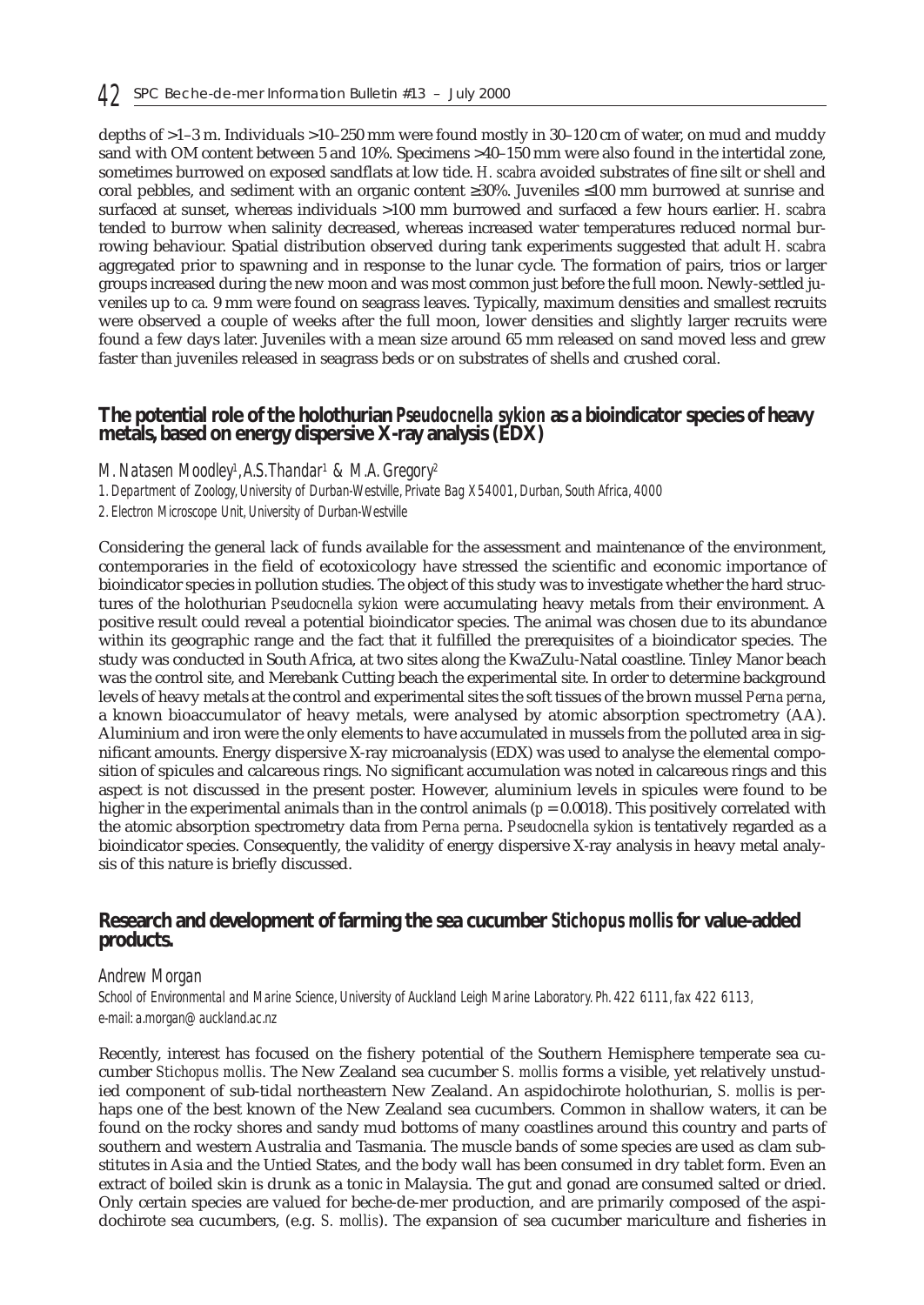New Zealand and the development of value-added products would increase substantially the export value of *S. mollis.* Presently in aquaculture operations there is a tendency to cultivate a single species, resulting in a certain amount of un-utilised waste due to left over feed and high nutrient effluent from culture systems. The sea cucumber *S. mollis* may be able to utilise this waste, improving farm and effluent water quality and providing a secondary product at minimal expense. With the high demand from China and Japan for value-added sea cucumber products, the development of sea cucumber farming may return high dividends at a commercial scale.

### **Reproduction and development of sea cucumbers in Solomon Islands: implications for beche-de-mer broodstock availability.**

*Christain Ramofafia1,2, Stephen C. Battaglene2, and Maria Byrne1*

- *1. Department of Anatomy and Histology, University of Sydney, NSW 2006,Australia.*
- *2. International Center for Living Aquatic Resources Management (ICLARM), Coastal Aquaculture Centre, P.O.Box 438, Honiara, Solomon Islands.*

Tropical sea cucumber stocks have been severely overfished in many developing island nations. Overfished stocks can take over 50 years to recover and the release of hatchery-produced juveniles is being examined as a means of restoring stocks. Production of juveniles is dependent on the availability of good quality gametes. This study investigated reproduction of *Holothuria fuscogilva, H. scabra* and *Actinopyga mauritiana* in Solomon Islands. The reproductive cycles of these species were documented by the gonad index method, gonad histology and spawning trials. All three species have annual cycles with reproductive peaks for *H. fuscogilva* and *H. scabra* recorded from August to November and for *A. mauritiana* from October to December. During peak seasons, mature wild-caught broodstock were conditioned and induced to spawn either by thermal stimulation or by addition of dried algae, *Schizochytrium* sp., to holding tanks. Spawning results indicate *H. scabra* spawns year-round with greater spawning activity during the peak season. Spawning of *H. fuscogilva* and *A. mauritiana* is limited to the peak seasons. In all three species, larval development is planktonic with metamorphosis of auricularia into a non-feeding doliolaria stage. The pentacula stage marked the transition from a planktonic life style to a benthic mode of existence.

## **Holothurians from the Brazilian coast: an historical survey**

#### *Cláudio Gonçalves Tiago1,2 & Antonio Sérgio Ferreira Ditadi2,1*

*1. Centro de Biologia Marinha, Universidade de São Paulo; Caixa Postal 83; 11600-970 São Sebastião – SP Brazil; e-mail: clgtiago@usp.br 2. Departamento de Zoologia, Instituto de Biociências, Universidade de São Paulo; Caixa Postal 11461; 05422-970 São Paulo – SP Brazil*

Echinoderm studies in Brazil have always been characterised by a generalistic approach where the group is shown at the most as a component of the benthic fauna of a given area. The history of such studies may be traced back to 1648, when Marcgrave reported the first echinoderm species from the Brazilian coast, till a recent paper by Hadel *et al.* (1999), on the biodiversity of echinoderms in Brazil. The literature concerning holothurians appears at the beginning of the nineteenth century, being composed by papers of European and North American researchers who identified echinoderms from Brazilian coastal waters collected by scientific expeditions. From Verrill (1868) to Tiago *et al.* (1999 a,b) 32 valid names have been ascribed to the Brazilian coast (7,367 km) and only 14 to the 622 km of coast of São Paulo State. These numbers represent, respectively, 2.6% and 1.1% of the 1250 known holothurians around the world (Smiley *et al.*, 1991). This comparison which, at a first glance may indicate a low occurrence of sea cucumbers on the Brazilian coast, should be more properly attributed to a lack of systematic sampling of these echinoderms. In fact, the number of identified holothurians in Brazil should grow quickly in the near future if one keeps in mind that the greatest diversity of holothurians occurs in shallow tropical waters (Pawson, 1982). Species with a wide geographical distribution predominate in the Brazilian holothurian fauna, with 75% of our holothurians reaching at least the Caribbean area. Another well-represented group is that of the so-called endemic species, which appears in a proportion of 21.9%. According to the literature, many holothurians have their southern point of geographical distribution in the São Sebastião Channel (SSC; São Paulo State). However, species such as *Isostichopus badionotus* and *Holothuria grisea* have been found at Santa Catarina State, some 750 km south of SSC (Dr. R.M. Rocha, personal communication, 1998).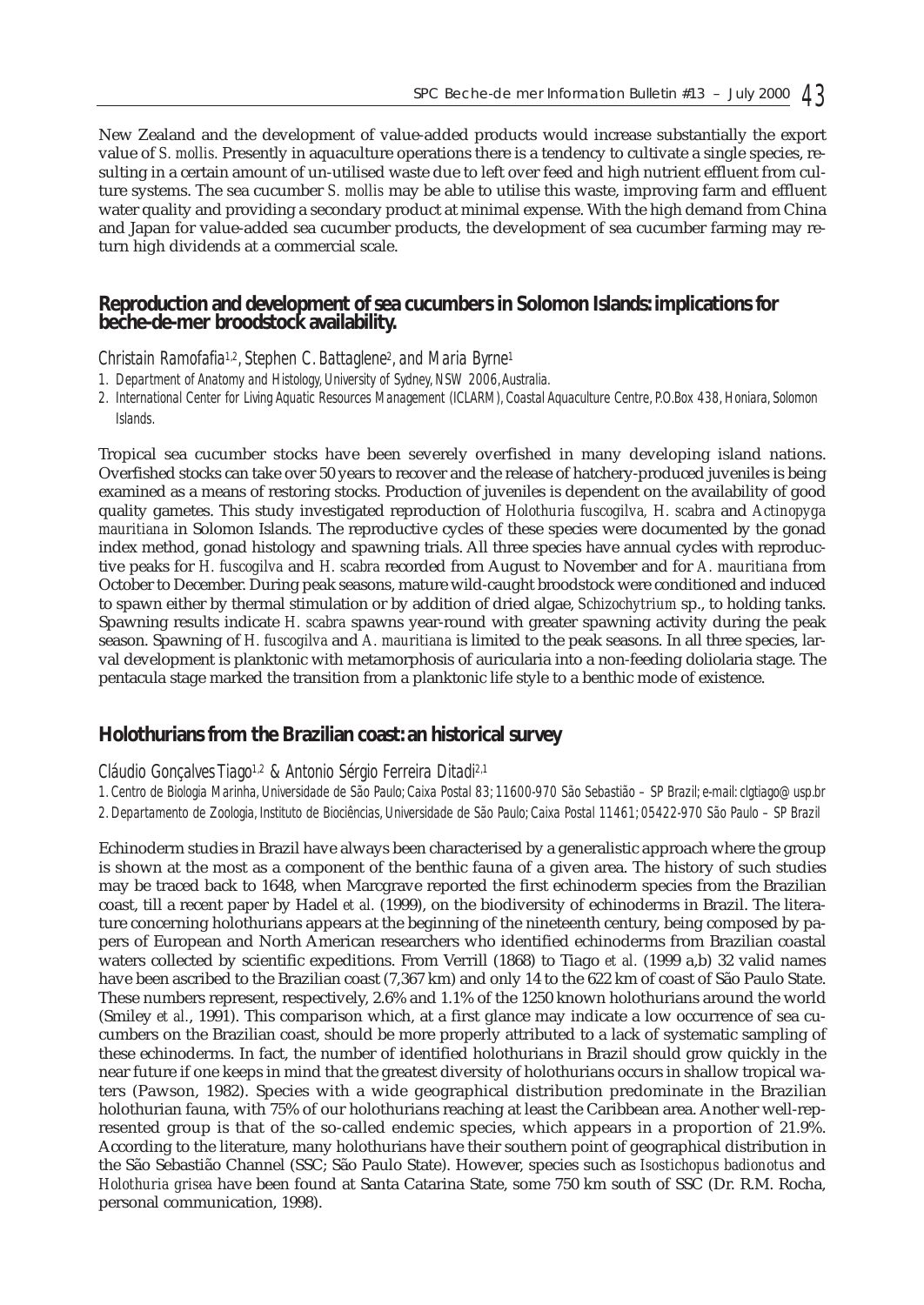## **Identification of Hox gene sequences in the sea cucumber** *Holothuria glaberrima* **Selenka (Holothuroidea: Echinodermata)**

#### *Ana T. Méndez, José L. Roig-López, Pedro Santiago, Carlos Santiago & José E. García-Arrarás*

The phylum Echinodermata is a unique animal group forming an early branch in the phylogenetic tree of deuterostomes. Studies done with echinoid and asteroid echinoderms reported the existence of a single Hox cluster with nine cognates of the known vertebrate Hox parologous groups. There is no available data from the other echinoderm classes. We have searched for Hox type genes within the class Holothuroidea. In the sea cucumber, *Holothuria glaberrima*, partial homeodomain sequences were obtained by PCR amplifications of genomic DNA and a cDNA library from regenerating gastrointestinal tracts. Nine Hox-type *H. glaberrima* homeobox (HgHbox) sequences were identified: HgHbox1, HgHbox2, HgHbox3, HgHbox5, HgHbox9, HgHbox10, HgHbox11, HgHbox12 and HgHbox13. Phylogenetic analysis and comparative sequence analysis of partial homeodomains revealed high similarities with known homeobox sequences from echinoderms and other species. Our study suggests that within the putative holothuroid homeobox cluster there are at least three genes of the anterior group, one of the medial group and five of the posterior group. This is the first time in which evidence of five posterior sequences in an echinoderm Hox cluster is documented. Furthermore, our data strengthen the contention that Hox clusters of echinoderms are more similar to the ones found in vertebrates than to those found in other invertebrates.

# **The oldest unequivocal record of fossil Holothuroidea**

#### *Mike Reich*

*Institute of Geological Sciences, Ernst-Moritz-Arndt University Greifswald, F.-L.-Jahn-Str. 17a, D-17489 Greifswald, Germany; E-mail: reichmi@mail.uni-greifswald.de*

Records of holothurians from the Early Palaeozoic are known only very insufficiently in comparison to Mesozoic and Late Palaeozoic forms. This concerns particularly the records from the Silurian, which so far were nearly entirely disregarded. As a result the anyway sparse Ordovician holothurian faunas were scarcely ever noticed or recognised, often even negated. Recent studies were made upon sample material from the Baltic Sea area: the so-called upper Red Orthoceras Limestone (Middle Ordovician: Llanvirnian, approx. 470 Ma) and from the Brick Limestone (Upper Ordovician, approx. 458 Ma). In the samples from the Middle Ordovician the (so far) oldest isolated pieces of the calcareous ring as well as simple sieve plates were found. The Upper Ordovician samples bear besides the already known *Mercedescaudina* species the oldest priscopedatide morphotypes of ossicles, which can be classified as holothurians without doubt. The exact systematic position of these specimens has not been solved yet. Perhaps parts of them can be classified as Dendrochirotida/Dactylochirotida. Taking into consideration the new records the author tends to believe that the sparse early fossil record of the Holothuroidea cannot be attributed to a gap in preservation but rather relates to wrong methodic-technical preparation techniques or most probably to lack of work on this area. Unfortunately, it has to be stated that the entire fossil record and evolutionary history of the sea cucumbers is still insufficiently investigated. Recently about 800 fossil paraspecies and species are known.

# **Holothurians from the Upper Cretaceous (Maastrichtian) of the Isle of Rügen (Baltic Sea/Germany)**

#### *Mike Reich*

*Institute of Geological Sciences, Ernst-Moritz-Arndt University Greifswald, F.-L.-Jahn-Str. 17a, D-17489 Greifswald, Germany; E-mail: reichmi@mail.uni-greifswald.de*

The White Chalk of the Isle of Rügen has been studied for more than 150 years. The Chalk is exposed at the coast of the Baltic Sea and in the interior of the Isle of Rügen (Jasmund peninsula and Arkona) with a thickness of more than 90 m. The biostratigraphical position within the international stratigraphic scheme as the upper part of the Lower Maastrichtian (approx. 70 Ma) is verified by the presence of belemnites (Coeleoidea). In the Early Maastrichtian the area of Rügen was situated at latitude 40° N, far from the coast in the middle of a sea way between the Western European chalk basins and Eastern Europe. A coccolith mud with a noncarbonate content of less than 2 % was deposited in this shelf sea. A water depth of 150 to 300 m (outer sublitoral to upper bathyal) is indicated by the fauna. On the soft muddy sea bottom olig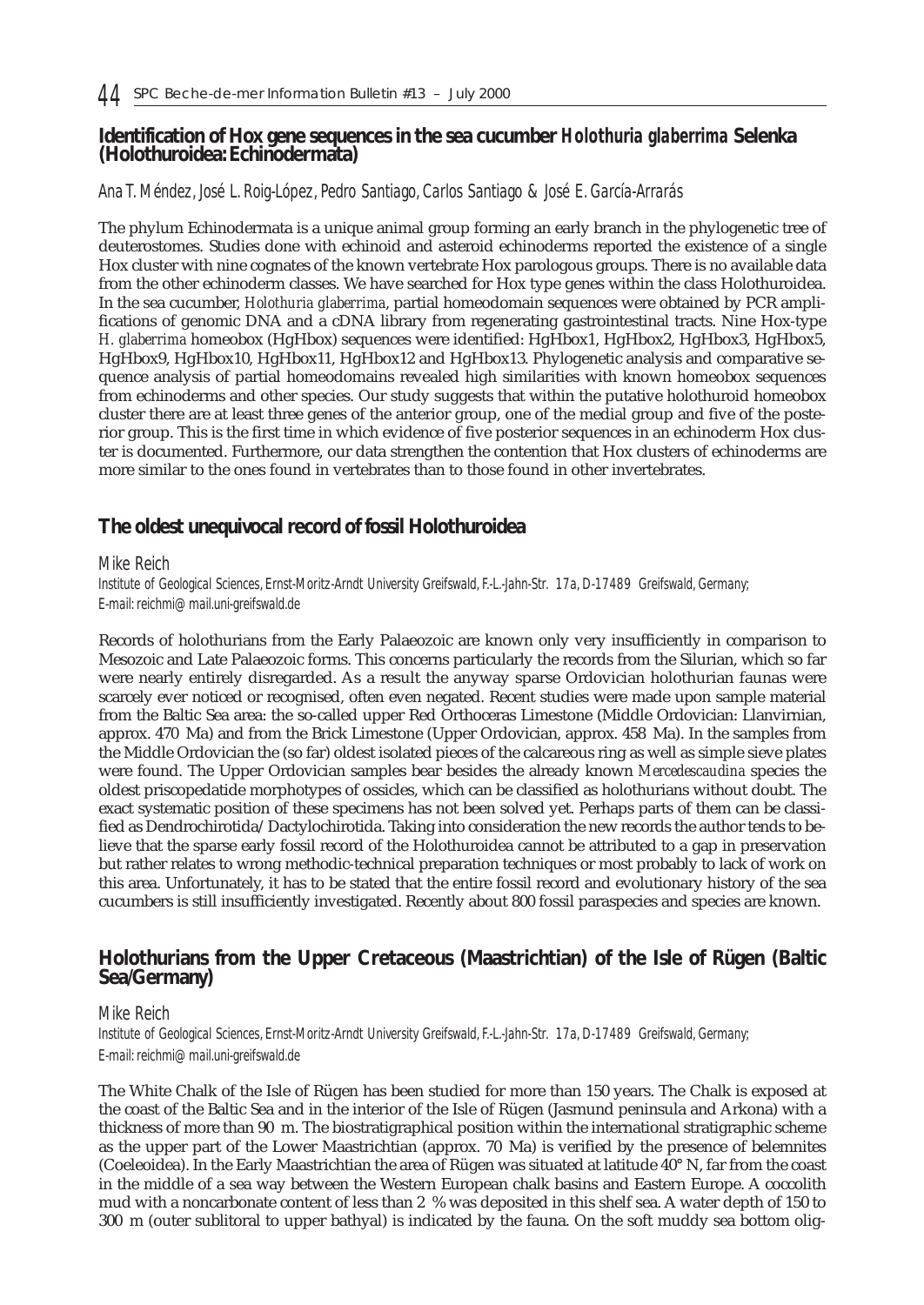otrophic, low oxygen conditions prevailed. Remains of holothurians from the Chalk of Rügen were mentioned by Schacko (1897) for the first time. Questionable holothurian sclerites from Rügen are figured by Ehrenberg (1840). Müller (1964) described six paraspecies of the paragenera *Theelia*, *Hemisphaeranthos* and *Eocaudina* (Apodida and Dendrochirotida). During new investigations of more than 150 samples (Reich, 1997), approximately 25,000 holothurian sclerites were isolated from the sediment. In all profiles on the Isle of Rügen the number of holothurian sclerites per 100 g of primary sediment varies between 500 and 2,000 specimens. Up to now 43 paraspecies of Holothuroidea from the Maastrichtian chalk of Rügen are known, representing the following orders: Dendrochirotida Grube, 1840; Aspidochirotida Grube, 1840; Elasipoda Théel, 1882; Molpadiida Haeckel, 1896 and Apodida Brandt, 1835. Pieces of the calcareous ring from the Rügen Chalk document the first record of these elements from the Upper Cretaceous. Remains of Aspidochirotida Grube, 1840; Molpadiida Haeckel, 1896 and Apodida Brandt, 1835 proved to be the most abundant groups in all investigated samples. Thus, in the Chalk of Rügen, deposit-feeders like Aspidochirotida, Apodida and partly Elasipoda and Molpadiida seem to predominate. Suspension feeders were found less frequently. The vast majority of the holothurians of Rügen lived vagile epibenthic and respectively vagile infaunal.

# **Ophiocistioids and holothurians from the Silurian of Gotland, Sweden**

#### *Mike Reich1 & Manfred Kutscher2*

*1. Institute of Geological Sciences, Ernst-Moritz-Arndt University Greifswald, F.-L.-Jahn-Str. 17a, D-17489 Greifswald, Germany; 2. Dorfstr. 10, D-18546 Sassnitz, Germany*

Since records of complete specimens of the exclusive Palaeozoic Ophiocistioidea are extremely rare, the goniodonts of the masticatory apparatus give valuable clues for the stratigraphic and geographic distribution of this extinct group of Echinodermata. So far representatives of this animal group are known from the Middle Ordovician to the Permian. Smith (1984) suggested a closer relationship of the Ophiocistioidea with the Holothuroidea. Together with the holothurians they form the sistergroup of the Echinoidea, according to Smith (1988). Recently the Ophiocistioidea were assigned as a separate order to the class of Holothuroidea due to strong morphological similarities (Simms et al. 1993).

Silurian Ophiocistioidea are described exclusively from the lower Ludlowian of England (Dudley und Leintwardine): *Eucladia johnsoni* Woodward, 1869 and *Sollasina woodwardi* (Sollas, 1899) [see: Haude & Langenstrassen 1976a, 1976b]. Franzén (1979: 223) doubts the existence of ophiocistioids in the Vattenfallet section (Wenlockian) on the Isle of Gotland.

In the Upper Silurian Eke Beds (Ludlowian) of Petsarve (Isle of Gotland, Sweden) more than 30 isolated goniodonts of Ophiocistioidea were found. Three morphological types can be distinguished. They probably can be assigned to the genera *Anguloserra*, *Klukovicella a*nd *Sollasina*.

Determinations based on goniodonts are rather difficult and partly uncertain as investigations of morphological differences between juvenile and adult forms of the goniodonts are lacking so far due to material shortage. Further investigation is necessary, especially on species that were established based on one goniodont-specimen only (e.g. Schraut 1993: *Anguloserra austriaca*).

First sparse remains of Silurian holothurians were recorded from the Upper Silurian (Ludlowian) of Austria by Mostler (1968: Fig. 10). Silurian holothuroids were mentioned subsequently from the Lower Silurian (Wenlockian) of the Isle of Gotland (Sweden) (Franzén, 1979) and from calcareous marl erratics of Northern Germany (Lower Silurian; Reich, 1997: table 2). Wang & Li (1986: pl. 1, fig. 10) figured a sclerite (*Eocaudina septaforaminalis*) from the Pridolian of China. Remarkable is the record of a complete sea cucumber from the Pridolian of Australia under description by P.A. Jell (in Gilliland, 1993: 63; discussed by Haude, 1995: 193). According to Gilliland (1993: table 7) the latter is a representative of the Dendrochirotida/Dactylochirotida.

The senior author works on holothurian sclerites from the Slite Beds (Lower Silurian) of Gotland, mentioned by Franzén (1979: 218). Further new material of holothurian skeletal remains (ossicles and also pieces of the calcareous ring; see Reich, 1999) comes from Upper Silurian samples of the Eke Beds near Petsarve (Isle of Gotland, Sweden). Worth mentioning are the three processes of the radialia, which are already known from the Lower Devonian of the Czech Republic (Prokoph, 1993).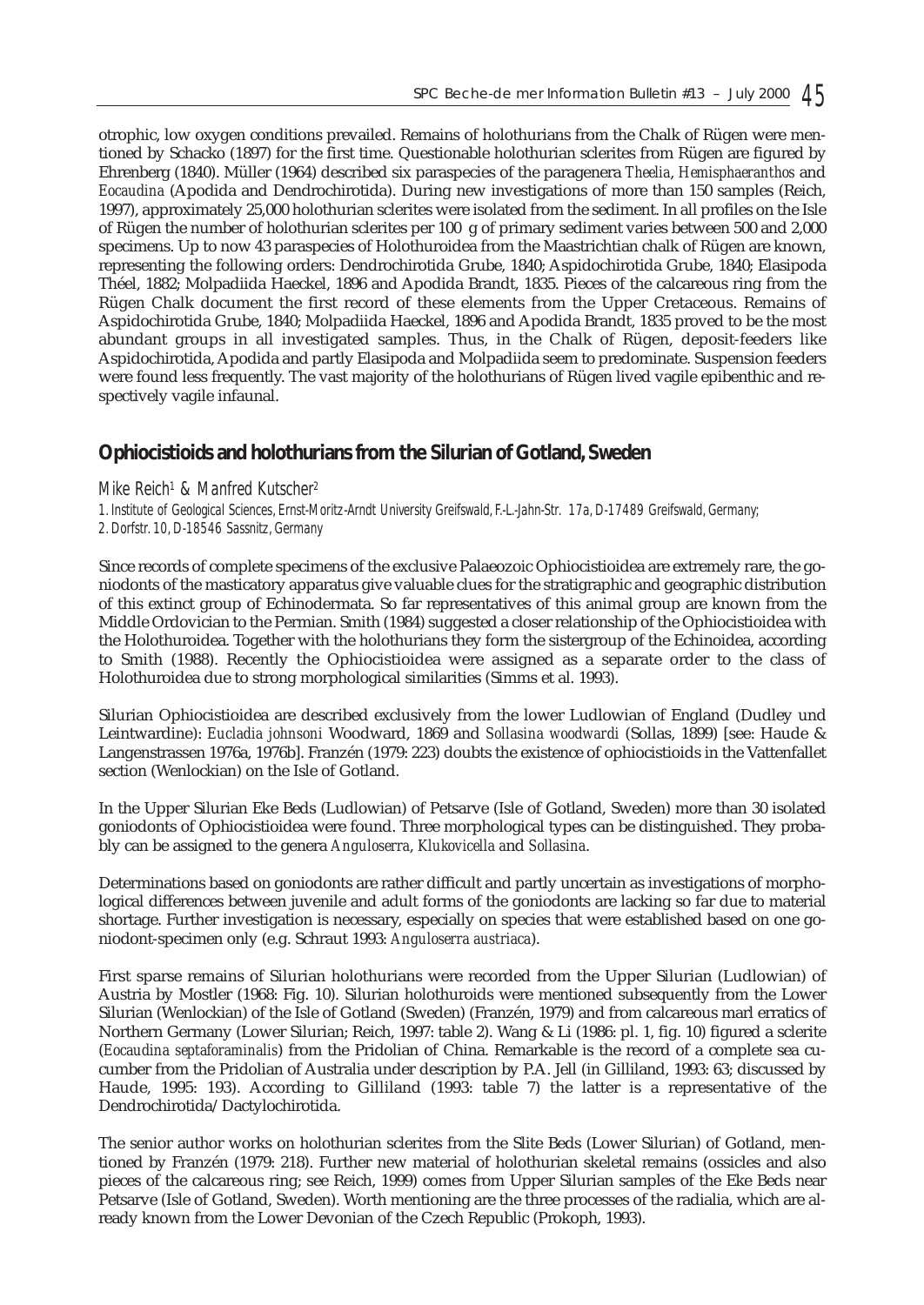## **Differentially expressed genes during intestinal regeneration in the sea cucumber** *Holothuria Glaberrima*

#### *Jose L. Roig-Lopez, Pedro Santiago, Braulio Jimenez & Jose E. Garcia-Arraras Biology Department, University of Puerto Rico, Rio Piedras, Puerto Rico*

The regeneration capability of echinoderms is well known, however few studies have focused on the cellular and molecular events underlying this phenomenon. We are using the sea cucumber *Holothuria glaberrima* as a model system to elucidate the molecular aspects of regeneration. In order to find genes that are expressed during the regeneration process, and specifically those needed to initiate, control and direct the regeneration of the digestive tract we have used two strategies: differential library screening and differential display. In the former we have compared two cDNAs libraries (non-eviscerated vs. regenerating intestine) searching for sequences found exclusively in one library. In the second strategy, randomly amplified fragments were generated by RT-PCR and separated by gel electrophoresis, obtaining a distinct pattern of bands that represent differentially expressed genes. Primary candidates are genes whose expression is regeneration specific or is up-regulated during the regeneration process. Preliminary results for the differential library screening produced 15 positives clones with different degrees of homology to known genes in genomic databases. Differential display produced 70 differentially expressed bands between non-eviscerated and regenerated tissue. Most of these bands were cloned and are being analysed. The positive clones will be used as probes for screening a regenerated tissue cDNA expression library to obtain fulllength cDNAs. Preliminary results from our search suggest that the sea cucumber provides an excellent model to identify novel sequences relevant to the regeneration process as well as to characterise genes whose function is associated with organogenesis.

## **Population genetics of a commercially fished holothurian (***Holothuria scabra***, Sandfish) on the Queensland coast**

#### *Sven Uthicke & John Benzie*

*Australian Institute of Marine Science, PMB No. 3,Townsville MC, Qld. 4810,Australia* 

Along the east coast of Australia, *Holothuria scabra* occurs in two distinct colour variants and inhabits shallow intertidal areas and deeper (~18 m) subtidal areas. With the help of allozyme analyses we aimed to investigate I) if the two colour variants represent two species or are colour morphs of one species and II) if deeper populations are genetically distinct from shallow water populations. Seven polymorphic enzyme systems showed no significant differences in allelic frequencies between grey and black colour variants in three locations where these two variants occur sympatrically. It was thus concluded that these constitute colour morphs of the one species. F-statistic analyses revealed significant population differentiation (FST over all loci: 0.068, p < 0.05) caused by differences between populations around Fraser Island compared with one population *ca.* 800 km further to the north (Upstart Bay). Neither F-statistics nor UPGMA clustering revealed differences between the deep-water population sampled and the nearest (*ca.* 30 km) intertidal population. However, animals from the subtidal population are distinctly larger (average length: 26.9 cm) than shallow water animals (17.8 cm). These findings are consistent with the hypothesis that shallow water seagrass beds are important recruitment and nursery areas for juvenile *H. scabra*. Animals may then migrate to deeper areas during later stages of their live cycle. However, overfishing in shallow areas or different growth rates between habitats cannot be ruled out as alternative explanations for differences in sizes between shallow and deep areas.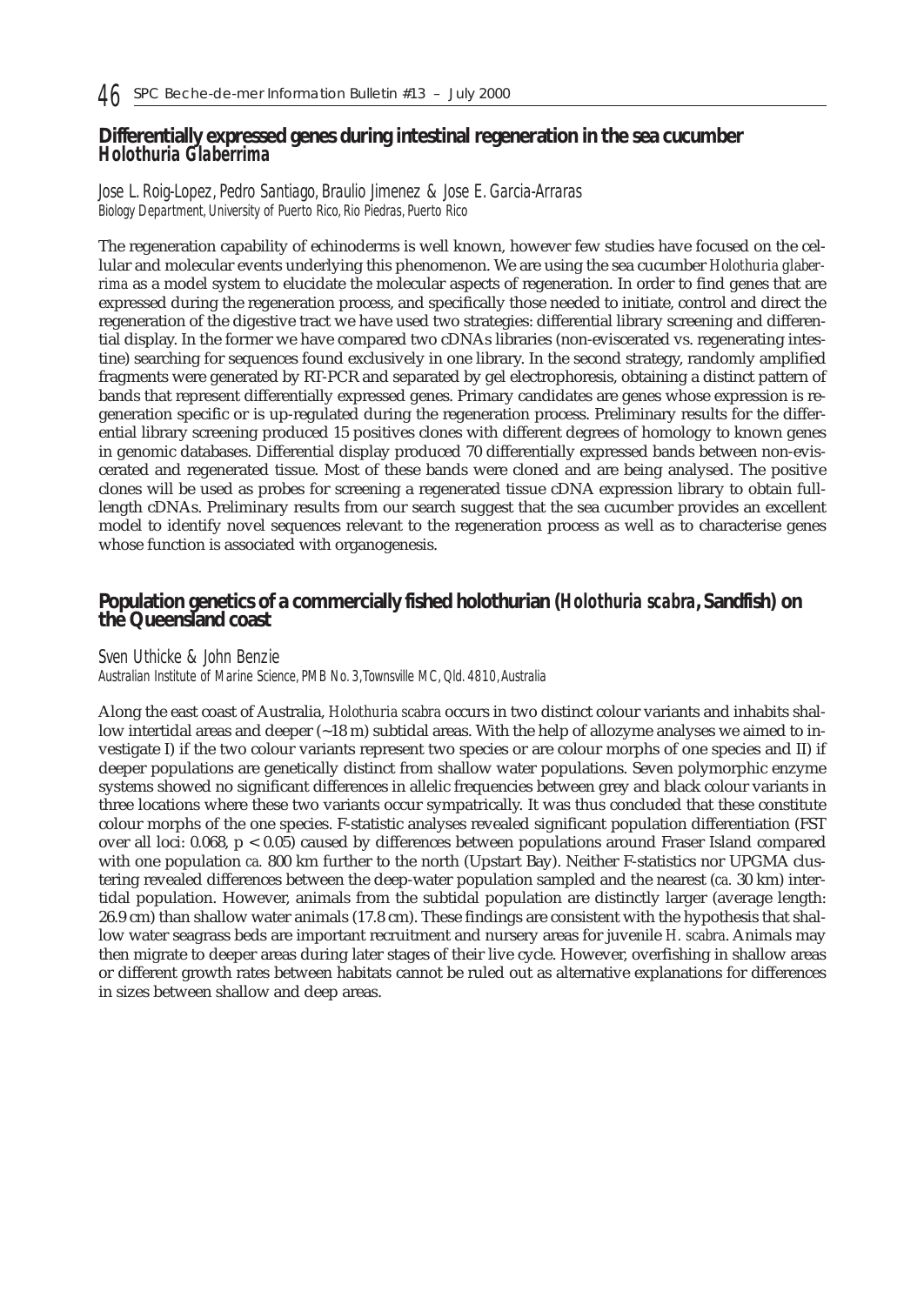# **Other abstracts from diverse publications**

# **Daily activities of juvenile sea cucumbers** *Holothuria scabra* **in response to environmental** fact**ors**.

### *Annie Mercier, Stephen C. Battaglene & Jean-François Hamel*

**Source:** 34th European Marine Biology Symposium, 13-17 September 1999, Ponta Delgada, Açores, Portugal. 1999.

This study revealed that the daily activities of juvenile *Holothuria scabra* reflect their ability to inhabit shallow sandy areas with high terrigenous inputs and variable environmental conditions. All individuals exhibited daily burrowing and feeding rhythms in response to environmental factors. The activity cycle of the smallest juveniles, >10-40 mm, was linked to light; they began to burrow around sunrise and emerged close to sunset. Their burrowing activity was inhibited by continuous darkness. Juveniles >40-140 mm responded to changes in temperature; they burrowed earlier around 03:30, seeking shelter in the sediment as temperature declined, and emerged around mid-day. The maintenance of a constant warm temperature prevented them from burrowing. For all juveniles, time spent on the surface corresponded with feeding and periods of locomotion; while burrowed they remained stationary, did not feed and had a low intestinal transit. Organic matter content in the intestine was also found to vary with the daily cycle. Decreases in salinity from 35 to 30, 25 and 20 induced the burrowing of all juveniles within minutes, but they began to re-emerge after a few hours. Acclimation occurred most rapidly at salinity 30 and was slowest at salinity 20. However, nearly 40% of the juveniles were unable to cope with a decrease to salinity 15. Juveniles of all sizes demonstrated a strong selectivity for sediments of sand with a grain size around 0.4 mm and for organically rich material; their preferences were firmly expressed within an hour.

# **Distribution and population structure of the sea cucumber** *Holothuria scabra* **in the Solomon Islands.**

#### *Annie Mercier, Stephen C. Battaglene & Jean-François Hamel*

**Source:** 34th European Marine Biology Symposium, 13-17 September 1999, Ponta Delgada, Açores, Portugal. 1999.

Surveys of sea cucumbers *Holothuria scabra* in Kogu Veke, Solomon Islands, indicated that the bay was colonised by multiple cohorts and that size distribution was a function of substrate type. Adults *(*150 mm were found mainly on sand containing *(*5% organic matter (OM), in *(*1 m of water. Individuals 40-150 mm were usually found on muddy sand at the margin of the intertidal zone, burrowed on the shore at low tide and in the subtidal area where the OM content varied between 5 and 10%. Individuals <40 mm in length were located on muddy substrates and around seagrass beds at a depth of *ca.* 50 cm. Substrates of fine mud with an organic content *(*12% were virtually avoided by all size classes. Data compiled on rainy days indicated that *H. Scabra* tended to burrow in the sediment to avoid decreases in salinity. Inversely, the animals remained on the surface when water temperature was high even when they were 'normally' burrowed. Laboratory experiments showed that aggregative behaviours were in part responsible for the variability in the spatial distribution of adult *H. scabra* over time. The formation of pairs, trios or larger groups of adults increased during the new moon and was commonest just before the full moon. Newly-settled juveniles up to 10 mm were found on seagrass leaves. Maximum recruitment was recorded in the middle of the moon cycle, showing an inverse correlation with the abundance of larval predators. Data from the surveys should benefit stock enhancement and restoration programs in planning the release of hatchery produced juveniles.

# **Life cycle of the pea crab** *Pinnotheres halingi* **sp. nov., an obligate symbiont of the sea cucumber** *Holothuria scabra* **Jaeger**

*Jean-François Hamel, Peter K.L. Ng & Annie Mercier*

**Source:** Ophelia 50 (3): 149–175 (July 1999)

A new species of pea crab, *Pinnotheres halingi* sp. nov. (Pinnotheridae), found encysted in the right respiratory tree of the sea cucumber*, Holothuria scabra* (Holothuridea), from Solomon Islands, is described. The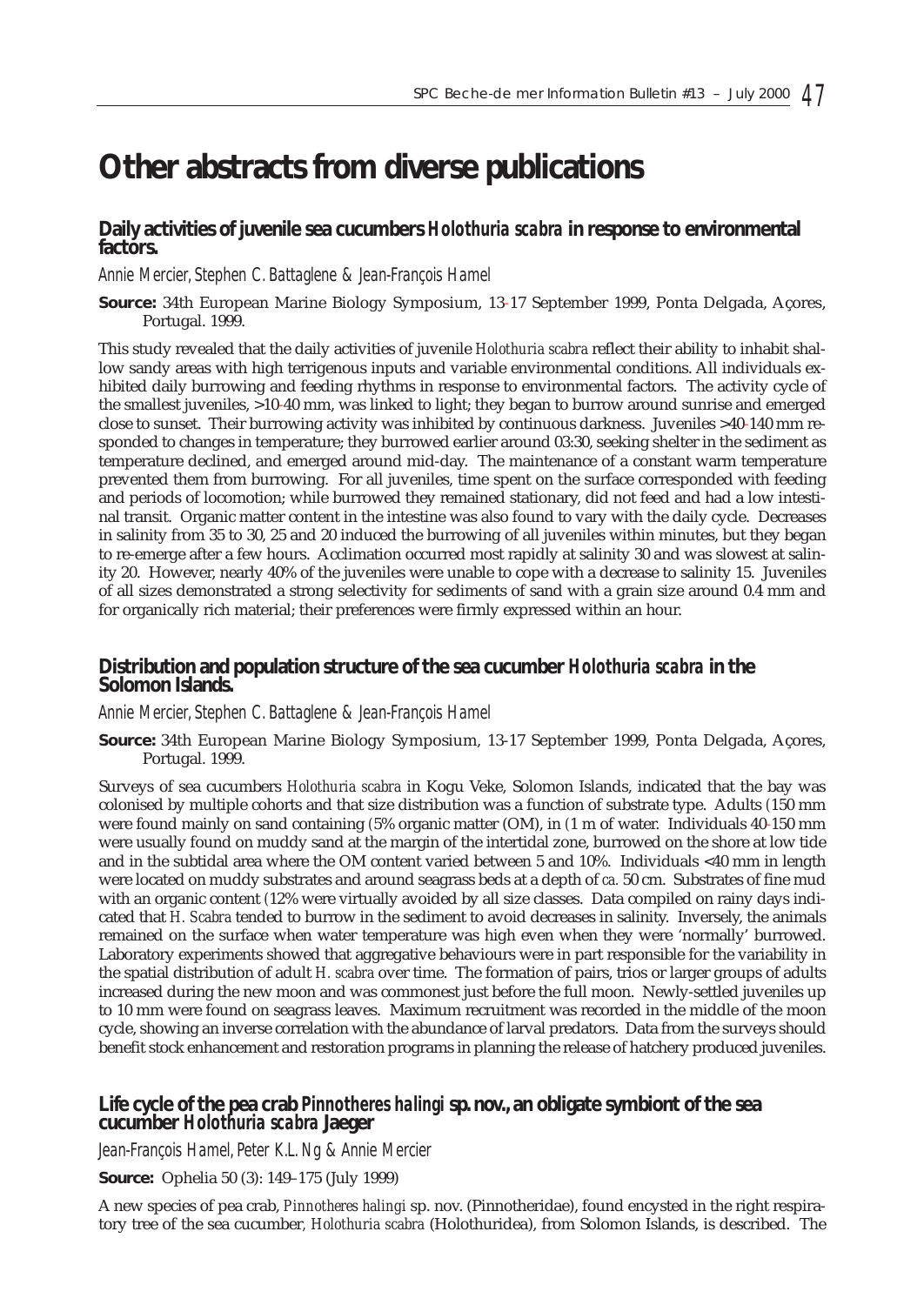reproduction, infestation and pairing behaviour of the crabs were investigated through field observations and experiments. Infestation frequency in 8 monthly samplings of 25–30 holothurians was 98.6  $\pm$ 2.6% in Kogu Halingi bay and 0% in two nearby sites. Of 403 pea crabs, 91.4% were found in pairs of opposite sex, 7.9% were single females and <1% were single males. The embryos developed on the female pleopods over *ca.* 30 days from fertilisation to the release of first zoeae and subsequently went through five pelagic zoeal stages. Infestation occurred at the megalops stage after 59 days of development. A single pea crab (male or female) per host was found three months after larval infestation. Young males appeared to be strongly attracted to hosts that sheltered a single female, suggesting that pairing occurred as a male <6 mm carapace width joined a female. Larger crabs could not enter the host. Copulation was observed within the female cyst, preceding or overlapping oviposition. The male then progressed away from the female and from the anus, forming its own cyst along the way. Both larvae and small sub-adults *invaded H. scabra* with a minimum length of 80 mm, exclusively. *P. halingi* induced atrophy of the right respiratory tree of its host and can therefore be considered a parasite of *H. scabra*.

### **Induction of spawning in the sea cucumber** *Holothuria scabra* **(Echinodermata: Holothuroidea)**

#### *Anthony D. Morgan*

**Source:** Journal of the World Aquaculture Society 31(2): 186-194. (2000)

With the advent of sea cucumber aquaculture in the South Pacific region a reliable method is needed to induce large numbers of animals to spawn in captivity. Broodstock of the sea cucumber *Holothuria scabra*, collected from Stradbroke Island, Moreton Bay (27°30' N, 153°24' E) Australia, during the reproductive season from October to January, and used in spawning trials. During the 1997/98 summer between one to five weeks of captivity, 100% of animals were induced to spawn in four trials at dusk on or close to a new or full moon, using 9 males and 9 females contained in a Reln tank and 30 cm of filtered sea water, using a 3 to 5°C temperature shock. *H. scabra* was induced to spawn in small numbers during the 1996/97 summer despite a marked degree of weight loss and all animals spawned during the 1997/98 with minimal loss of weight. The difference in the number of spawned eggs between animals of similar size and mean numbers of spawned eggs in consecutive trials decreased the longer animals were held in captivity before spawning. The hatch rate of eggs was reduced significantly for broodstock held for more than one month. Hatch rate and numbers of spawned eggs are important indicators of egg viability of broodstock maintained in captivity for an extended period.

## **Patterns of seasonal and tidal feeding activity in the dendrochirote sea cucumber** *Cucumaria frondosa* **(Echinodermata: Holothuroidea) in the Bay of Fundy, Canada**

#### *Rabindra Singh1, Bruce A. MacDonald1,2\*, Martin L.H.Thomas1 & Peter Lawton*

- *1. Department of Biology, Centre for Coastal Studies and Aquaculture, University of New Brunswick, PO Box 5050, Saint John, New Brunswick, Canada, E2L 4L5*
- *2. Marine Invertebrate Fisheries Division, Department of Fisheries and Oceans, Biological Station, 531 Brandy Cove Road, St.Andrews, New Brunswick, Canada E5B 2L9*
- *\* Addressee for correspondence. E-mail: bmacdon@unbsj.ca*

#### **Source:** Marine Ecology Progress Series

*In situ* field observations of the suspension-feeding North Atlantic sea cucumber *Cucumaria frondosa* from the Bay of Fundy, Canada, conducted over a 3-year period, revealed a seasonal feeding rhythm. Sea cucumbers extended their tentacles and began feeding in March/April and ceased feeding in September/October. There were significant relationships between this feeding activity, day length and the quality of the seston, but not its concentration. Together day length and chloropigment concentration explained 49% of the variability in the percentage of feeding sea cucumbers. Feeding activity was not significantly correlated with the distinct temperature cycle observed in the study area. Feeding activity was influenced by the state of the tide, water temperature and by daylight during some periods of the feeding season. However, for most of the year these factors appeared not to be important. Sea cucumbers increased their rate of tentacle insertion into the mouth as the quality of the seston increased. The rate of tentacle insertions increased with increasing seston chloropigment concentration but decreased with increasing current speed. These two environmental variables explained about 28 % of the variability in tentacle insertion rates. Seston quality is likely the major environmental variable influencing seasonal feeding behaviour and feeding rate in this species.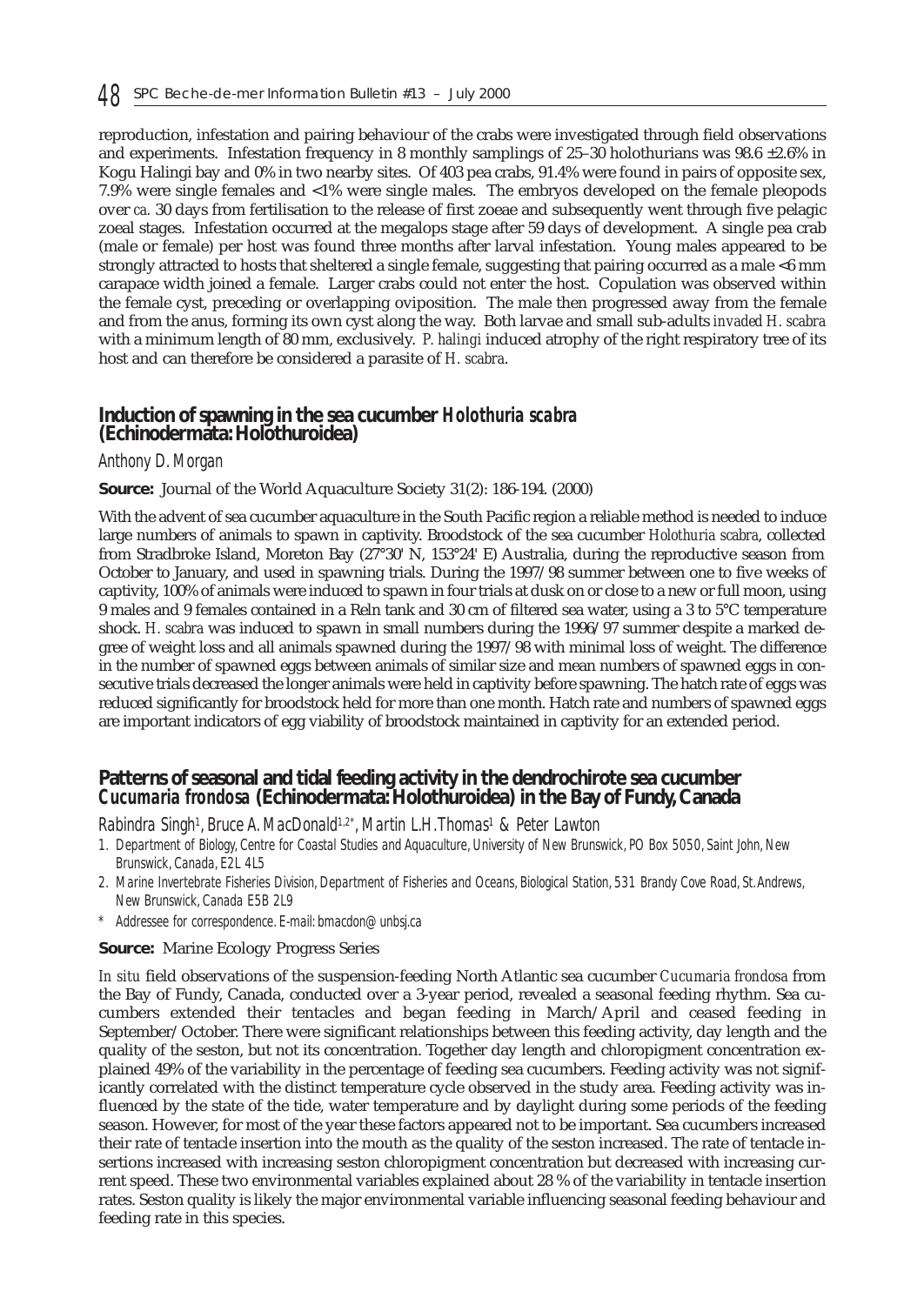# **The feeding ecology and reproductive cycle of the sea cucumber** *Cucumaria frondosa* **(Gunnerus) from the Bay of Fundy**

*PhD Thesis abstract by Rabindra Singh*

*University of New Brunswick, Saint John, NB, Canada*

*Present address: Department of Fisheries and Oceans, Biological Station, 531 Brandy Cove Road, St.Andrews, NB, Canada E5B 2L9*

Preliminary observations indicated that *Cucumaria frondosa* (Gunnerus) in the Bay of Fundy did not feed throughout the year; hence, the overall objectives of this project were: a) to determine the factors influencing feeding activity using laboratory experiments and *in situ* video monitoring; and b) to correlate the seasonal feeding activity with the reproductive cycle. In laboratory experiments, sea cucumbers were exposed to different chloropigment concentrations by manipulating the seston concentration. As seston chloropigment concentration increased, the percentage of sea cucumbers feeding increased reaching a maximum before leveling off. Tentacle insertion rate of sea cucumbers increased with seston chloropigment concentration and up to a critical level, the amount of chloropigment in sea cucumber stomachs also increased. Field observations of *Cucumaria frondosa* at a shallow-water site revealed a seasonal feeding rhythm. Sea cucumbers extended their tentacles and began feeding in March/April and ceased feeding in September/ October. Day length and seston quality explained most of the variability in percentage feeding. Feeding activity was not significantly related to the distinct annual temperature cycle. As in the laboratory, sea cucumbers increased their rate of tentacle insertions as seston quality increased, however, tentacle insertion rate was negatively related to the current velocity. Both long- and short-term observations indicate that seston quality is likely the major environmental variable influencing feeding activity. *Cucumaria frondosa* displays an annual spawning season from May to July. Sea cucumbers from both shallow and deep sites displayed synchronous reproductive cycles. Clear indications of spawning were shown by decreases in gonad dry weight, volume fractions of tubule wall and spermatids, and by dramatic increases in testis haemal fluid. Tubule cross-section areas were smallest just after spawning. Spermatogenesis starts immediately after one spawning event and tubules become filled with spermatids and spermatozoa months before the next spawning. Different sized oocytes were always present in ovarian tubules, however, dramatic decreases in the occurrence of the largest oocytes occurred at spawning. Environmental factors explained more of the variability of the histological measurements in males than females. Correlations between histological measurements and feeding activity were low. Gametogenesis continues throughout the seasonal non-feeding period indicating the probable use of nutrient reserves

# **Feeding response of the Dendrochirote sea cucumber** *Cucumaria frondosa* **(Echinodermata: Holothuroidea) to changing food concentrations in the laboratory**

*Rabindra Singh, Bruce A. MacDonald, Peter Lawton & Martin L.H.Thomas*

**Source:** Can. J. Zool. 76: 1842–1849 (1998).

Sea cucumbers (*Cucumaria frondosa*) (Echninodermata: Holothuroida) held in flow-through tanks were exposed to different chloropigment concentrations by manipulating the seston concentration via the use of water filters in the inflow lines and the addition of cultured algae or natural plankton to tanks. The percentage of sea cucumbers open and feeding increased asymptotically as the seston chloropigment concentration increased. Below 50  $\mu$ g.L<sup>-1</sup> the percentage of sea cucumbers with tentacles extended and feeding decreased. The rate at which sea cucumbers inserted their tentacles into their mouths  $(0.96 \pm 0.34$  insertion/min (mean ± SD)) increased with increasing seston quality. *Cucumaria frondosa* fed at faster rates at the higher concentrations. There was a significant positive relationship between the stomach content (amount of chloropigment) of sea cucumbers and the seston chloropigment concentration to which they were exposed  $(r^2 = 0.200, p < 0.001)$ .

# **Reef-dwelling Holothuroidea (Echnodermata) of the Spermonde Archipelago (South-West Sulawesi, Indonesia)**

*Claude Massin,*

*IRScNB, Malacology Section, 29 rue Vautier, 1000 Bruxelles, Belgium.*

**Source:** Zool. Verh Leiden 329, 30.x.ii. (1999): 1–144, Figs 1–114. —ISSN 0024-1652/ISBN 90-73239.74–5.

During a survey at the Spermonde Archipelago (22.viii-5.x1994) 56 holothurian species were collected; ten are new to the fauna of Indonesia and one is new to science: *Stichopus quadrifasciatus* spec. nov. Most of the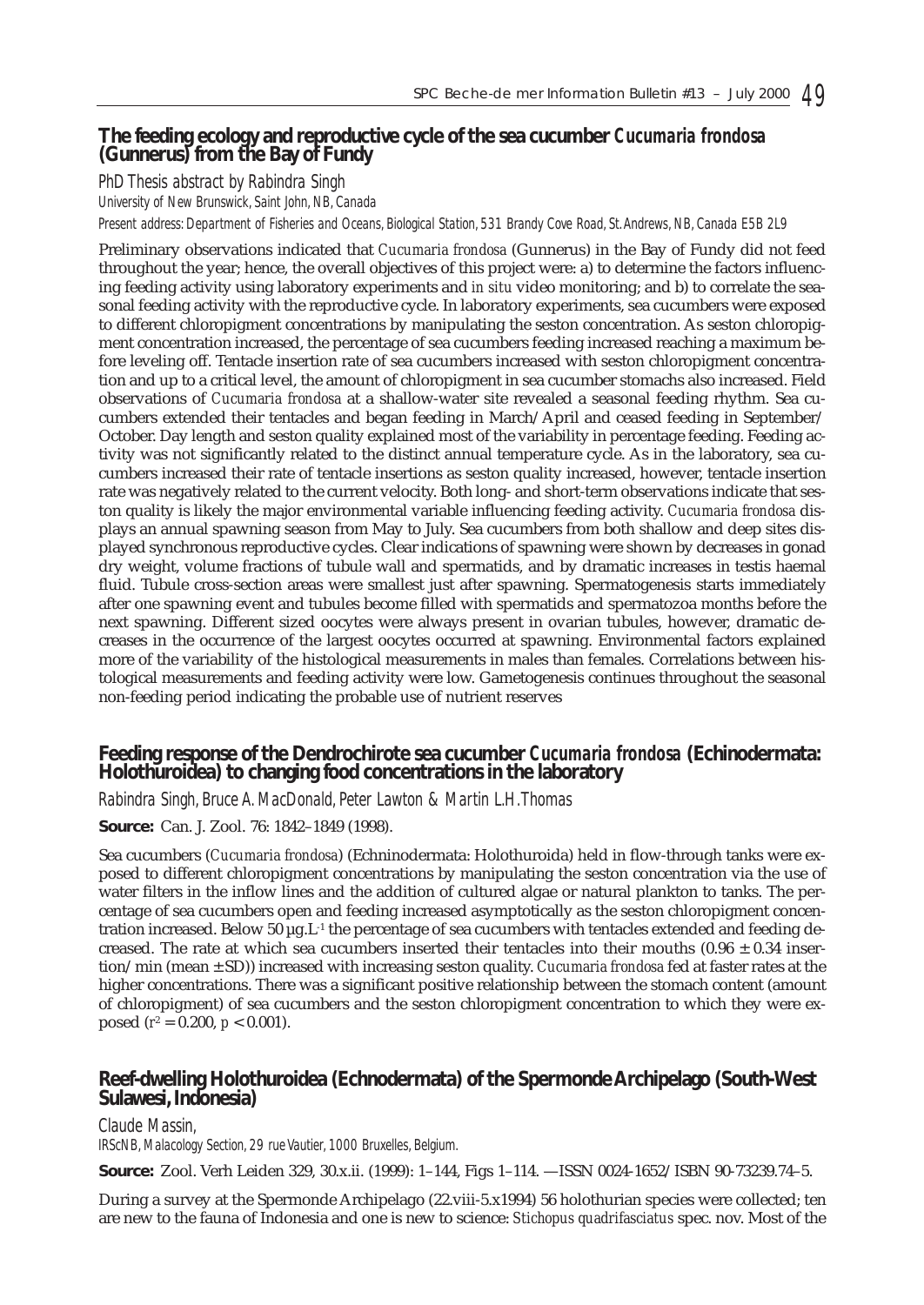species are described, figured and discussed. As far as possible, all literature records from 1970 onwards are listed and a distribution map is given for each species.

### **Distribution and biomass of the red sea cucumber,** *Parastichopus californicus* **(Stimpson), found in inlets of north British Columbia**

#### *K.E. Cripps & A. Campbell*

**Source:** Can. Tech. Rep. Fish. Aquat. Sci. 2300: 14 p. (2000).

Population numbers and harvestable biomass of the sea cucumber*, Parastichopus californicus* (Stimpson) were surveyed, within a depth range of 0 to 15.24 m chart datum in six inlets of the north coast of British Columbia. The estimated mean split-weight biomass per km of shoreline ranged from 2.8 to 6.4 t km-1. Sea cucumbers were found most frequently on hard complex substrates and least frequently on soft substrates. At depths surveyed, sea cucumbers were most abundant in depths between 1 to 2 m below which densities generally declined with depth. Drained eviscerated weight varied between survey locations, reflecting different population size structures, however, the percentage of perivisceral fluids, muscle, and skin, in relation to total weight, were similar between areas.

## **Scientific advice for management of the sea cucumber (***Parastichopus californicus***) fishery in British Columbia**

#### *J.A. Boutillier,A. Campbell, R. Harbo & S. Neifer*

**Source:** G.E. Gillepsi and L.C. Walthers [eds.]. Invertebrate Working Papers reviewed by the Pacific Stock Assessment Review Committee (PSARC) in 1996. Can. Tech. Rep. Fish. Aquat. Sci. 2221. 309–340. (1998).

#### **Sea cucumbers from the coral reef to the world market**

#### *J.Akamine*

**Source:** Jun Akamine. Bisayaon knowledge, movement & identity, VMAS III, 1996–1999. I. Ushijima and C.N. Zayas, (eds). Quezon City: Third World Studies Center, University of Philippines. (2000).

*Balatan*, Holothurian or sea cucumbers, is one of the major marine resources in the Philippines and an important export product. The *balatan* trade has undergone changes, mainly due to increasing demand and vanishing supplies that require serious consideration if the industry is to survive. The study provides an overview of the *balatran* trade in the world and Phillipines domestic markets, and its future.

## **Trepang industry in Mangsee: with reference to Philippine, Domestic Distribution**

#### *J.Akamine*

**Source:** Proceedings of the seminar "Fisheries Today in the Philippines", Kagoshima, Nov. 23–25, 1998 pp. 153–165.

Purpose of this presentation is to provide information on the sea cucumber (trepang) industry in Mangsee Island, Balabac Municipality, Southern Palawan. Trepang gathering is one of the important industries developed in the island. There are two kinds of trepang gathering practiced there. One is that they fish in the South China Sea or Sulu Sea near Cagayan de Tawi-Tawi. In both trips, trepang divers stay on their boat about 40 days. Another trepang gathering method observed is to fish trepang additionnally to fish when fishermen dive for fish at reefs near Mangsee. Trepang gathering in the Philippines has been reported briefly in several papers but not fully described yet. This is because trepang gathering in other areas only provides an auxiliary income to fishermen. Stress will be given in that Mangsee fishermen have developed trepang gathering as an important industry. To understand its uniqueness, history of the island will be briefly overviewed.

Trepang is export-oriented food stuff so that it is needed to mention a current situation of the trepang industry in the Philippines. Export statistics of trepang from the Philippines indicate that Korea is surprisingly one of the main buyers. Data provided were collected during fieldwork conducted in July to October 1998.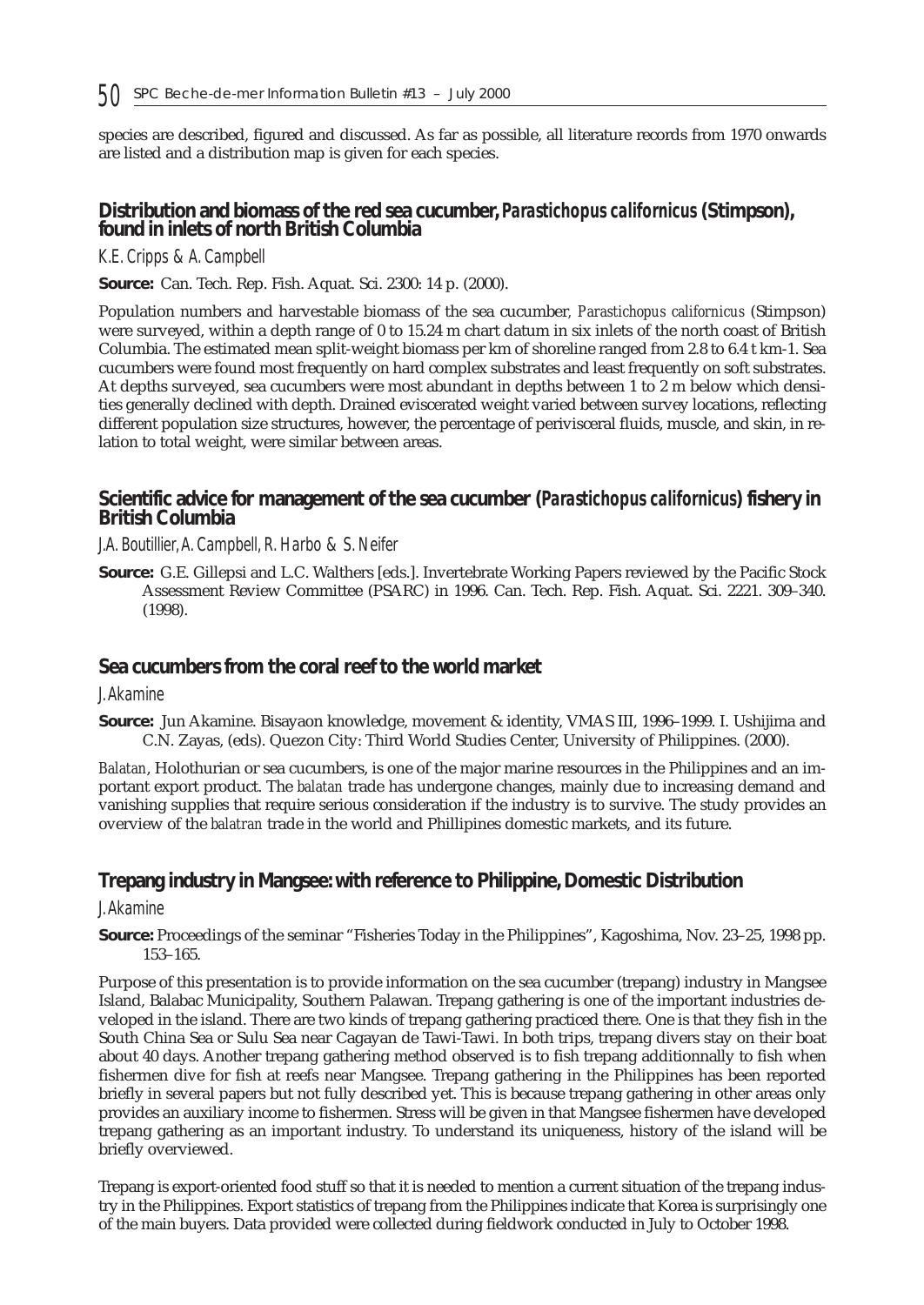### **Role of secondary metabolites and pigments in the epidermal tissues, ripe ovaries, viscera, gut contents and diet of the sea cucumber** *Holothuria atra*

#### *Bandaranayake,V.M. & A. Des Rocher*

#### **Source:** Marine Biology 133: 163–169. (1999).

The epidermal tissues, ovaries, viscera, gut contents, and the diet of *Holothuria atra* (Jaeger) collected from the Great Barrier Reef (GBR), Australia, just prior to spawning, contained carotenoid pigments, mycosporine-like amino acides (MAAs) and three other metabolites in varying proportions. Mycosporineglycine (mycosporine-gly), palythine, asterina-330, shinorine, mycosporine-2-gly, porphyra-334, and palythinol were present in the epidermal tissues. Mycosporine-gly was the major MAA in the epidermal tissues, gut contents and the diet, and the only MAA present in the ripe ovaries and the viscera. Gadusol, a metabolite with antioxidant properties, which co-occurs with MAAs, and in certain instances with trace amounts of 6-deoxygadusol in unfertilised and fertilised eggs and developing larvae of some marine invertebrates and vertebrates, was absent from *H. atra*. However, 6-deoxygadusol, with similar physical and chemical properties to gadusol, and the proposed biosynthetic precursor of MAAs in significant amounts in a marine invertebrate. Approximately 90% of the total carotenoids of the epidermal tissues, ovaries and viscera of *H. atra* hare highly oxidised, the main component being astaxanthin followed by canthaxanthin. These were the major carotenoids present in the ovaries and the total carotenoid content was highest in the ovaries. ß-carotene, a common egg carotenoid, was present in trace quantities in the ovaries but, along with the xanthophylls lutein and zeaxanthin, it occurred in significant amounts in the gut contents and the diet of *H. atra*. Carotenoid patterns in the epidermal tissues and viscera were strikingly similar, containing ßcarotene, canthaxanthin and echinenone. The alkaloids homarine and isomeric trigonelline, (structurally unrelated to MAAs) and 6-deoxygadusol were present only in the ovaries and the viscera. It is suggested that these metabolites and pigments are either involved with photoprotection or reproduction, or associated with both processes. The origin, biogenetic relationships and the roles of these metabolites and pigments in *H. atra* are discussed.

## **Ecology and fishery biology of Holothuria fuscogilva (Echinodermata: Holothuroidea) in the Maldives, Indian Ocean**

#### *N. Reichenbach*

#### **Source:** Bulletin of Marine Science. 64(1): 103–113. (1999).

The ecology of *Holothuria fuscogilva* was assessed in three habitats in the Republic of Maldives: marine grass beds, island gaps and lagoon floor habitat. *H. fuscogilva* was the dominant sea cucumber with relative abundances ranging from 70 to 94.4% in the two atolls studies. In one island gap area the median density (biomass), movement and growth rate were 29 ha-1 (21 kg ha-1), 2 m d-1 and 0.29% d-1, respectively. Based upon the weight distributions in the three habitats, *H. fuscogilva* appears to recruit to shallow marine grass beds, then migrates to deeper waters such as island gaps. It then moves to the deep waters of the lagoon floor, as it approaches sexual maturity (1.5 kg TW), where it matures and reproduces. Growth slows as the animal matures and individuals with total weights of 5000 g or greater were estimated to be at least 12 years old. Based upon micro and macroscopic examination of extracted gonads, mature individuals from the lagoon floor were found primarily from August through May. Spawning of both male and females was observed between December and March or essentially the N. east monsoon season in the Maldives.

#### **A new species of** *Bohadschia* **(Echinodermata, Holothuroidea) from the Western Indian Ocean with a redescription of** *Bohadschia subrubra* **(Quoy & Gaimard, 1833).**

#### *C. Massin, R. Rasolofornirina, C. Conand & Y. Samyin*

**Source:** Bulletin de l'Institut Royal des Sciences Naturelles de Belgique. Biologie. 69: 151–160. (1999).

*Bahoadschia atra* sp. nov. from the Western Indian Ocean is described and compared with *Bohadschia subrubra* (Quoy & Gaimard, 1833). *B. subrubra* is redescribed and compared to the new species and related *Bohadschia* species. The shape of the ossicles varies with body size for both species.